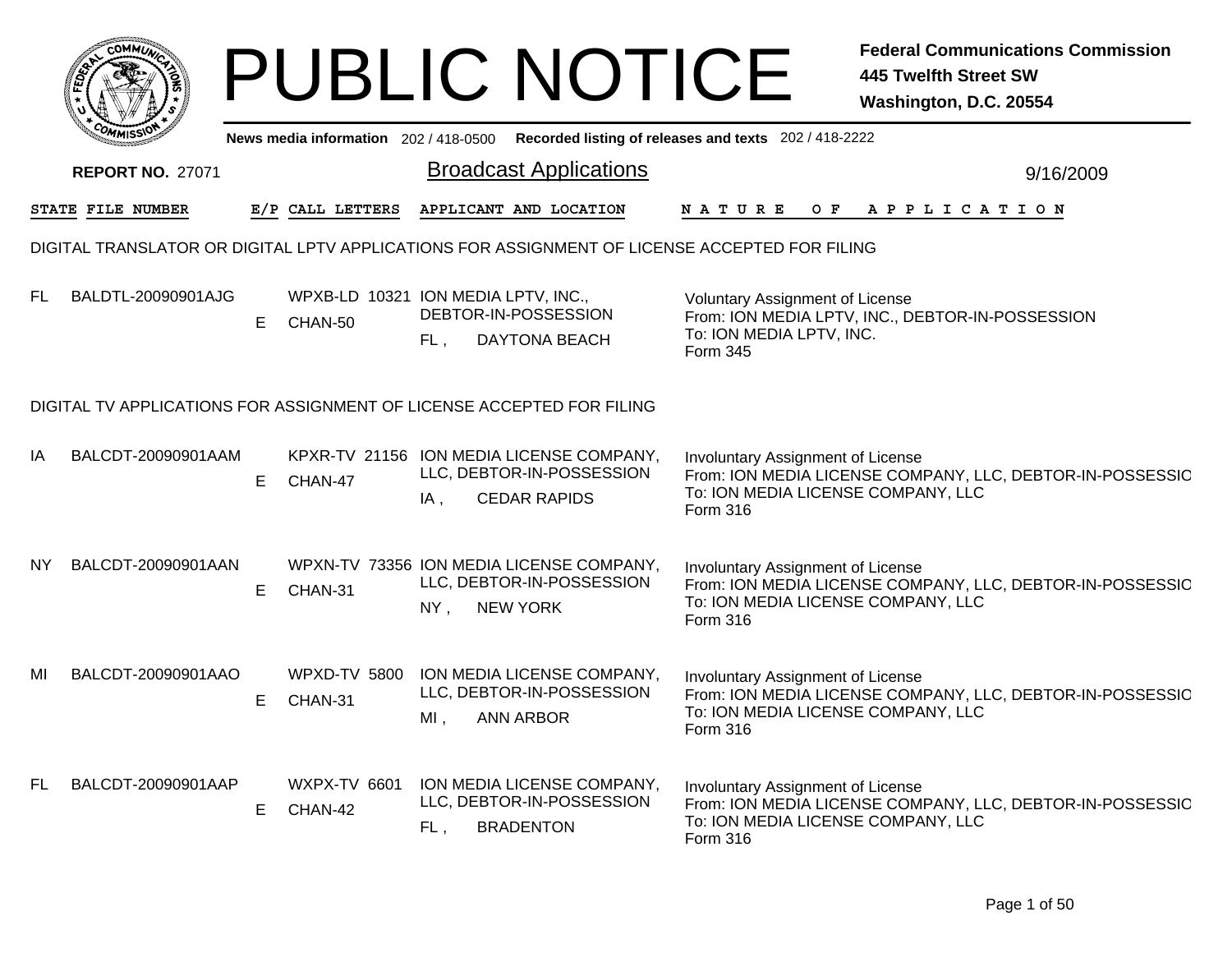|           |                         |    |                  | <b>PUBLIC NOTICE</b>                                                                                 | <b>Federal Communications Commission</b><br><b>445 Twelfth Street SW</b><br>Washington, D.C. 20554                                               |
|-----------|-------------------------|----|------------------|------------------------------------------------------------------------------------------------------|--------------------------------------------------------------------------------------------------------------------------------------------------|
|           |                         |    |                  | News media information 202/418-0500 Recorded listing of releases and texts 202/418-2222              |                                                                                                                                                  |
|           | <b>REPORT NO. 27071</b> |    |                  | <b>Broadcast Applications</b>                                                                        | 9/16/2009                                                                                                                                        |
|           | STATE FILE NUMBER       |    | E/P CALL LETTERS | APPLICANT AND LOCATION                                                                               | NATURE<br>APPLICATION<br>O F                                                                                                                     |
|           |                         |    |                  | DIGITAL TV APPLICATIONS FOR ASSIGNMENT OF LICENSE ACCEPTED FOR FILING                                |                                                                                                                                                  |
|           | WA BALCDT-20090901AAQ   | E. | CHAN-33          | KWPX-TV 56852 ION MEDIA LICENSE COMPANY,<br>LLC, DEBTOR-IN-POSSESSION<br>WA, BELLEVUE                | Involuntary Assignment of License<br>From: ION MEDIA LICENSE COMPANY, LLC, DEBTOR-IN-POSSESSIC<br>To: ION MEDIA LICENSE COMPANY, LLC<br>Form 316 |
| FL.       | BALCDT-20090901AAR      | E. | CHAN-35          | WPXM-TV 48608 ION MEDIA LICENSE COMPANY,<br>LLC, DEBTOR-IN-POSSESSION<br>FL.<br><b>MIAMI</b>         | Involuntary Assignment of License<br>From: ION MEDIA LICENSE COMPANY, LLC, DEBTOR-IN-POSSESSIC<br>To: ION MEDIA LICENSE COMPANY, LLC<br>Form 316 |
| NC.       | BALCDT-20090901AAS      | Е  | CHAN-36          | WFPX-TV 21245 ION MEDIA LICENSE COMPANY,<br>LLC, DEBTOR-IN-POSSESSION<br>NC, FAYETTEVILLE            | Involuntary Assignment of License<br>From: ION MEDIA LICENSE COMPANY, LLC, DEBTOR-IN-POSSESSIC<br>To: ION MEDIA LICENSE COMPANY, LLC<br>Form 316 |
| TN        | BALCDT-20090901AAT      | E. | CHAN-36          | WNPX-TV 28468 ION MEDIA LICENSE COMPANY,<br>LLC, DEBTOR-IN-POSSESSION<br><b>COOKEVILLE</b><br>$TN$ , | Involuntary Assignment of License<br>From: ION MEDIA LICENSE COMPANY, LLC, DEBTOR-IN-POSSESSIC<br>To: ION MEDIA LICENSE COMPANY, LLC<br>Form 316 |
| <b>AL</b> | BALCDT-20090901AAU      | E  | CHAN-45          | WPXH-TV 73312 ION MEDIA LICENSE COMPANY,<br>LLC, DEBTOR-IN-POSSESSION<br><b>GADSDEN</b><br>AL,       | Involuntary Assignment of License<br>From: ION MEDIA LICENSE COMPANY, LLC, DEBTOR-IN-POSSESSIC<br>To: ION MEDIA LICENSE COMPANY, LLC<br>Form 316 |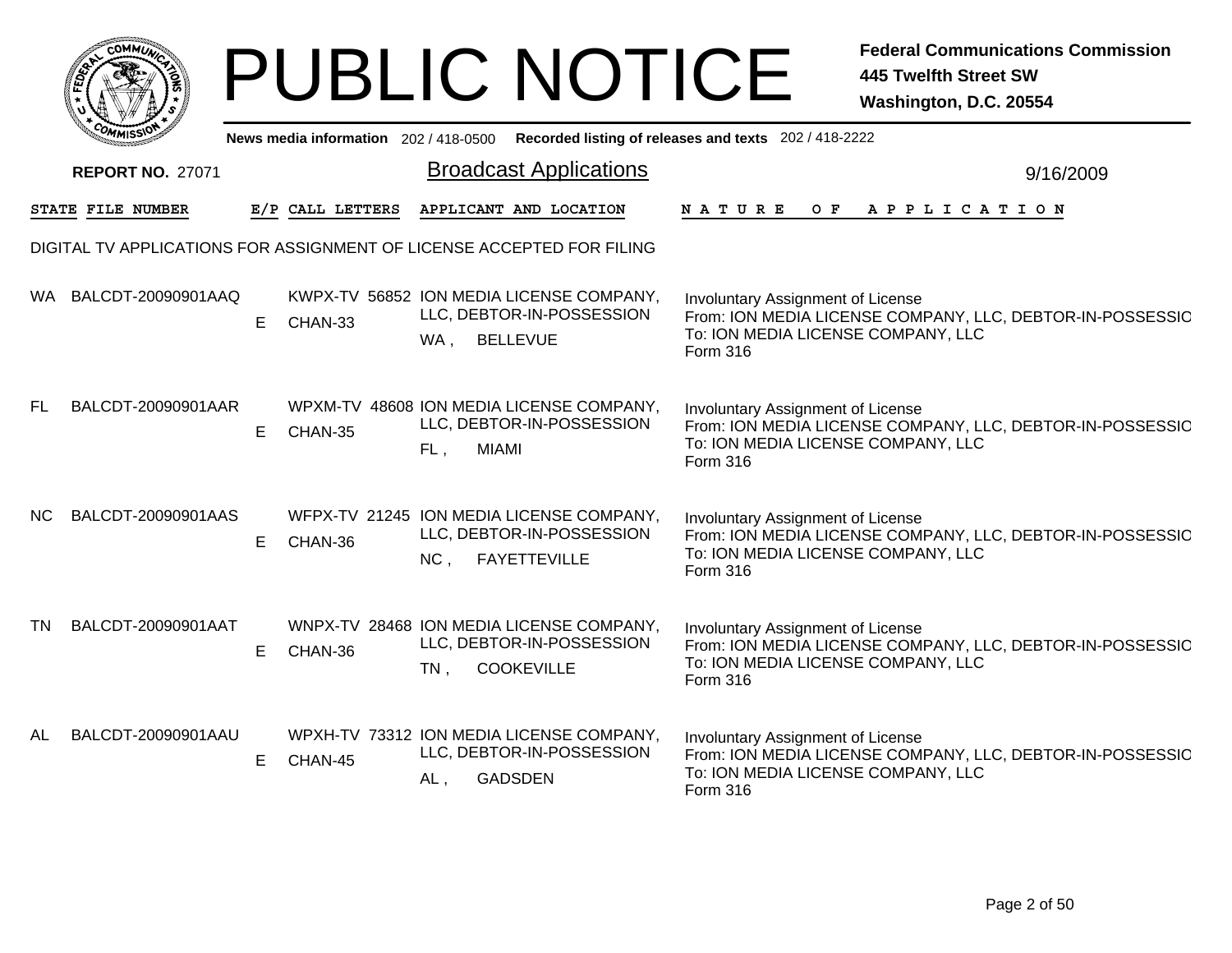|     |                         |    |                  | <b>PUBLIC NOTICE</b>                                                                           |                                                                                                                       | <b>Federal Communications Commission</b><br><b>445 Twelfth Street SW</b><br>Washington, D.C. 20554 |
|-----|-------------------------|----|------------------|------------------------------------------------------------------------------------------------|-----------------------------------------------------------------------------------------------------------------------|----------------------------------------------------------------------------------------------------|
|     |                         |    |                  | News media information 202/418-0500 Recorded listing of releases and texts 202/418-2222        |                                                                                                                       |                                                                                                    |
|     | <b>REPORT NO. 27071</b> |    |                  | <b>Broadcast Applications</b>                                                                  |                                                                                                                       | 9/16/2009                                                                                          |
|     | STATE FILE NUMBER       |    | E/P CALL LETTERS | APPLICANT AND LOCATION                                                                         | <b>NATURE</b><br>O F                                                                                                  | APPLICATION                                                                                        |
|     |                         |    |                  | DIGITAL TV APPLICATIONS FOR ASSIGNMENT OF LICENSE ACCEPTED FOR FILING                          |                                                                                                                       |                                                                                                    |
| VA  | BALCDT-20090901AAV      | E  | CHAN-46          | WPXV-TV 67077 ION MEDIA LICENSE COMPANY,<br>LLC, DEBTOR-IN-POSSESSION<br><b>NORFOLK</b><br>VA, | Involuntary Assignment of License<br>To: ION MEDIA LICENSE COMPANY, LLC<br>Form 316                                   | From: ION MEDIA LICENSE COMPANY, LLC, DEBTOR-IN-POSSESSIC                                          |
| VA  | BALCDT-20090901AAW      | E  | CHAN-36          | WPXR-TV 70251 ION MEDIA LICENSE COMPANY,<br>LLC, DEBTOR-IN-POSSESSION<br><b>ROANOKE</b><br>VA, | Involuntary Assignment of License<br>To: ION MEDIA LICENSE COMPANY, LLC<br>Form 316                                   | From: ION MEDIA LICENSE COMPANY, LLC, DEBTOR-IN-POSSESSIC                                          |
| AZ  | BALCDT-20090901ABL      | E  | CHAN-51          | KPPX-TV 26655 AMERICA 51, L.P.,<br>DEBTOR-IN-POSSESSION<br>$AZ$ ,<br><b>TOLLESON</b>           | Involuntary Assignment of License<br>From: AMERICA 51, L.P., DEBTOR-IN-POSSESSION<br>To: AMERICA 51, L.P.<br>Form 316 |                                                                                                    |
|     | OH BALCDT-20090901ABM   | E. | CHAN-23          | WVPX-TV 70491 ION MEDIA AKRON LICENSE,<br>INC., DEBTOR-IN-POSSESSION<br><b>AKRON</b><br>OH,    | Involuntary Assignment of License<br>To: ION MEDIA AKRON LICENSE, INC.<br>Form 316                                    | From: ION MEDIA AKRON LICENSE, INC., DEBTOR-IN-POSSESSION                                          |
| NY. | BALCDT-20090901AEW      | E  | CHAN-50          | WYPX-TV 13933 ION MEDIA ALBANY LICENSE,<br>INC., DEBTOR-IN-POSSESSION<br>$NY$ ,<br>AMSTERDAM   | Involuntary Assignment of License<br>To: ION MEDIA ALBANY LICENSE, INC.<br>Form 316                                   | From: ION MEDIA ALBANY LICENSE, INC., DEBTOR-IN-POSSESSION                                         |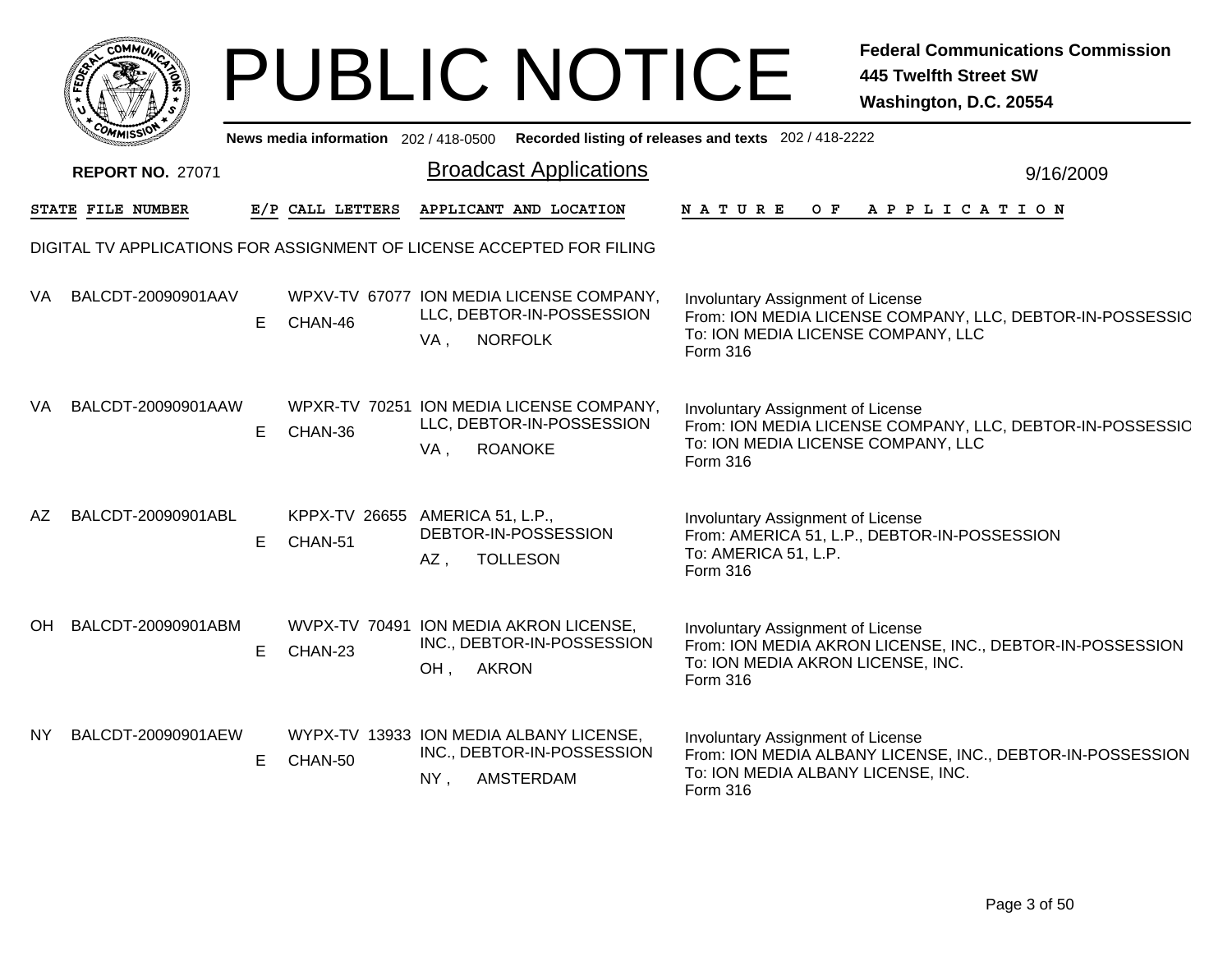|              | <b>MMUNA</b><br>c.Ol<br>્ |
|--------------|---------------------------|
| <b>FEDET</b> | Ğ                         |
|              |                           |
|              | <b>COMMISS</b><br>m       |

|      | <b>COMMISSIO</b>        |   |                                | News media information 202/418-0500 Recorded listing of releases and texts 202/418-2222                         |                                                                                                                                                                  |           |
|------|-------------------------|---|--------------------------------|-----------------------------------------------------------------------------------------------------------------|------------------------------------------------------------------------------------------------------------------------------------------------------------------|-----------|
|      | <b>REPORT NO. 27071</b> |   |                                | <b>Broadcast Applications</b>                                                                                   |                                                                                                                                                                  | 9/16/2009 |
|      | STATE FILE NUMBER       |   | E/P CALL LETTERS               | APPLICANT AND LOCATION                                                                                          | NATURE<br>APPLICATION<br>O F                                                                                                                                     |           |
|      |                         |   |                                | DIGITAL TV APPLICATIONS FOR ASSIGNMENT OF LICENSE ACCEPTED FOR FILING                                           |                                                                                                                                                                  |           |
|      | GA BALCDT-20090901AFB   | E | CHAN-51                        | WPXA-TV 51969 ION MEDIA ATLANTA LICENSE,<br>INC., DEBTOR-IN-POSSESSION<br><b>ROME</b><br>GA,                    | Involuntary Assignment of License<br>From: ION MEDIA ATLANTA LICENSE, INC., DEBTOR-IN-POSSESSIOI<br>To: ION MEDIA ATLANTA LICENSE, INC.<br>Form 316              |           |
| MI   | BALCDT-20090901AFD      | E | CHAN-44                        | WZPX-TV 71871 ION MEDIA BATTLE CREEK<br>LICENSE, INC.,<br>DEBTOR-IN-POSSESSION<br>$MI$ .<br><b>BATTLE CREEK</b> | Involuntary Assignment of License<br>From: ION MEDIA BATTLE CREEK LICENSE, INC.,<br>DEBTOR-IN-POSSESSION<br>To: ION MEDIA BATTLE CREEK LICENSE, INC.<br>Form 316 |           |
| MA.  | BALCDT-20090901AFH      | E | <b>WBPX-TV 7692</b><br>CHAN-32 | ION MEDIA BOSTON LICENSE,<br>INC., DEBTOR-IN-POSSESSION<br><b>BOSTON</b><br>MA,                                 | Involuntary Assignment of License<br>From: ION MEDIA BOSTON LICENSE, INC., DEBTOR-IN-POSSESSION<br>To: ION MEDIA BOSTON LICENSE, INC.<br>Form 316                |           |
| MA.  | BALCDT-20090901AFI      | E | WDPX-TV 6476<br>CHAN-40        | ION MEDIA BOSTON LICENSE,<br>INC., DEBTOR-IN-POSSESSION<br>MA,<br><b>VINEYARD HAVEN</b>                         | Involuntary Assignment of License<br>From: ION MEDIA BOSTON LICENSE, INC., DEBTOR-IN-POSSESSION<br>To: ION MEDIA BOSTON LICENSE, INC.<br>Form 316                |           |
| NH . | BALCDT-20090901AFJ      | E | CHAN-33                        | WPXG-TV 48406 ION MEDIA BOSTON LICENSE,<br>INC., DEBTOR-IN-POSSESSION<br>CONCORD<br>NH,                         | <b>Involuntary Assignment of License</b><br>From: ION MEDIA BOSTON LICENSE, INC., DEBTOR-IN-POSSESSION<br>To: ION MEDIA BOSTON LICENSE, INC.<br>Form 316         |           |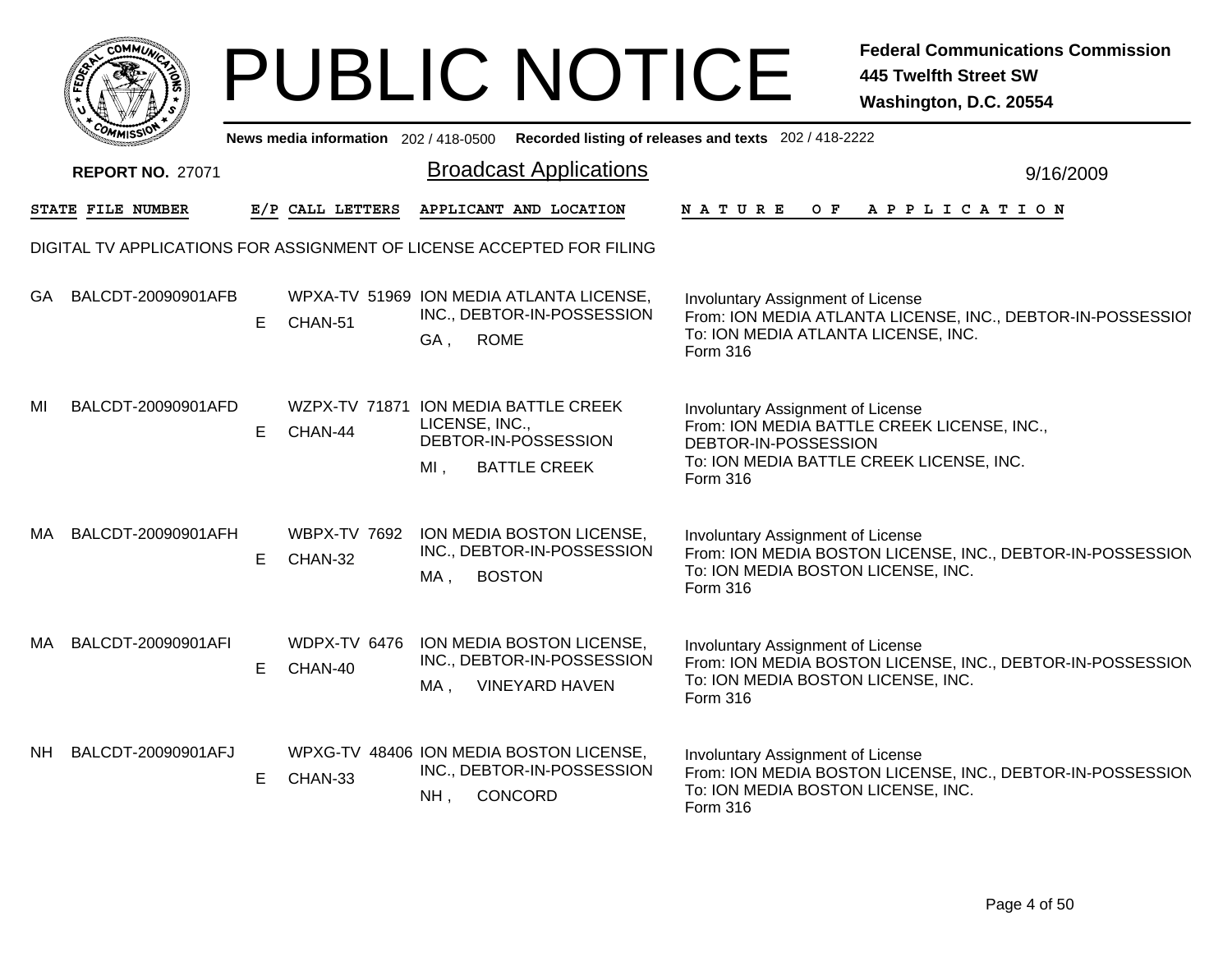|     |                                                                       |    |                                              |                                  | <b>PUBLIC NOTICE</b>                                                                      |                                                                                                                 | <b>Federal Communications Commission</b><br><b>445 Twelfth Street SW</b><br>Washington, D.C. 20554 |
|-----|-----------------------------------------------------------------------|----|----------------------------------------------|----------------------------------|-------------------------------------------------------------------------------------------|-----------------------------------------------------------------------------------------------------------------|----------------------------------------------------------------------------------------------------|
|     |                                                                       |    |                                              |                                  |                                                                                           | News media information 202/418-0500 Recorded listing of releases and texts 202/418-2222                         |                                                                                                    |
|     | <b>REPORT NO. 27071</b>                                               |    |                                              |                                  | <b>Broadcast Applications</b>                                                             |                                                                                                                 | 9/16/2009                                                                                          |
|     | <b>STATE FILE NUMBER</b>                                              |    | E/P CALL LETTERS                             |                                  | APPLICANT AND LOCATION                                                                    | N A T U R E<br>O F                                                                                              | A P P L I C A T I O N                                                                              |
|     | DIGITAL TV APPLICATIONS FOR ASSIGNMENT OF LICENSE ACCEPTED FOR FILING |    |                                              |                                  |                                                                                           |                                                                                                                 |                                                                                                    |
| GA  | BALCDT-20090901AHX                                                    | Е  | WPXC-TV 71236 ION MEDIA BRUNSWICK<br>CHAN-24 | LICENSE, INC.,<br>GA,            | DEBTOR-IN-POSSESSION<br><b>BRUNSWICK</b>                                                  | Involuntary Assignment of License<br>DEBTOR-IN-POSSESSION<br>To: ION MEDIA BRUNSWICK LICENSE, INC.<br>Form 316  | From: ION MEDIA BRUNSWICK LICENSE, INC.,                                                           |
| NY. | BALCDT-20090901AIE                                                    | E. | <b>WPXJ-TV 2325</b><br>CHAN-23               | $NY$ ,                           | ION MEDIA BUFFALO LICENSE,<br>INC., DEBTOR-IN-POSSESSION<br><b>BATAVIA</b>                | Involuntary Assignment of License<br>To: ION MEDIA BUFFALO LICENSE, INC.<br>Form 316                            | From: ION MEDIA BUFFALO LICENSE, INC., DEBTOR-IN-POSSESSIOI                                        |
| WV. | BALCDT-20090901AIF                                                    | E  | WLPX-TV 73189 ION MEDIA CHARLESON<br>CHAN-39 | LICENSE, INC.,<br>WV, CHARLESTON | DEBTOR-IN-POSSESSION                                                                      | Involuntary Assignment of License<br>DEBTOR-IN-POSSESSION<br>To: ION MEDIA CHARLESTON LICENSE, INC.<br>Form 316 | From: ION MEDIA CHARLESTON LICENSE, INC.,                                                          |
| IL. | BALCDT-20090901All                                                    | Е  | CHAN-43                                      | IL,                              | WCPX-TV 10981 ION MEDIA CHICAGO LICENSE,<br>INC., DEBTOR-IN-POSSESSION<br><b>CHICAGO</b>  | Involuntary Assignment of License<br>To: ION MEDIA CHICAGO LICENSE, INC.<br>Form 316                            | From: ION MEDIA CHICAGO LICENSE, INC., DEBTOR-IN-POSSESSION                                        |
| TX  | BALCDT-20090901AIK                                                    | E  | CHAN-42                                      | $TX$ ,                           | KPXD-TV 68834 ION MEDIA DALLAS LICENSE,<br>INC., DEBTOR-IN-POSSESSION<br><b>ARLINGTON</b> | Involuntary Assignment of License<br>To: ION MEDIA DALLAS LICENSE, INC.<br>Form 316                             | From: ION MEDIA DALLAS LICENSE, INC., DEBTOR-IN-POSSESSION                                         |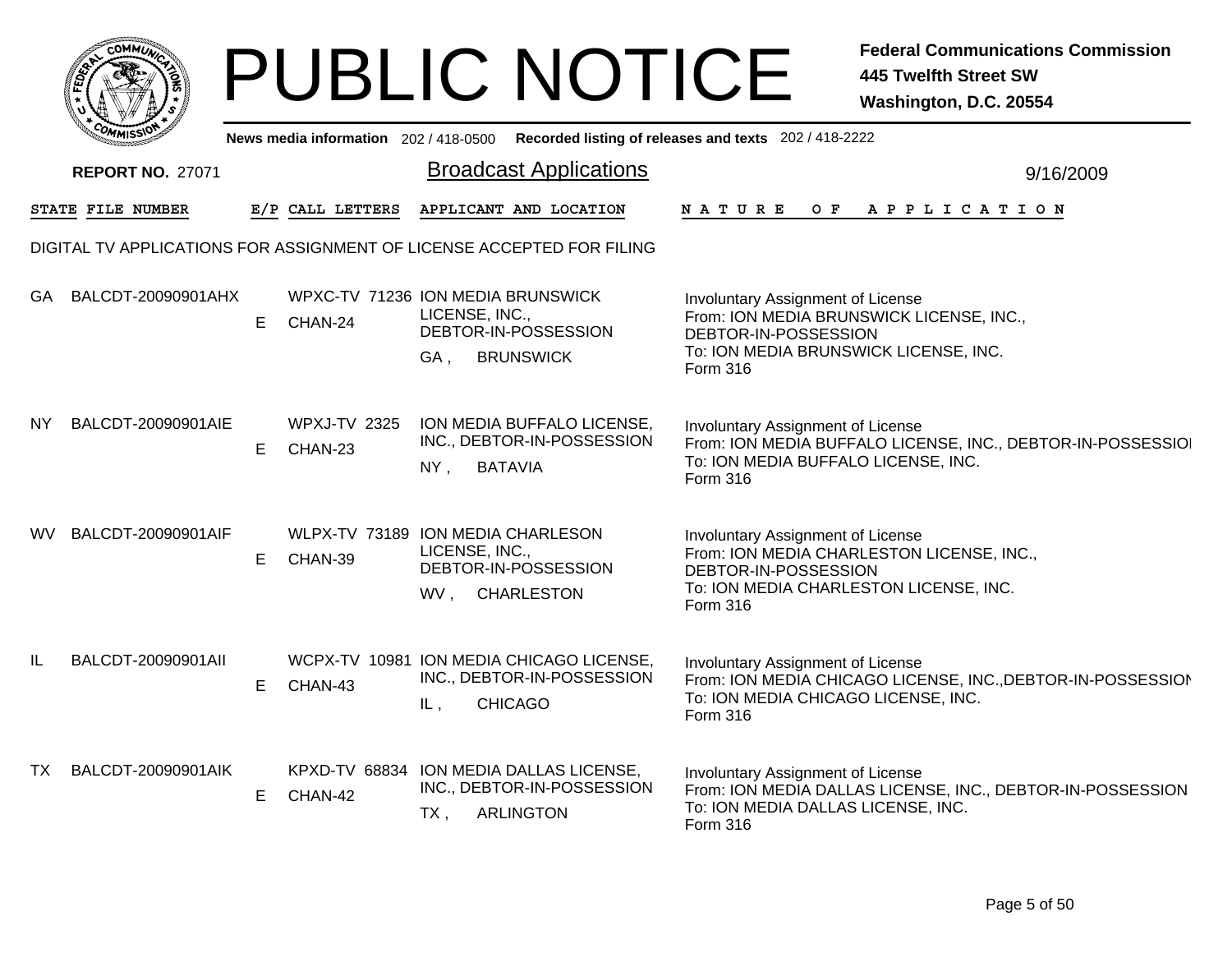|    | MMUNICT<br>c۵۱ |    |
|----|----------------|----|
| É, |                | Ğ. |
|    |                |    |
|    | COMI<br>MISS   |    |

|     | <b>MMISSION</b>         |    |                  | News media information 202 / 418-0500 Recorded listing of releases and texts 202 / 418-2222               |                                                                                                                                                              |
|-----|-------------------------|----|------------------|-----------------------------------------------------------------------------------------------------------|--------------------------------------------------------------------------------------------------------------------------------------------------------------|
|     | <b>REPORT NO. 27071</b> |    |                  | <b>Broadcast Applications</b>                                                                             | 9/16/2009                                                                                                                                                    |
|     | STATE FILE NUMBER       |    | E/P CALL LETTERS | APPLICANT AND LOCATION                                                                                    | <b>NATURE</b><br>A P P L I C A T I O N<br>O F                                                                                                                |
|     |                         |    |                  | DIGITAL TV APPLICATIONS FOR ASSIGNMENT OF LICENSE ACCEPTED FOR FILING                                     |                                                                                                                                                              |
| CO. | BALCDT-20090901AIL      | E  | CHAN-43          | KPXC-TV 68695 ION MEDIA DENVER LICENSE,<br>INC., DEBTOR-IN-POSSESSION<br><b>DENVER</b><br>CO <sub>1</sub> | Involuntary Assignment of License<br>From: ION MEDIA DENVER LICENSE, INC., DEBTOR-IN-POSSESSION<br>To: ION MEDIA DENVER LICENSE, INC.<br>Form 316            |
| IA  | BALCDT-20090901AIO      | E. | CHAN-39          | KFPX-TV 81509 ION MEDIA DES MOINES<br>LICENSE, INC.,<br>DEBTOR-IN-POSSESSION<br>IA,<br><b>NEWTON</b>      | Involuntary Assignment of License<br>From: ION MEDIA DES MOINES LICENSE, INC.,<br>DEBTOR-IN-POSSESSION<br>To: ION MEDIA DES MOINES LICENSE, INC.<br>Form 316 |
| NC. | BALCDT-20090901AIP      | E  | CHAN-14          | WGPX-TV 65074 ION MEDIA GREENSBORO<br>LICENSE, INC.,<br>DEBTOR-IN-POSSESSION<br>NC,<br><b>BURLINGTON</b>  | Involuntary Assignment of License<br>From: ION MEDIA GREENSBORO LICENSE, INC.,<br>DEBTOR-IN-POSSESSION<br>To: ION MEDIA GREENSBORO LICENSE, INC.<br>Form 316 |
| NC. | BALCDT-20090901AIR      | E. | CHAN-51          | WEPX-TV 81508 ION MEDIA GREENVILLE<br>LICENSE, INC.,<br>DEBTOR-IN-POSSESSION<br>NC,<br><b>GREENVILLE</b>  | Involuntary Assignment of License<br>From: ION MEDIA GREENVILLE LICENSE, INC.,<br>DEBTOR-IN-POSSESSION<br>To: ION MEDIA GREENVILLE LICENSE, INC.<br>Form 316 |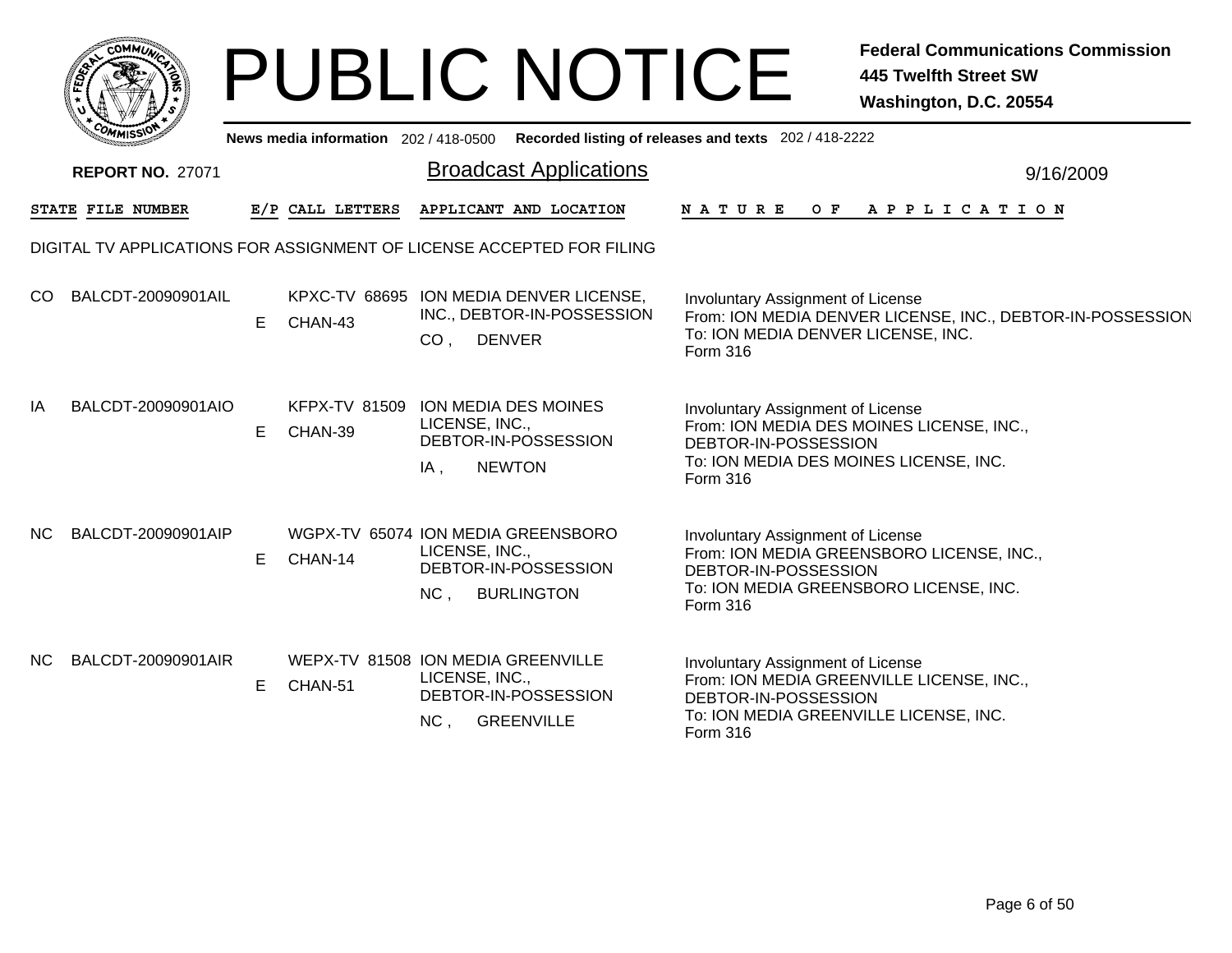|     |                                                                       |   |                                |           | <b>PUBLIC NOTICE</b>                                                                         |                                                                                                                                                          | <b>Federal Communications Commission</b><br><b>445 Twelfth Street SW</b><br>Washington, D.C. 20554 |
|-----|-----------------------------------------------------------------------|---|--------------------------------|-----------|----------------------------------------------------------------------------------------------|----------------------------------------------------------------------------------------------------------------------------------------------------------|----------------------------------------------------------------------------------------------------|
|     |                                                                       |   |                                |           |                                                                                              | News media information 202/418-0500 Recorded listing of releases and texts 202/418-2222                                                                  |                                                                                                    |
|     | <b>REPORT NO. 27071</b>                                               |   |                                |           | <b>Broadcast Applications</b>                                                                |                                                                                                                                                          | 9/16/2009                                                                                          |
|     | <b>STATE FILE NUMBER</b>                                              |   | E/P CALL LETTERS               |           | APPLICANT AND LOCATION                                                                       | NATURE                                                                                                                                                   | OF APPLICATION                                                                                     |
|     | DIGITAL TV APPLICATIONS FOR ASSIGNMENT OF LICENSE ACCEPTED FOR FILING |   |                                |           |                                                                                              |                                                                                                                                                          |                                                                                                    |
| CT  | BALCDT-20090901AIS                                                    | E | CHAN-26                        | CT,       | WHPX-TV 51980 ION MEDIA HARTFORD LICENSE,<br>INC., DEBTOR-IN-POSSESSION<br><b>NEW LONDON</b> | Involuntary Assignment of License<br>From: ION MEDIA HARTFORD LICENSE, INC.,<br>DEBTOR-IN-POSSESSION<br>To: ION MEDIA HARTFORD LICENSE, INC.<br>Form 316 |                                                                                                    |
| HI  | BALCDT-20090901AIU                                                    | Е | CHAN-41                        | $H1$ ,    | KPXO-TV 77483 ION MEDIA HAWAII LICENSE,<br>INC., DEBTOR-IN-POSSESSION<br><b>KANEOHE</b>      | Involuntary Assignment of License<br>To: ION MEDIA HAWAII LICENSE, INC.<br>Form 316                                                                      | From: ION MEDIA HAWAII LICENSE, INC., DEBTOR-IN-POSSESSION                                         |
| TX  | BALCDT-20090901AIW                                                    | Е | CHAN-32                        | $TX$ ,    | KPXB-TV 58835 ION MEDIA HOUSTON LICENSE,<br>INC., DEBTOR-IN-POSSESSION<br><b>CONROE</b>      | Involuntary Assignment of License<br>From: ION MEDIA HOUSTON LICENSE, INC.,<br>DEBTOR-IN-POSSESSION<br>To: ION MEDIA HOUSTON LICENSE, INC.<br>Form 316   |                                                                                                    |
| NC. | BALCDT-20090901AIY                                                    | Е | CHAN-15                        |           | WRPX-TV 20590 ION MEDIA RALEIGH LICENSE,<br>INC., DEBTOR-IN-POSSESSION<br>NC, ROCKY MOUNT    | Involuntary Assignment of License<br>To: ION MEDIA RALEIGH LICENSE, INC.<br>Form 316                                                                     | From: ION MEDIA RALEIGH LICENSE, INC., DEBTOR-IN-POSSESSION                                        |
| OR  | BALCDT-20090901AJA                                                    | Е | <b>KPXG-TV 5801</b><br>CHAN-22 | OR, SALEM | ION MEDIA PORTLAND LICENSE,<br>INC., DEBTOR-IN-POSSESSION                                    | Involuntary Assignment of License<br>From: ION MEDIA PORTLAND LICENSE, INC.,<br>DEBTOR-IN-POSSESSION<br>To: ION MEDIA PORTLAND LICENSE, INC.<br>Form 316 |                                                                                                    |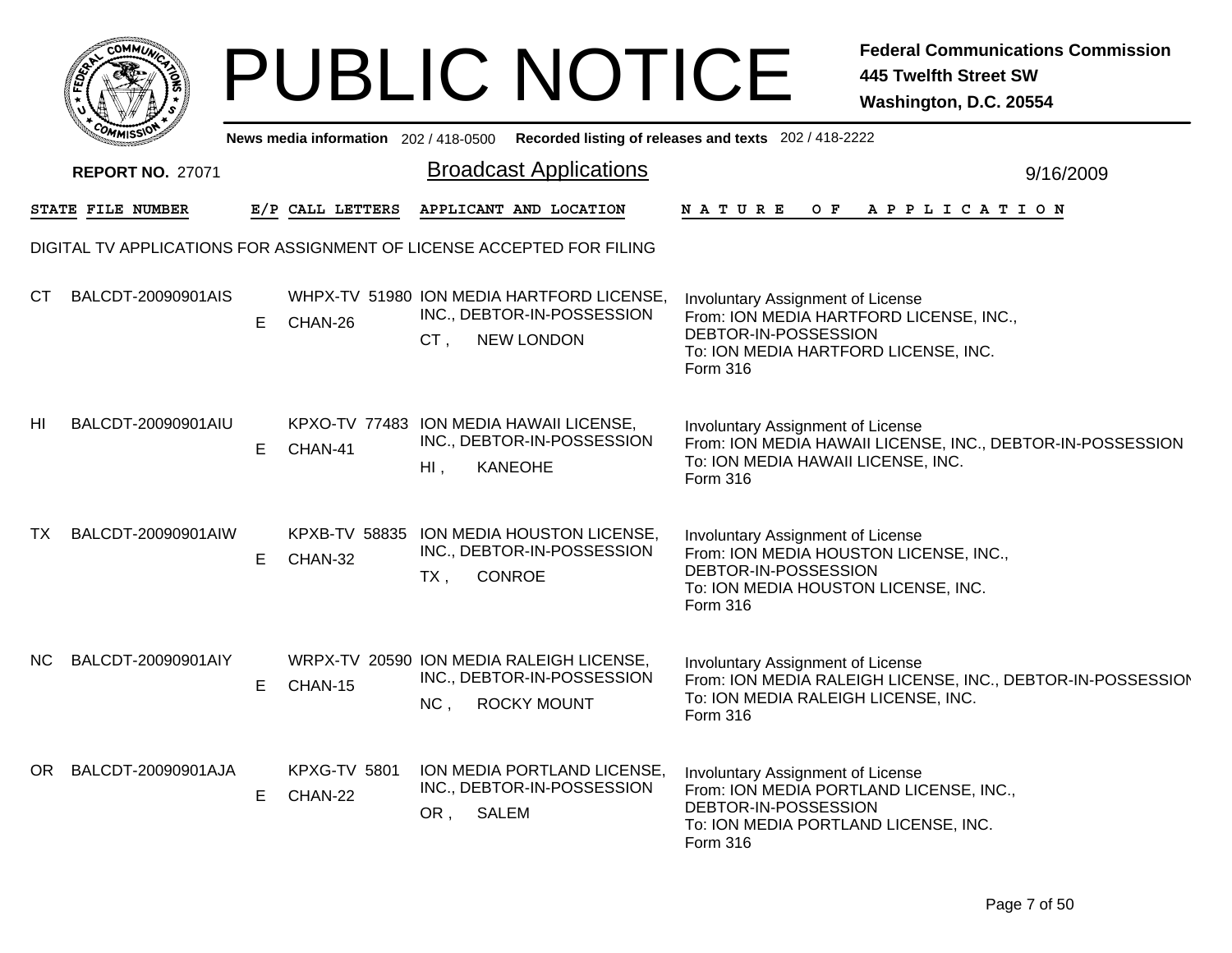|        | MMUNIC<br><b>CO</b> |  |
|--------|---------------------|--|
| క<br>ū |                     |  |
|        |                     |  |
|        | COMI<br>MISS        |  |

|     | <b>COMMISSION</b>       |    |                                | News media information 202 / 418-0500 Recorded listing of releases and texts 202 / 418-2222                   |                                                                                                                                                                    |
|-----|-------------------------|----|--------------------------------|---------------------------------------------------------------------------------------------------------------|--------------------------------------------------------------------------------------------------------------------------------------------------------------------|
|     | <b>REPORT NO. 27071</b> |    |                                | <b>Broadcast Applications</b>                                                                                 | 9/16/2009                                                                                                                                                          |
|     | STATE FILE NUMBER       |    | E/P CALL LETTERS               | APPLICANT AND LOCATION                                                                                        | N A T U R E<br>OF APPLICATION                                                                                                                                      |
|     |                         |    |                                | DIGITAL TV APPLICATIONS FOR ASSIGNMENT OF LICENSE ACCEPTED FOR FILING                                         |                                                                                                                                                                    |
| DE. | BALCDT-20090901AJB      | E. | CHAN-31                        | WPPX-TV 51984 ION MEDIA PHILADELPHIA<br>LICENSE, INC.,<br>DEBTOR-IN-POSSESSION<br>DE,<br><b>WILMINGTON</b>    | Involuntary Assignment of License<br>From: ION MEDIA PHILADELPHIA LICENSE, INC.,<br>DEBTOR-IN-POSSESSION<br>To: ION MEDIA PHILADELPHIA LICENSE, INC.<br>Form 316   |
| FL. | BALCDT-20090901AJJ      | E  | CHAN-48                        | WOPX-TV 67602 ION MEDIA ORLANDO LICENSE,<br>INC., DEBTOR-IN-POSSESSION<br><b>MELBOURNE</b><br>FL,             | Involuntary Assignment of License<br>From: ION MEDIA ORLANDO LICENSE, INC.,<br>DEBTOR-IN-POSSESSION<br>To: ION MEDIA ORLANDO LICENSE, INC.<br>Form 316             |
| OK  | BALCDT-20090901AJL      | E. | <b>KOPX-TV 2566</b><br>CHAN-50 | <b>ION MEDIA OKLAHOMA CITY</b><br>LICENSE, INC.,<br>DEBTOR-IN-POSSESSION<br>OK,<br><b>OKLAHOMA CITY</b>       | Involuntary Assignment of License<br>From: ION MEDIA OKLAHOMA CITY LICENSE, INC.,<br>DEBTOR-IN-POSSESSION<br>To: ION MEDIA OKLAHOMA CITY LICENSE, INC.<br>Form 316 |
| LA  | BALCDT-20090901AJM      | E  | CHAN-50                        | WPXL-TV 21729 ION MEDIA NEW ORLEANS<br>LICENSE, INC.,<br>DEBTOR-IN-POSSESSION<br><b>NEW ORLEANS</b><br>$LA$ , | Involuntary Assignment of License<br>From: ION MEDIA NEW ORLEANS LICENSE, INC.,<br>DEBTOR-IN-POSSESSION<br>To: ION MEDIA NEW ORLEANS LICENSE, INC.<br>Form 316     |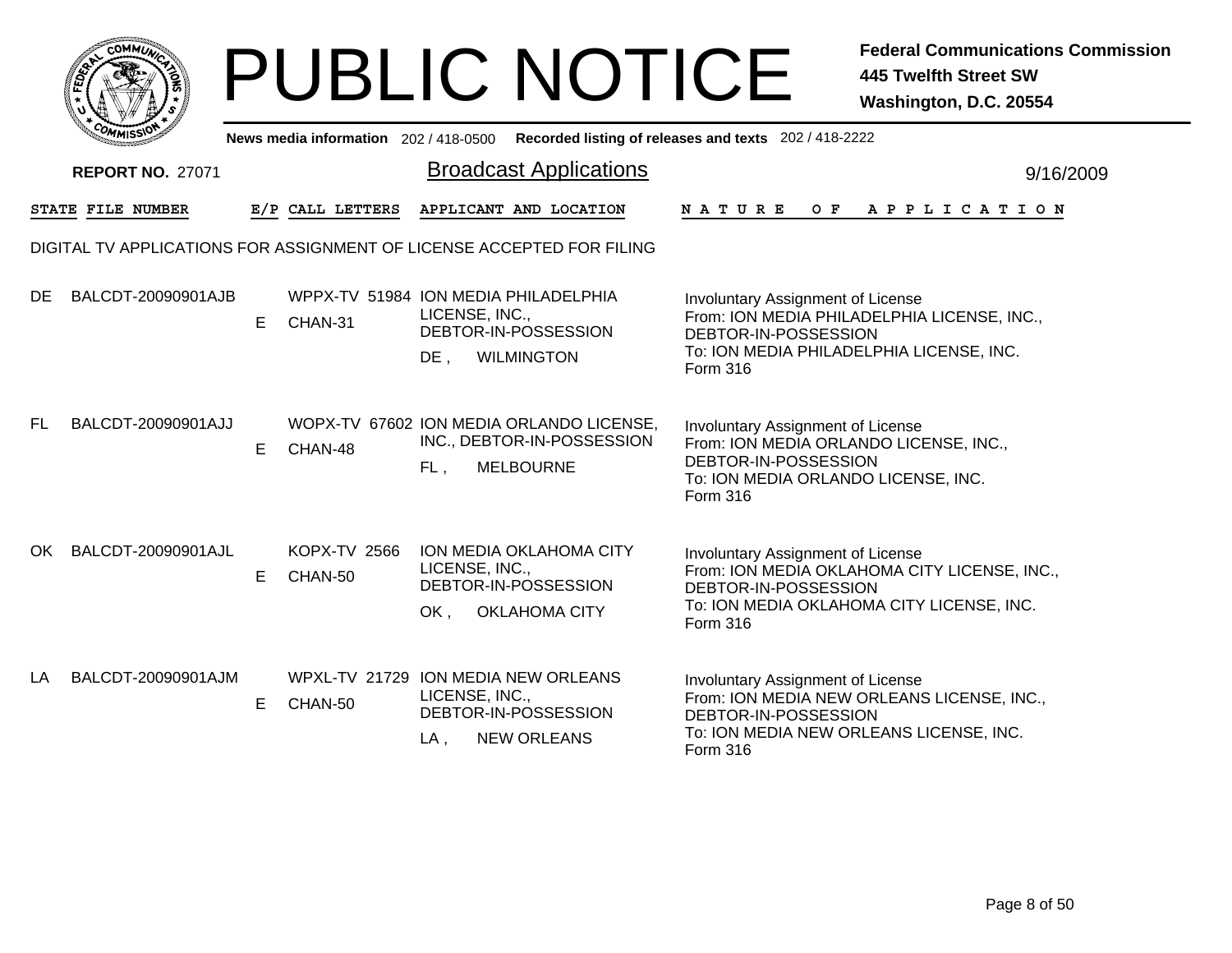|                 | <b>MMUNIC</b><br><b>CO</b> |    |
|-----------------|----------------------------|----|
| ສີ<br>÷         |                            | т. |
|                 |                            |    |
| <sub>ره</sub> . | MISS<br>M.                 |    |

|     | <b>MANISSION</b>        |    |                             | News media information 202 / 418-0500 Recorded listing of releases and texts 202 / 418-2222          |                                                                                                                                                                |  |
|-----|-------------------------|----|-----------------------------|------------------------------------------------------------------------------------------------------|----------------------------------------------------------------------------------------------------------------------------------------------------------------|--|
|     | <b>REPORT NO. 27071</b> |    |                             | <b>Broadcast Applications</b>                                                                        | 9/16/2009                                                                                                                                                      |  |
|     | STATE FILE NUMBER       |    | E/P CALL LETTERS            | APPLICANT AND LOCATION                                                                               | NATURE<br>O F<br>APPLICATION                                                                                                                                   |  |
|     |                         |    |                             | DIGITAL TV APPLICATIONS FOR ASSIGNMENT OF LICENSE ACCEPTED FOR FILING                                |                                                                                                                                                                |  |
|     | MN BALCDT-20090901AJN   | E. | CHAN-40                     | KPXM-TV 35907 ION MEDIA MINNEAPOLIS<br>LICENSE, INC.,<br>DEBTOR-IN-POSSESSION<br>ST. CLOUD<br>MN,    | Involuntary Assignment of License<br>From: ION MEDIA MINNEAPOLIS LICENSE, INC.,<br>DEBTOR-IN-POSSESSION<br>To: ION MEDIA MINNEAPOLIS LICENSE, INC.<br>Form 316 |  |
| WI  | BALCDT-20090901AJO      | E  | CHAN-40                     | WPXE-TV 37104 ION MEDIA MILWAUKEE<br>LICENSE, INC.,<br>DEBTOR-IN-POSSESSION<br>WI,<br><b>KENOSHA</b> | Involuntary Assignment of License<br>From: ION MEDIA MILWAUKEE LICENSE, INC.,<br>DEBTOR-IN-POSSESSION<br>To: ION MEDIA MILWAUKEE LICENSE, INC.<br>Form 316     |  |
| TN  | BALCDT-20090901AJQ      | E  | CHAN-51                     | WPXX-TV 21726 ION MEDIA MEMPHIS LICENSE,<br>INC., DEBTOR-IN-POSSESSION<br><b>MEMPHIS</b><br>$TN$ ,   | Involuntary Assignment of License<br>From: ION MEDIA MEMPHIS LICENSE, INC., DEBTOR-IN-POSSESSIO<br>To: ION MEDIA MEMPHIS LICENSE, INC.<br><b>Form 316</b>      |  |
| WV. | BALCDT-20090901AJR      | E  | WWPX-TV<br>23264<br>CHAN-12 | ION MEDIA MARTINSBURG<br>LICENSE, INC.,<br>DEBTOR-IN-POSSESSION<br>WV,<br><b>MARTINSBURG</b>         | Involuntary Assignment of License<br>From: ION MEDIA MARTINSBURG LICENSE, INC.,<br>DEBTOR-IN-POSSESSION<br>To: ION MEDIA MARTINSBURG LICENSE, INC.<br>Form 316 |  |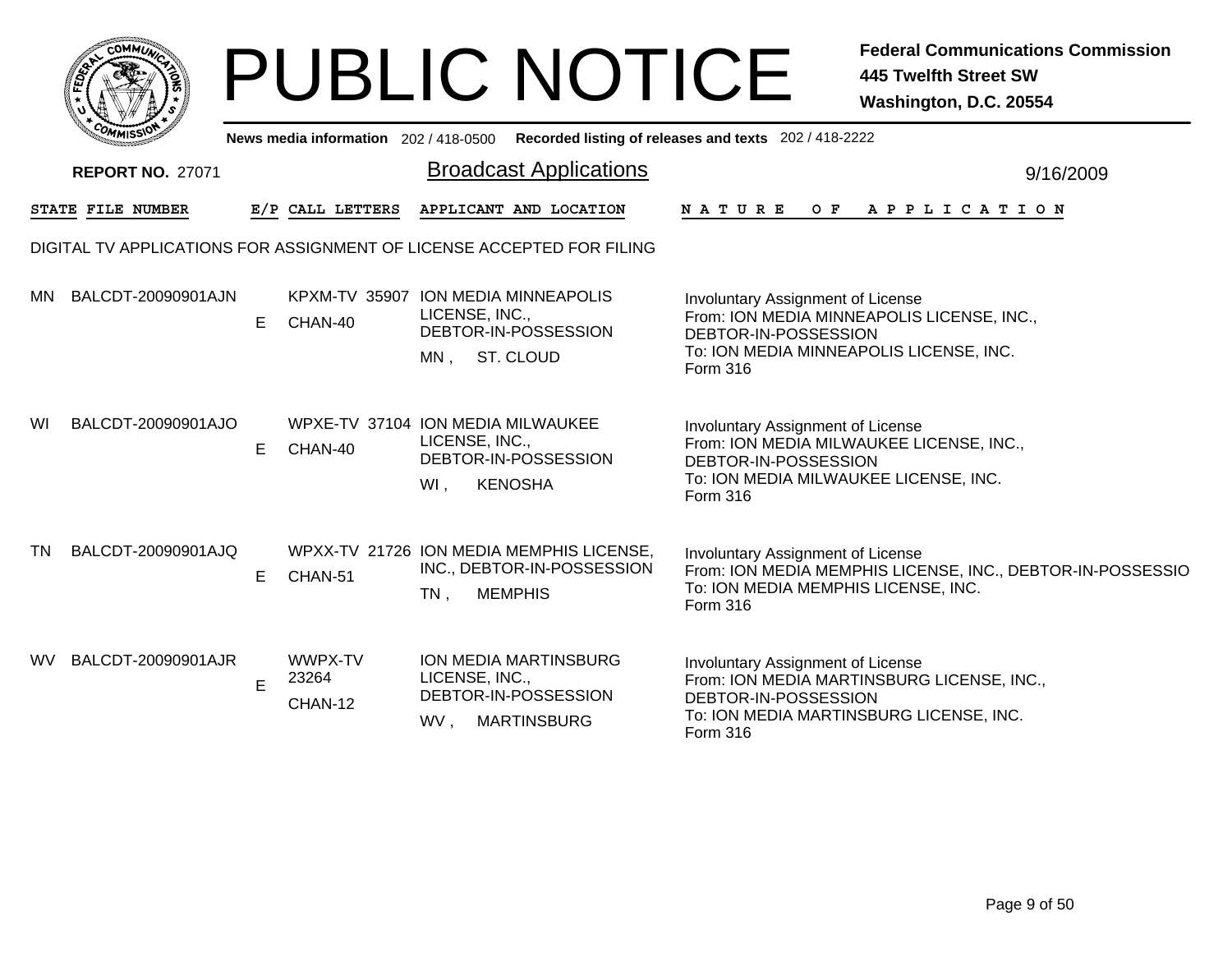|                |                         |    |                                     | <b>PUBLIC NOTICE</b>                                                                                             | <b>Federal Communications Commission</b><br><b>445 Twelfth Street SW</b><br>Washington, D.C. 20554                                                                |
|----------------|-------------------------|----|-------------------------------------|------------------------------------------------------------------------------------------------------------------|-------------------------------------------------------------------------------------------------------------------------------------------------------------------|
|                |                         |    | News media information 202/418-0500 |                                                                                                                  | Recorded listing of releases and texts 202 / 418-2222                                                                                                             |
|                | <b>REPORT NO. 27071</b> |    |                                     | <b>Broadcast Applications</b>                                                                                    | 9/16/2009                                                                                                                                                         |
|                | STATE FILE NUMBER       |    | E/P CALL LETTERS                    | APPLICANT AND LOCATION                                                                                           | NATURE<br>$O \tF$<br>A P P L I C A T I O N                                                                                                                        |
|                |                         |    |                                     | DIGITAL TV APPLICATIONS FOR ASSIGNMENT OF LICENSE ACCEPTED FOR FILING                                            |                                                                                                                                                                   |
| <b>CA</b>      | BALCDT-20090901AJS      | E. | CHAN-38                             | KPXN-TV 58978 ION MEDIA LOS ANGELES<br>LICENSE, INC.,<br>DEBTOR-IN-POSSESSION<br>$CA$ ,<br><b>SAN BERNARDINO</b> | Involuntary Assignment of License<br>From: ION MEDIA LOS ANGELES LICENSE, INC.,<br>DEBTOR-IN-POSSESSION<br>To: ION MEDIA LOS ANGELES LICENSE, INC.<br>Form 316    |
| ΚY             | BALCDT-20090901AJU      | E  | CHAN-21                             | WUPX-TV 23128 ION MEDIA LEXINGTON LICENSE,<br>INC., DEBTOR-IN-POSSESSION<br><b>MOREHEAD</b><br>KY,               | Involuntary Assignment of License<br>From: ION MEDIA LEXINGTON LICENSE, INC.,<br>DEBTOR-IN-POSSESSION<br>To: ION MEDIA LEXINGTON LICENSE, INC.<br><b>Form 316</b> |
| TN.            | BALCDT-20090901AJV      | E. | CHAN-23                             | WPXK-TV 52628 ION MEDIA KNOXVILLE LICENSE,<br>INC., DEBTOR-IN-POSSESSION<br><b>JELLICO</b><br>$TN$ ,             | Involuntary Assignment of License<br>From: ION MEDIA KNOXVILLE LICENSE, INC.,<br>DEBTOR-IN-POSSESSION<br>To: ION MEDIA KNOXVILLE LICENSE, INC.<br>Form 316        |
| R <sub>l</sub> | BALCDT-20090901AJW      | E. | CHAN-17                             | WPXQ-TV 50063 OCEAN STATE TELEVSION, LLC,<br>DEBTOR-IN-POSSESSION<br><b>BLOCK ISLAND</b><br>RI,                  | Involuntary Assignment of License<br>From: OCEAN STATE TELEVISION, LLC, DEBTOR-IN-POSSESSION<br>To: OCEAN STATE TELEVISION, L.L.C.<br>Form 316                    |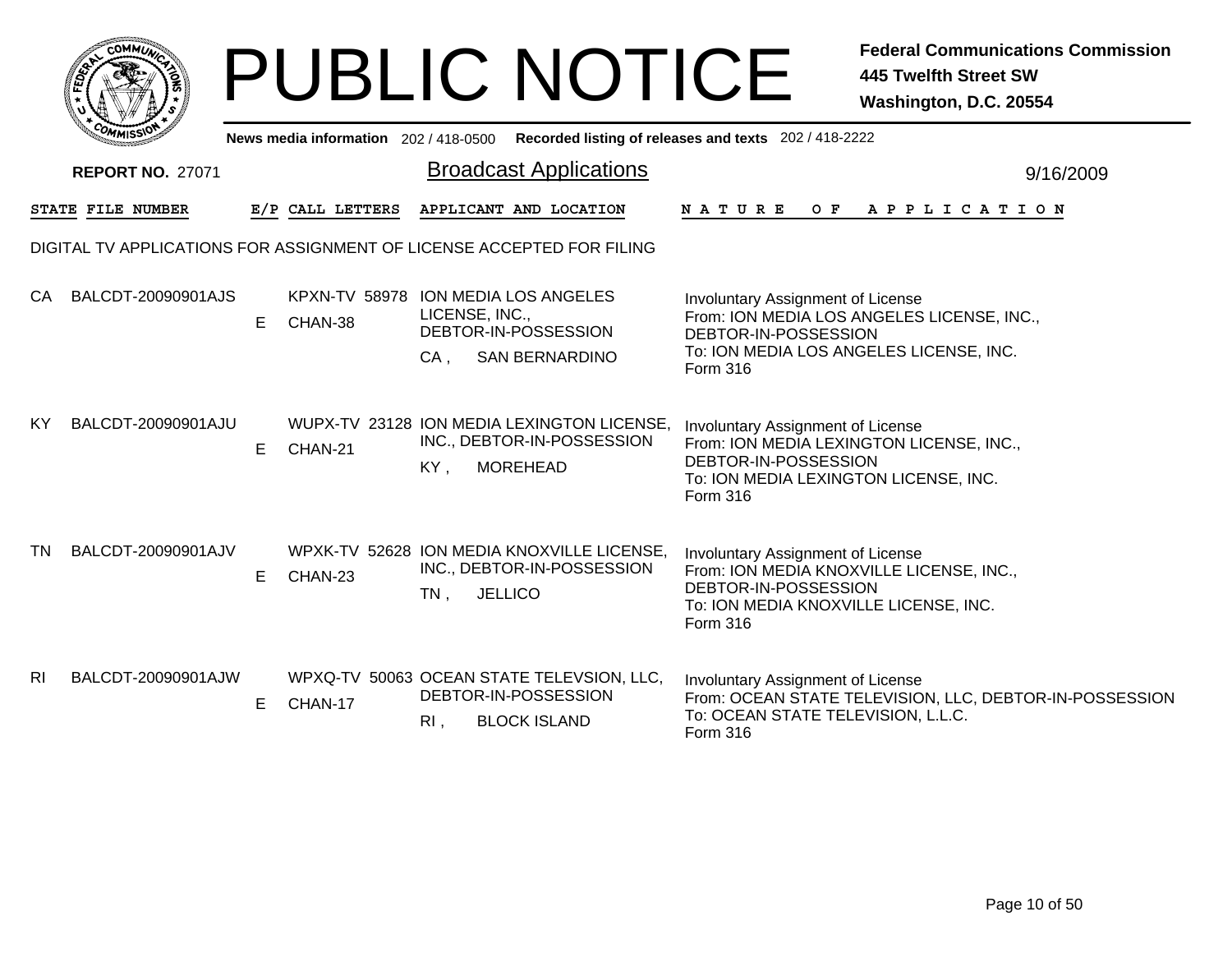|        | MMUNIC<br><b>CO</b> |  |
|--------|---------------------|--|
| క<br>ū |                     |  |
|        |                     |  |
|        | COMI<br>MISS        |  |

|     | יַכּבוואוי״             |    |                                | News media information 202 / 418-0500 Recorded listing of releases and texts 202 / 418-2222                  |                                                                                                                                                                        |           |
|-----|-------------------------|----|--------------------------------|--------------------------------------------------------------------------------------------------------------|------------------------------------------------------------------------------------------------------------------------------------------------------------------------|-----------|
|     | <b>REPORT NO. 27071</b> |    |                                | <b>Broadcast Applications</b>                                                                                |                                                                                                                                                                        | 9/16/2009 |
|     | STATE FILE NUMBER       |    | E/P CALL LETTERS               | APPLICANT AND LOCATION                                                                                       | APPLICATION<br>N A T U R E<br>O F                                                                                                                                      |           |
|     |                         |    |                                | DIGITAL TV APPLICATIONS FOR ASSIGNMENT OF LICENSE ACCEPTED FOR FILING                                        |                                                                                                                                                                        |           |
| CA  | BALCDT-20090901AJX      | E. | CHAN-48                        | KSPX-TV 52953 ION MEDIA SACRAMENTO<br>LICENSE, INC.,<br>DEBTOR-IN-POSSESSION<br>$CA$ ,<br>SACRAMENTO         | <b>Involuntary Assignment of License</b><br>From: ION MEDIA SACRAMENTO LICENSE, INC.,<br>DEBTOR-IN-POSSESSION<br>To: ION MEDIA SACRAMENTO LICENSE, INC.<br>Form 316    |           |
| FL. | BALCDT-20090901AJY      | E. | CHAN-36                        | WPXP-TV 27290 ION MEDIA WEST PALM BEACH<br>LICENSE, INC.,<br>DEBTOR-IN-POSSESSIO<br>FL.<br><b>LAKE WORTH</b> | Involuntary Assignment of License<br>From: ION MEDIA WEST PALM BEACH LICENSE,<br>INC., DEBTOR-IN-POSSESSION<br>To: ION MEDIA WEST PALM BEACH LICENSE, INC.<br>Form 316 |           |
| WI  | BALCDT-20090901AJZ      | E  | CHAN-46                        | WTPX-TV 86496 ION MEDIA WAUSAU LICENSE,<br>INC., DEBTOR-IN-POSSESSION<br><b>ANTIGO</b><br>$WI$ ,             | Involuntary Assignment of License<br>From: ION MEDIA WAUSAU LICENSE, INC., DEBTOR-IN-POSSESSION<br>To: ION MEDIA WAUSAU LICENSE, INC.<br><b>Form 316</b>               |           |
| VA  | BALCDT-20090901AKA      | E  | WPXW-TV<br>74091<br>CHAN-34    | ION MEDIA WASHINGTON<br>LICENSE, INC.,<br>DEBTOR-IN-POSSESSION<br><b>MANASSAS</b><br>VA,                     | Involuntary Assignment of License<br>From: ION MEDIA WASHINGTON LICENSE, INC.,<br>DEBTOR-IN-POSSESSION<br>To: ION MEDIA WASHINGTON LICENSE, INC.<br><b>Form 316</b>    |           |
|     | OK BALCDT-20090901AKB   | E. | <b>KTPX-TV 7078</b><br>CHAN-28 | ION MEDIA TULSA LICENSE, INC.,<br>DEBTOR-IN-POSSESSION<br><b>OKMULGEE</b><br>OK,                             | Involuntary Assignment of License<br>From: ION MEDIA TULSA LICENSE, INC., DEBTOR-IN-POSSESSION<br>To: ION MEDIA TULSA LICENSE, INC.<br>Form 316                        |           |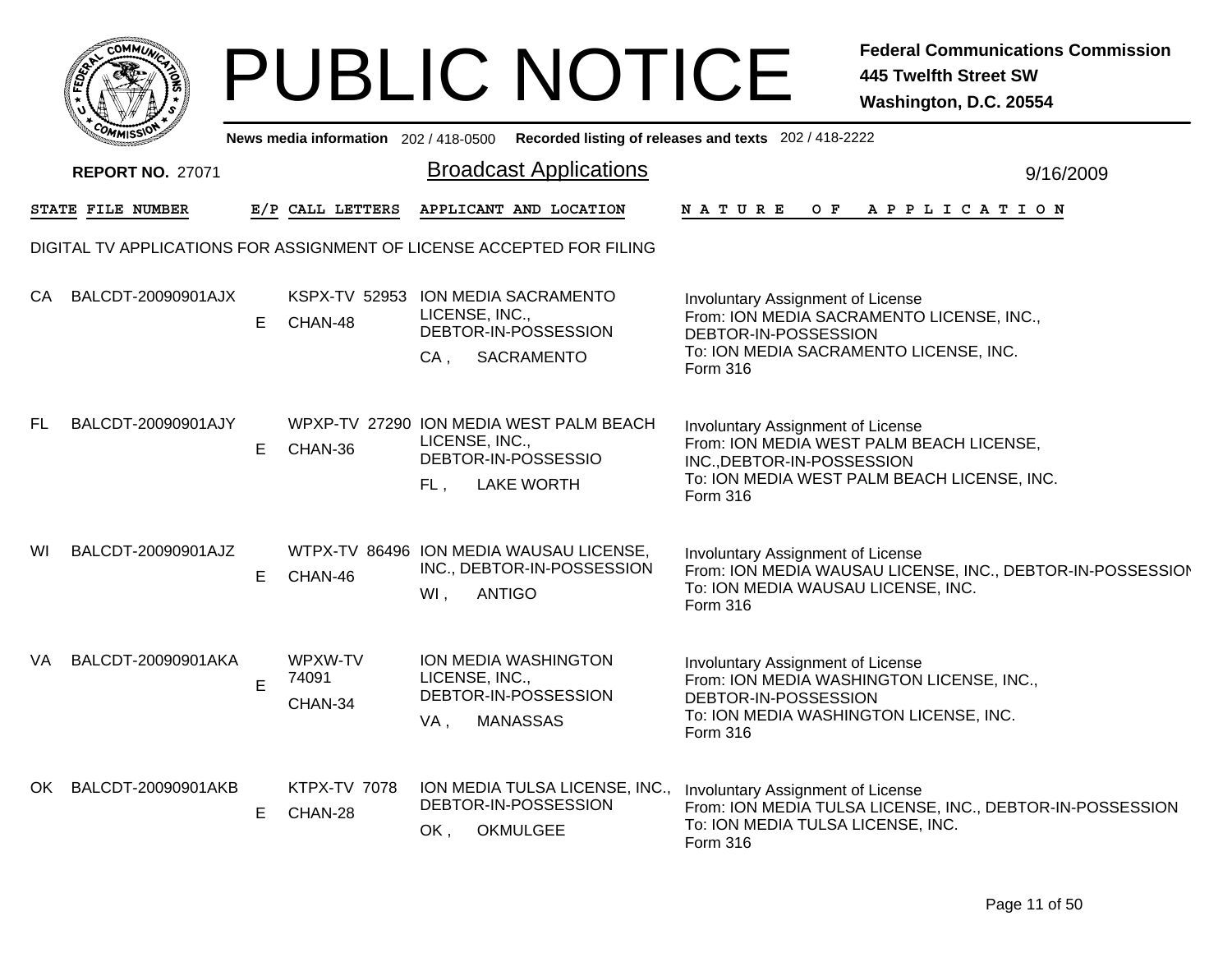|    |                                                                       |    |                                                |                       | <b>PUBLIC NOTICE</b>                                                                       |                                                                                                                                                          | <b>Federal Communications Commission</b><br><b>445 Twelfth Street SW</b><br>Washington, D.C. 20554 |
|----|-----------------------------------------------------------------------|----|------------------------------------------------|-----------------------|--------------------------------------------------------------------------------------------|----------------------------------------------------------------------------------------------------------------------------------------------------------|----------------------------------------------------------------------------------------------------|
|    |                                                                       |    |                                                |                       |                                                                                            | News media information 202 / 418-0500 Recorded listing of releases and texts 202 / 418-2222                                                              |                                                                                                    |
|    | <b>REPORT NO. 27071</b>                                               |    |                                                |                       | <b>Broadcast Applications</b>                                                              |                                                                                                                                                          | 9/16/2009                                                                                          |
|    | <b>STATE FILE NUMBER</b>                                              |    | E/P CALL LETTERS                               |                       | APPLICANT AND LOCATION                                                                     | NATURE<br>O F                                                                                                                                            | A P P L I C A T I O N                                                                              |
|    | DIGITAL TV APPLICATIONS FOR ASSIGNMENT OF LICENSE ACCEPTED FOR FILING |    |                                                |                       |                                                                                            |                                                                                                                                                          |                                                                                                    |
| NY | BALCDT-20090901AKC                                                    | Е  | CHAN-15                                        | NY,                   | WSPX-TV 64352 ION MEDIA SYRACUSE LICENSE,<br>INC., DEBTOR-IN-POSSESSION<br><b>SYRACUSE</b> | Involuntary Assignment of License<br>From: ION MEDIA SYRACUSE LICENSE, INC.,<br>DEBTOR-IN-POSSESSION<br>To: ION MEDIA SYRACUSE LICENSE, INC.<br>Form 316 |                                                                                                    |
|    | WA BALCDT-20090901AKD                                                 | Е  | CHAN-34                                        | WA, SPOKANE           | KGPX-TV 81694 ION MEDIA SPOKANE LICENSE,<br>INC., DEBTOR-IN-POSSESSION                     | Involuntary Assignment of License<br>To: ION MEDIA SPOKANE LICENSE, INC.<br><b>Form 316</b>                                                              | From: ION MEDIA SPOKANE LICENSE, INC., DEBTOR-IN-POSSESSIO                                         |
| PA | BALCDT-20090901AKE                                                    | E. | CHAN-32                                        | PA,                   | WQPX-TV 64690 ION MEDIA SCRANTON LICENSE,<br>INC., DEBTOR-IN-POSSESSION<br><b>SCRANTON</b> | Involuntary Assignment of License<br>From: ION MEDIA SCRANTON LICENSE, INC.,<br>DEBTOR-IN-POSSESSION<br>To: ION MEDIA SCRANTON LICENSE, INC.<br>Form 316 |                                                                                                    |
| CA | BALCDT-20090901AKF                                                    | Е  | CHAN-41                                        | $CA$ ,                | KKPX-TV 22644 ION MEDIA SAN JOSE LICENSE,<br>INC. DEBTOR-IN-POSSESSION<br><b>SAN JOSE</b>  | Involuntary Assignment of License<br>To: ION MEDIA SAN JOSE LICENSE, INC.<br>Form 316                                                                    | From: ION MEDIA SAN JOSE LICENSE, INC., DEBTOR-IN-POSSESSIC                                        |
| TX | BALCDT-20090901AKK                                                    | Е  | KPXL-TV 61173 ION MEDIA SAN ANTONIO<br>CHAN-26 | LICENSE, INC.,<br>TX, | DEBTOR-IN-POSSESSION<br><b>UVALDE</b>                                                      | Involuntary Assignment of License<br>DEBTOR-IN-POSSESSION<br>To: ION MEDIA SAN ANTONIO LICENSE, INC.<br>Form 316                                         | From: ION MEDIA SAN ANTONIO LICENSE, INC.,                                                         |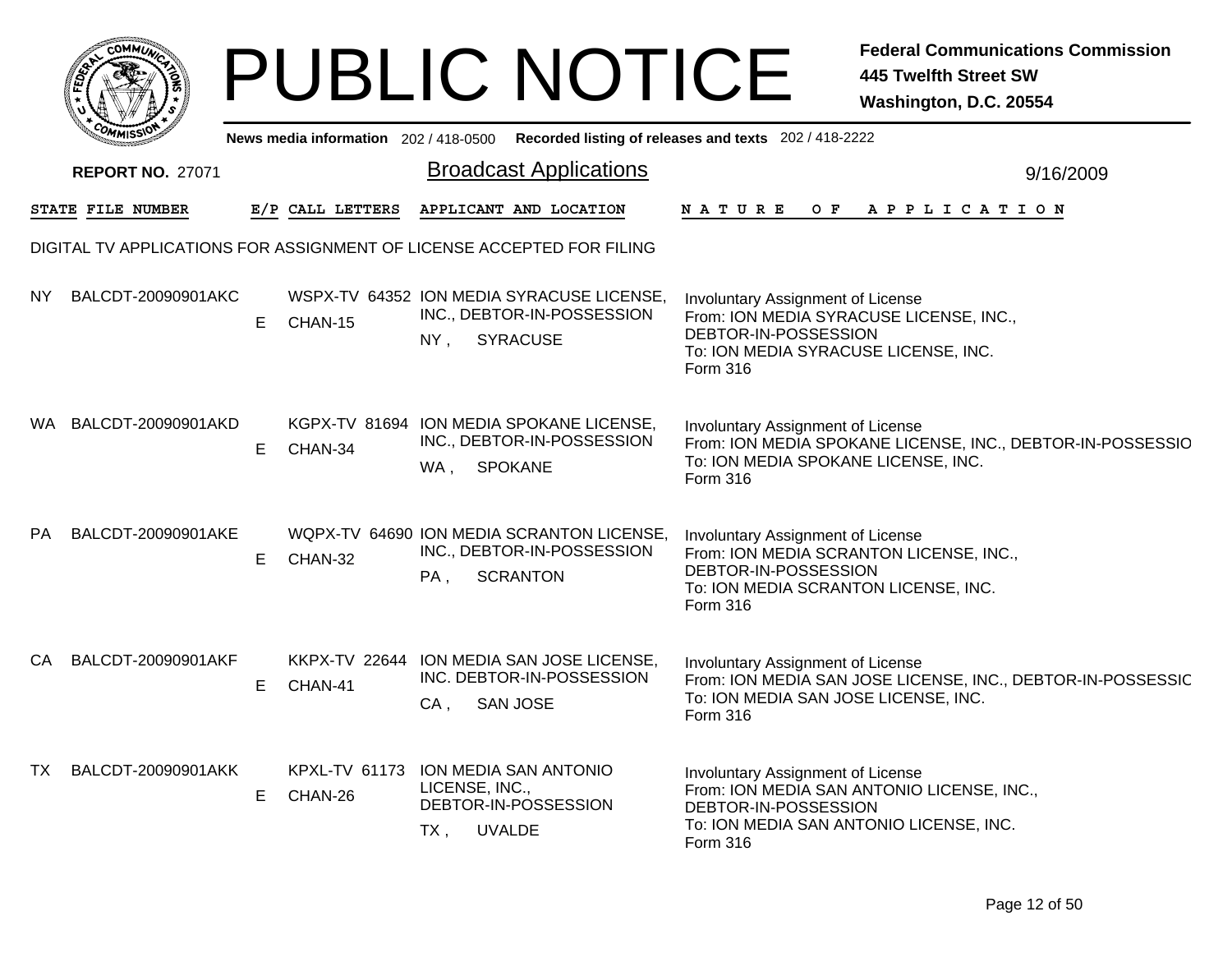|     | MMUNICT<br><b>CO</b> |  |
|-----|----------------------|--|
| ప్త |                      |  |
|     |                      |  |
|     | COMI<br>MISS<br>m    |  |

|     | יככוומוזיי              |    |                                 | News media information 202/418-0500 Recorded listing of releases and texts 202/418-2222                      |                                                                                                                                                                      |  |
|-----|-------------------------|----|---------------------------------|--------------------------------------------------------------------------------------------------------------|----------------------------------------------------------------------------------------------------------------------------------------------------------------------|--|
|     | <b>REPORT NO. 27071</b> |    |                                 | <b>Broadcast Applications</b>                                                                                | 9/16/2009                                                                                                                                                            |  |
|     | STATE FILE NUMBER       |    | E/P CALL LETTERS                | APPLICANT AND LOCATION                                                                                       | <b>NATURE</b><br>OF APPLICATION                                                                                                                                      |  |
|     |                         |    |                                 | DIGITAL TV APPLICATIONS FOR ASSIGNMENT OF LICENSE ACCEPTED FOR FILING                                        |                                                                                                                                                                      |  |
| UT  | BALCDT-20090901AKL      | E. | CHAN-29                         | KUPX-TV 57884 ION MEDIA SALT LAKE CITY<br>LICENSE, INC.,<br>DEBTOR-IN-POSSESSION<br><b>PROVO</b><br>UT,      | Involuntary Assignment of License<br>From: ION MEDIA SALT LAKE CITY LICENSE, INC.,<br>DEBTOR-IN-POSSESSION<br>To: ION MEDIA SALT LAKE CITY LICENSE, INC.<br>Form 316 |  |
| NC. | BALCDT-20090901AKM      | E. | CHAN-34                         | WPXU-TV 37971 ION MEDIA JACKSONVILLE<br>LICENSE, INC.,<br>DEBTOR-IN-POSSESSION<br>NC,<br><b>JACKSONVILLE</b> | Involuntary Assignment of License<br>From: ION MEDIA JACKSONVILLE LICENSE, INC.,<br>DEBTOR-IN-POSSESSION<br>To: ION MEDIA JACKSONVILLE LICENSE, INC.<br>Form 316     |  |
| IN  | BALCDT-20090901AKN      | E. | WIPX-TV 10253<br>CHAN-27        | <b>ION MEDIA INDIANAPOLIS</b><br>LICENSE, INC.,<br>DEBTOR-IN-POSSESSION<br>$IN$ ,<br><b>BLOOMINGTON</b>      | Involuntary Assignment of License<br>From: ION MEDIA INDIANAPOLIS LICENSE, INC.,<br>DEBTOR-IN-POSSESSION<br>To: ION MEDIA INDIANAPOLIS LICENSE, INC.<br>Form 316     |  |
| MO. | BALCDT-20090902AAJ      | E. | <b>KPXE-TV 33337</b><br>CHAN-51 | <b>ION MEDIA KANSAS CITY</b><br>LICENSE, INC.,<br>DEBTOR-IN-POSSESSION<br><b>KANSAS CITY</b><br>MO.          | Involuntary Assignment of License<br>From: ION MEDIA KANSAS CITY LICENSE, INC.,<br>DEBTOR-IN-POSSESSION<br>To: ION MEDIA KANSAS CITY LICENSE, INC.<br>Form 316       |  |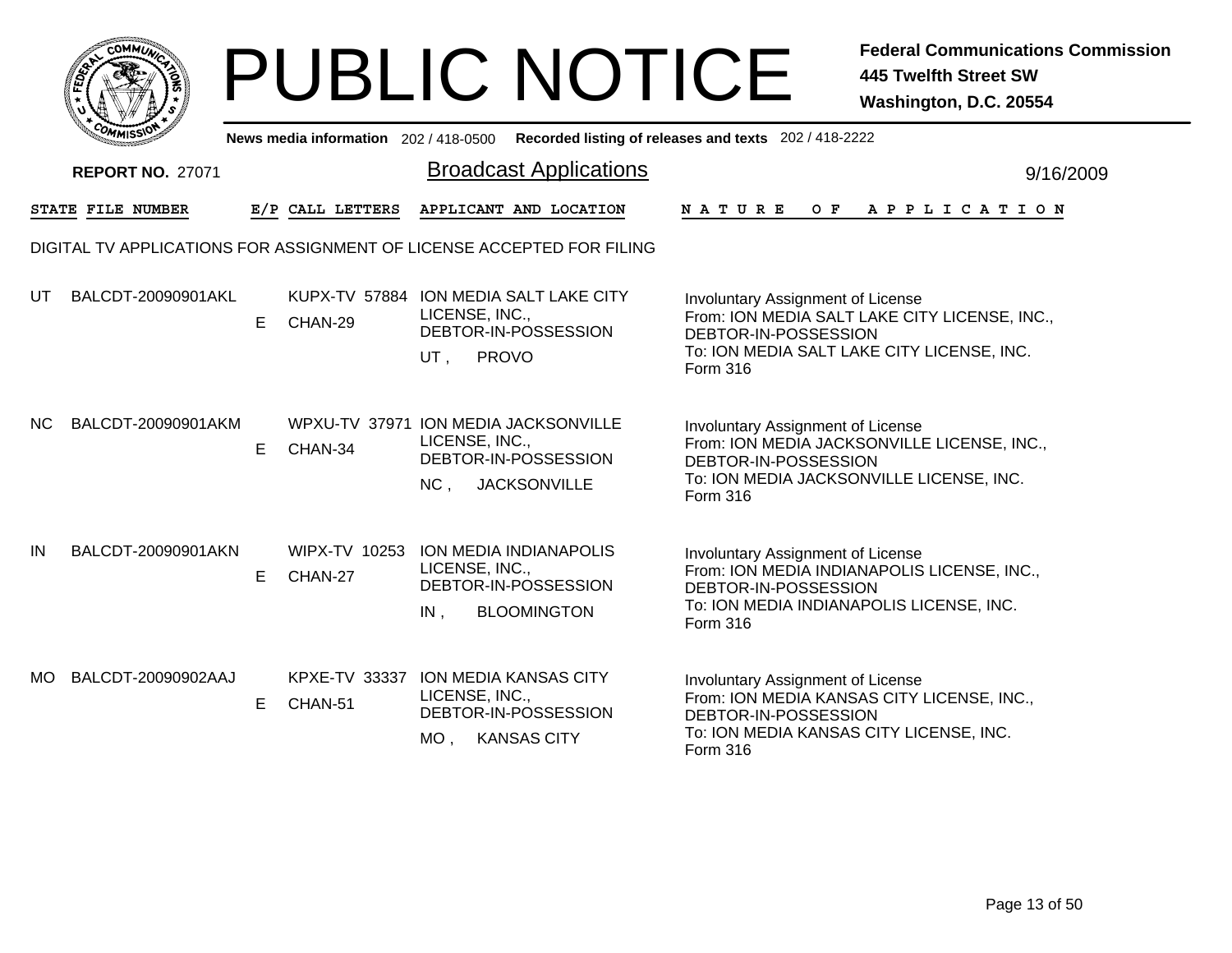|              | MMUNICT<br><b>CO</b> |  |
|--------------|----------------------|--|
| <b>FEDET</b> |                      |  |
|              |                      |  |
|              | COMI<br>MISS         |  |

|     | <b><i>UMMISSIV</i></b>  |    |                              | News media information 202/418-0500 Recorded listing of releases and texts 202/418-2222 |                                                                                                                                                                                 |
|-----|-------------------------|----|------------------------------|-----------------------------------------------------------------------------------------|---------------------------------------------------------------------------------------------------------------------------------------------------------------------------------|
|     | <b>REPORT NO. 27071</b> |    |                              | <b>Broadcast Applications</b>                                                           | 9/16/2009                                                                                                                                                                       |
|     | STATE FILE NUMBER       |    | E/P CALL LETTERS             | APPLICANT AND LOCATION                                                                  | NATURE OF APPLICATION                                                                                                                                                           |
|     |                         |    |                              | DIGITAL TV APPLICATIONS FOR ASSIGNMENT OF LICENSE ACCEPTED FOR FILING                   |                                                                                                                                                                                 |
| FL. | BALCDT-20090908ACI      | E. | <b>WPEC 52527</b><br>CHAN-13 | FREEDOM BROADCASTING OF<br>FLORIDA LICENSEE, L.L.C.<br><b>WEST PALM BEACH</b><br>FL.    | Involuntary Assignment of License<br>From: FREEDOM BROADCASTING OF FLORIDA LICENSEE, L.L.C.<br>To: FREEDOM BROADCASTING OF FLORDIA LICENSEE, LLC,<br>DEBTOR-IN-POS<br>Form 316  |
| TN  | BALCDT-20090908ACT      | E. | <b>WTVC 22590</b><br>CHAN-9  | FREEDOM BROADCASTING OF<br>TENNESSEE LICENSEE, L.L.C.<br><b>CHATTANOOGA</b><br>$TN$ ,   | Involuntary Assignment of License<br>From: FREEDOM BROADCASTING OF TENNESSEE LICENSEE, L.L.C<br>To: FREEDOM BROADCASTING OF TENNESSEE LICENSEE, LLC,<br>DEBTOR-IN-P<br>Form 316 |
| NY  | BALCDT-20090908ACZ      | E. | <b>WRGB 73942</b><br>CHAN-6  | FREEDOM BROADCASTING OF<br>NEW YORK LICENSEE, L.L.C.<br>NY.<br><b>SCHENECTADY</b>       | Involuntary Assignment of License<br>From: FREEDOM BROADCASTING OF NEW YORK LICENSEE, L.L.C.<br>To: FREEDOM BROADCASTING OF NEW YORK LICENSEE, LLC<br>DEBTOR-IN-POS<br>Form 316 |
| NY. | BALCDT-20090908ADA      | E. | <b>WCWN 73264</b><br>CHAN-43 | FREEDOM BROADCASTING OF<br>NEW YORK LICENSEE, L.L.C.<br><b>SCHENECTADY</b><br>NY.       | Involuntary Assignment of License<br>From: FREEDOM BROADCASTING OF NEW YORK LICENSEE, L.L.C.<br>To: FREEDOM BROADCASTING OF NEW YORK LICENSEE, LLC<br>DEBTOR-IN-POS<br>Form 316 |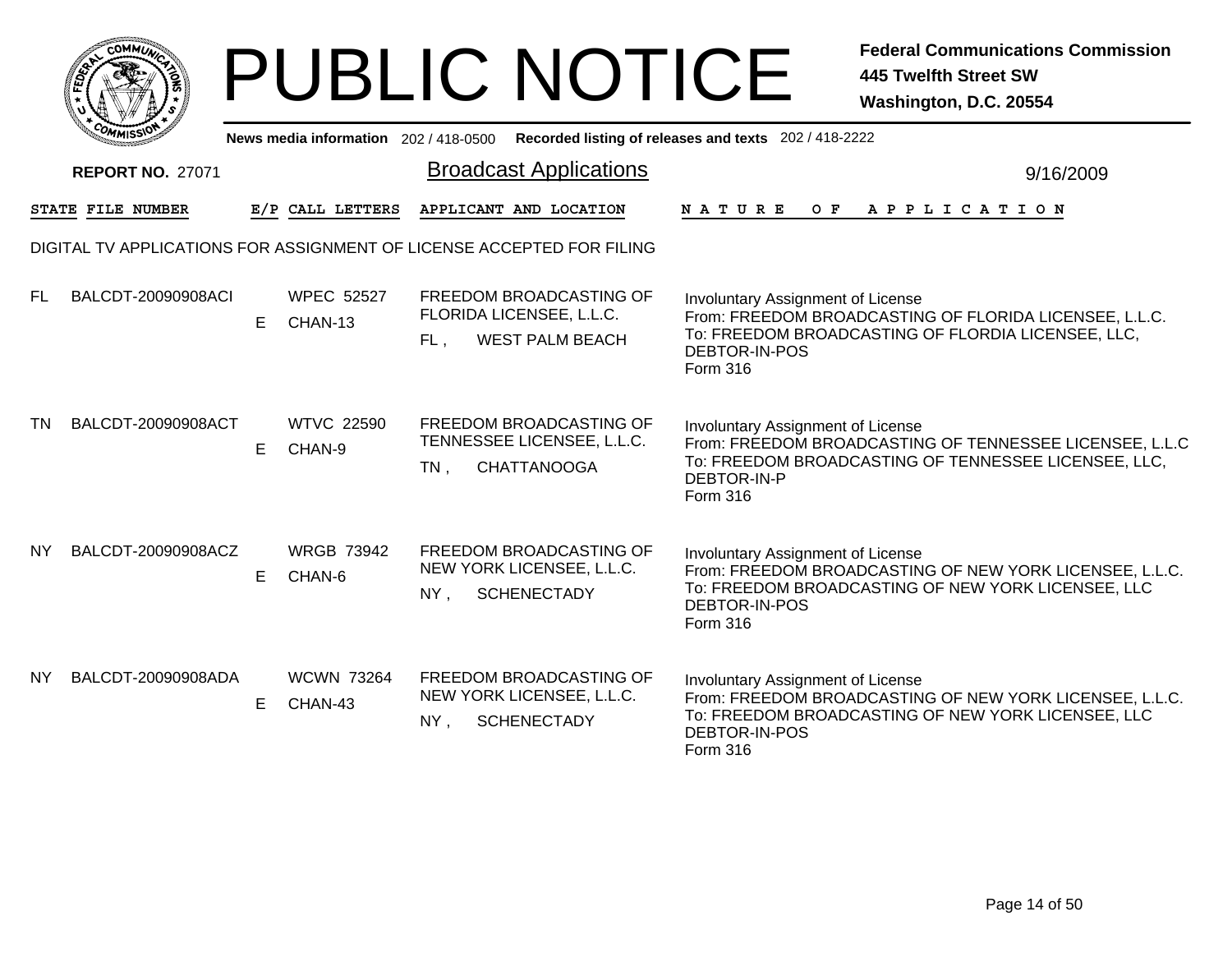|      | MMUNICT<br>$C_{\mathbf{U}}$ |  |
|------|-----------------------------|--|
| EDE) |                             |  |
|      |                             |  |
| COM  | MISS                        |  |

|     | <b>MMISSIV</b>          |    |                              | News media information 202 / 418-0500 Recorded listing of releases and texts 202 / 418-2222 |                                                                                                                                                                                        |           |
|-----|-------------------------|----|------------------------------|---------------------------------------------------------------------------------------------|----------------------------------------------------------------------------------------------------------------------------------------------------------------------------------------|-----------|
|     | <b>REPORT NO. 27071</b> |    |                              | <b>Broadcast Applications</b>                                                               |                                                                                                                                                                                        | 9/16/2009 |
|     | STATE FILE NUMBER       |    | E/P CALL LETTERS             | APPLICANT AND LOCATION                                                                      | N A T U R E<br>OF APPLICATION                                                                                                                                                          |           |
|     |                         |    |                              | DIGITAL TV APPLICATIONS FOR ASSIGNMENT OF LICENSE ACCEPTED FOR FILING                       |                                                                                                                                                                                        |           |
| ТX  | BALCDT-20090908ADC      | E. | <b>KFDM 22589</b><br>CHAN-21 | FREEDOM BROADCASTING OF<br>TEXAS LICENSEE, L.L.C.<br><b>BEAUMONT</b><br>$TX$ ,              | <b>Involuntary Assignment of License</b><br>From: FREEDOM BROADCASTING OF TEXAS LICENSEE, L.L.C.<br>To: FREEDOM BROADCASTING OF TEXAS LICENSEE, LLC,<br>DEBTOR-IN-POSSE<br>Form 316    |           |
| MI  | BALCDT-20090908ADR      | E. | <b>WWMT 74195</b><br>CHAN-8  | FREEDOM BROADCASTING OF<br>MICHIGAN LICENSEE, L.L.C.<br><b>KALAMAZOO</b><br>MI,             | <b>Involuntary Assignment of License</b><br>From: FREEDOM BROADCASTING OF MICHIGAN LICENSEE, L.L.C.<br>To: FREEDOM BROADCASTING OF MICHIGAN LICENSEE, LLC,<br>DEBTOR-IN-PO<br>Form 316 |           |
| MI  | BALCDT-20090908ADS      | E. | <b>WLAJ 36533</b><br>CHAN-51 | FREEDOM BROADCASTING OF<br>MICHIGAN LICENSEE, L.L.C.<br>LANSING<br>$MI$ ,                   | <b>Involuntary Assignment of License</b><br>From: FREEDOM BROADCASTING OF MICHIGAN LICENSEE, L.L.C.<br>To: FREEDOM BROADCASTING OF MICHIGAN LICENSEE, LLC,<br>DEBTOR-IN-PO<br>Form 316 |           |
| OR. | BALCDT-20090908ADT      | E. | <b>KTVL 22570</b><br>CHAN-10 | FREEDOM BROADCASTING OF<br>OREGON LICENSEE, L.L.C.<br>OR,<br><b>MEDFORD</b>                 | <b>Involuntary Assignment of License</b><br>From: FREEDOM BROADCASTING OF OREGON LICENSEE, L.L.C.<br>To: FREEDOM BROADCASTING OF OREGON LICENSEE, LLC,<br>DEBTOR-IN-POSS<br>Form 316   |           |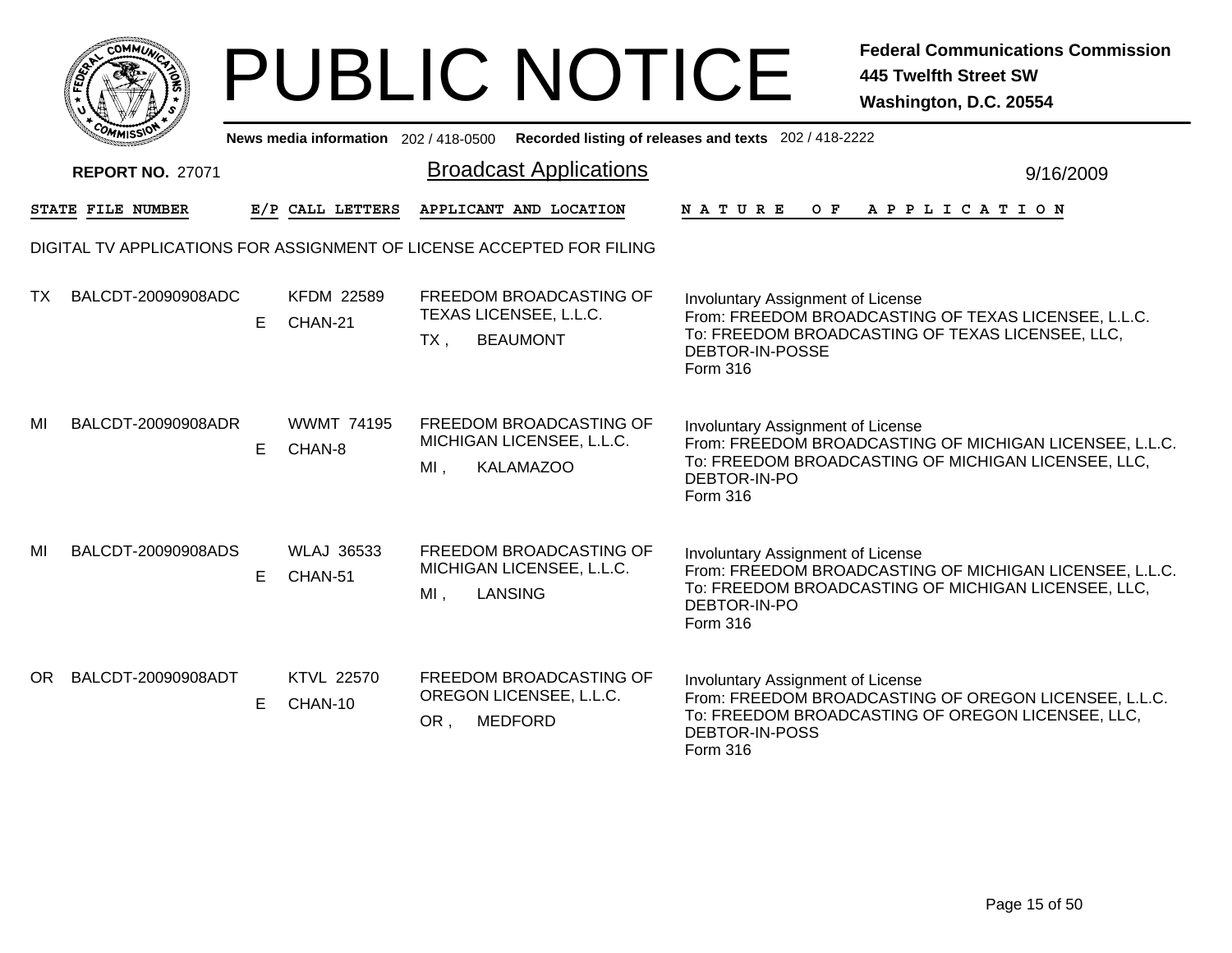|     | <b>COMMUT</b>                                                                            |    |                                 |                                   | <b>PUBLIC NOTICE</b>                                                                      |                                                                                             | <b>Federal Communications Commission</b><br><b>445 Twelfth Street SW</b><br>Washington, D.C. 20554 |
|-----|------------------------------------------------------------------------------------------|----|---------------------------------|-----------------------------------|-------------------------------------------------------------------------------------------|---------------------------------------------------------------------------------------------|----------------------------------------------------------------------------------------------------|
|     |                                                                                          |    |                                 |                                   |                                                                                           | News media information 202 / 418-0500 Recorded listing of releases and texts 202 / 418-2222 |                                                                                                    |
|     | <b>REPORT NO. 27071</b>                                                                  |    |                                 |                                   | <b>Broadcast Applications</b>                                                             |                                                                                             | 9/16/2009                                                                                          |
|     | STATE FILE NUMBER                                                                        |    | E/P CALL LETTERS                |                                   | APPLICANT AND LOCATION                                                                    |                                                                                             | NATURE OF APPLICATION                                                                              |
|     | FM TRANSLATOR APPLICATIONS FOR ASSIGNMENT OF LICENSE ACCEPTED FOR FILING                 |    |                                 |                                   |                                                                                           |                                                                                             |                                                                                                    |
| NY. | BALFT-20090911AAF                                                                        | E  | W254BF 25008<br>98.7 MHZ        | <b>CC LICENSES, LLC</b><br>$NY$ , | <b>ITHACA</b>                                                                             | <b>Voluntary Assignment of License</b><br>From: CC LICENSES, LLC<br>Form 345                | To: SAGA COMMUNICATIONS OF NEW ENGLAND, LLC                                                        |
| MI  | BALFT-20090914AAB                                                                        | Е  | W214BH 94015<br>90.7 MHZ        | MI,                               | <b>GREAT LAKES COMMUNITY</b><br>BROADCASTING, INC.<br>MOUNT PLEASANT                      | <b>Voluntary Assignment of License</b><br>To: CENTRAL MICHIGAN UNIVERSITY<br>Form 345       | From: GREAT LAKES COMMUNITY BROADCASTING                                                           |
|     | TV TRANSLATOR OR LPTV STATION APPLICATIONS FOR ASSIGNMENT OF LICENSE ACCEPTED FOR FILING |    |                                 |                                   |                                                                                           |                                                                                             |                                                                                                    |
|     | OR BALTTL-20090901AAX                                                                    | E. | CHAN-54                         | OR,                               | KPXG-LP 69792 ION MEDIA LICENSE COMPANY,<br>LLC, DEBTOR-IN-POSSESSION<br>PORTLAND         | Involuntary Assignment of License<br>To: ION MEDIA LICENSE COMPANY, LLC<br>Form 316         | From: ION MEDIA LICENSE COMPANY, LLC, DEBTOR-IN-POSSESSIC                                          |
| FL. | BALTTL-20090901AAY                                                                       | E  | CHAN-41                         |                                   | WPXJ-LP 29716 ION MEDIA LICENSE COMPANY,<br>LLC, DEBTOR-IN-POSSESSION<br>FL, JACKSONVILLE | Involuntary Assignment of License<br>To: ION MEDIA LICENSE COMPANY, LLC<br>Form 316         | From: ION MEDIA LICENSE COMPANY, LLC, DEBTOR-IN-POSSESSIC                                          |
| IN  | BALTT-20090901AAZ                                                                        | E  | <b>WIPX-LP 65121</b><br>CHAN-51 | IN,                               | ION MEDIA LICENSE COMPANY,<br>LLC, DEBTOR-IN-POSSESSION<br><b>INDIANAPOLIS</b>            | Involuntary Assignment of License<br>To: ION MEDIA LICENSE COMPANY, LLC<br>Form 316         | From: ION MEDIA LICENSE COMPANY, LLC, DEBTOR-IN-POSSESSIC                                          |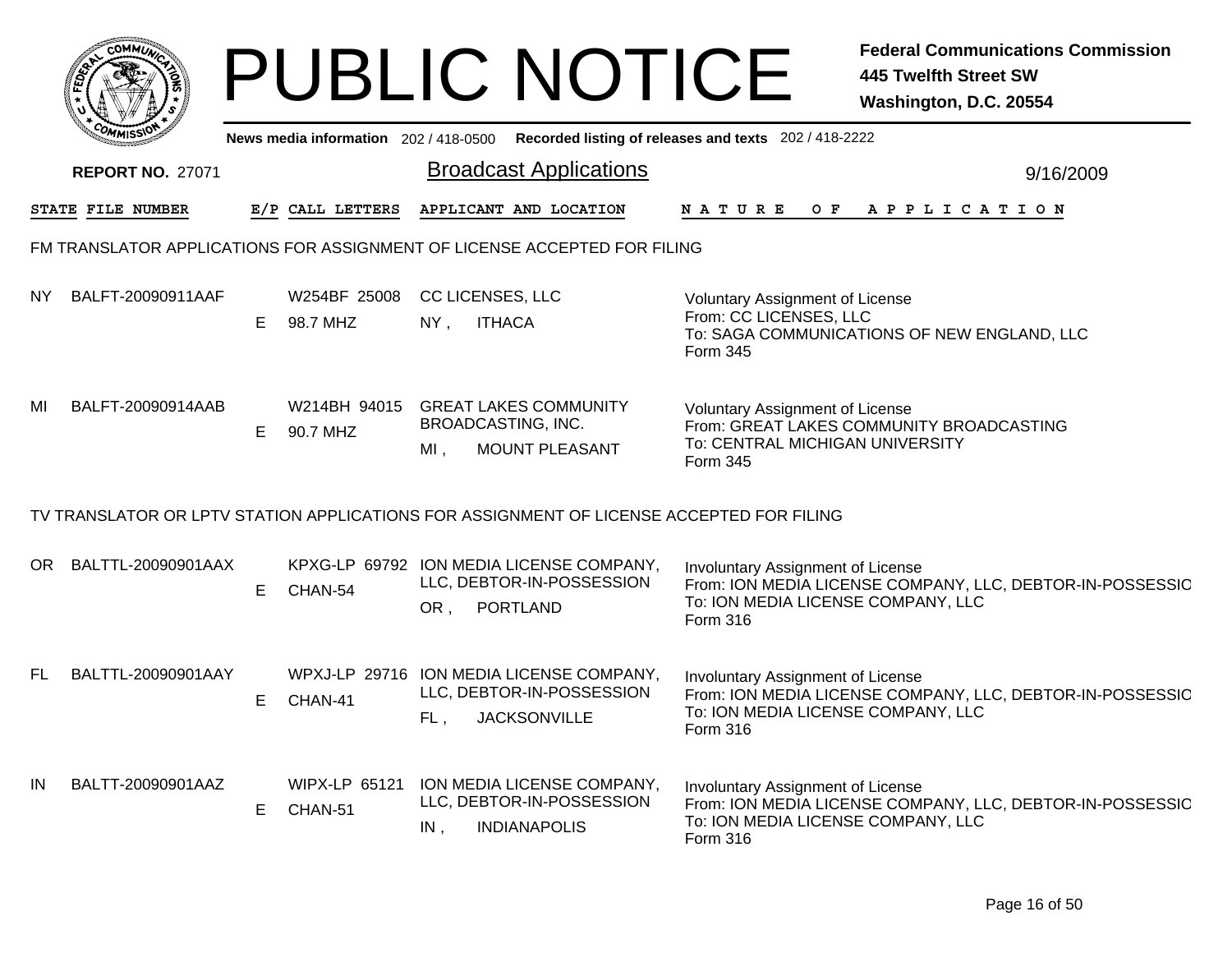|                                                                                          |    |                                | <b>PUBLIC NOTICE</b>                                                                        |                                                                                     | <b>Federal Communications Commission</b><br><b>445 Twelfth Street SW</b><br>Washington, D.C. 20554 |  |  |  |  |  |
|------------------------------------------------------------------------------------------|----|--------------------------------|---------------------------------------------------------------------------------------------|-------------------------------------------------------------------------------------|----------------------------------------------------------------------------------------------------|--|--|--|--|--|
|                                                                                          |    |                                | News media information 202 / 418-0500 Recorded listing of releases and texts 202 / 418-2222 |                                                                                     |                                                                                                    |  |  |  |  |  |
| <b>REPORT NO. 27071</b>                                                                  |    |                                | <b>Broadcast Applications</b>                                                               |                                                                                     | 9/16/2009                                                                                          |  |  |  |  |  |
| STATE FILE NUMBER                                                                        |    | E/P CALL LETTERS               | APPLICANT AND LOCATION                                                                      | N A T U R E                                                                         | OF APPLICATION                                                                                     |  |  |  |  |  |
| TV TRANSLATOR OR LPTV STATION APPLICATIONS FOR ASSIGNMENT OF LICENSE ACCEPTED FOR FILING |    |                                |                                                                                             |                                                                                     |                                                                                                    |  |  |  |  |  |
| BALTT-20090901ABA<br>MI                                                                  |    | W48AV 68544<br>E CHAN-48       | ION MEDIA LICENSE COMPANY,<br>LLC, DEBTOR-IN-POSSESSION<br><b>DETROIT</b><br>MI,            | Involuntary Assignment of License<br>To: ION MEDIA LICENSE COMPANY, LLC<br>Form 316 | From: ION MEDIA LICENSE COMPANY, LLC, DEBTOR-IN-POSSESSIC                                          |  |  |  |  |  |
| BALTTL-20090901AFK<br>MA.                                                                | E. | WMPX-LP 6477<br>CHAN-33        | ION MEDIA BOSTON LICENSE,<br>INC., DEBTOR-IN-POSSESSION<br><b>DENNIS</b><br>MA.             | Involuntary Assignment of License<br>To: ION MEDIA BOSTON LICENSE, INC.<br>Form 316 | From: ION MEDIA BOSTON LICENSE, INC., DEBTOR-IN-POSSESSION                                         |  |  |  |  |  |
| BALTT-20090901AJC<br>CO.                                                                 |    | E CHAN-52                      | KPXH-LP 18509 ION MEDIA LPTV, INC.,<br>DEBTOR-IN-POSSESSION<br>CO, FORT COLLINS             | <b>Voluntary Assignment of License</b><br>To: ION MEDIA LPTV, INC.<br>Form 345      | From: ION MEDIA LPTV, INC., DEBTOR-IN-POSSESSION                                                   |  |  |  |  |  |
| BALTTL-20090901AJD<br>NY.                                                                | E. | <b>WPXU-LP 2129</b><br>CHAN-38 | ION MEDIA LPTV, INC.,<br>DEBTOR-IN-POSSESSION<br><b>AMITYVILLE</b><br>$NY$ ,                | <b>Voluntary Assignment of License</b><br>To: ION MEDIA LPTV, INC.<br>Form 345      | From: ION MEDIA LPTV, INC., DEBTOR-IN-POSSESSION                                                   |  |  |  |  |  |
| BALTTL-20090901AJE<br>TX                                                                 |    | E CHAN-33                      | KBPX-LP 17746 ION MEDIA LPTV, INC.,<br>DEBTOR-IN-POSSESSION<br><b>HOUSTON</b><br>$TX$ ,     | <b>Voluntary Assignment of License</b><br>To: ION MEDIA LPTV, INC.<br>Form 345      | From: ION MEDIA LPTV, INC., DEBTOR-IN-POSSESSION                                                   |  |  |  |  |  |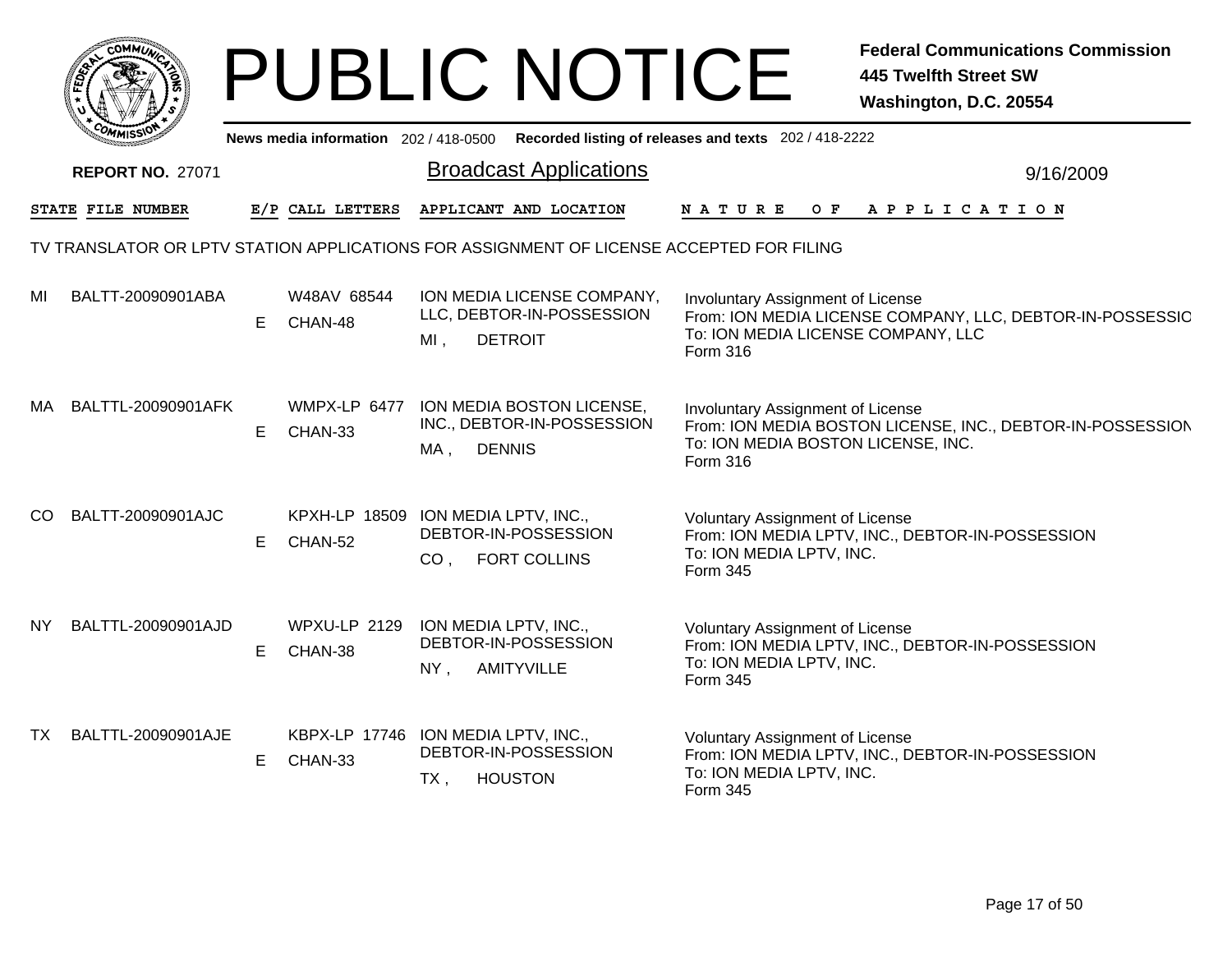|      |                                                                                          |    |                                                |                              | <b>PUBLIC NOTICE</b>                                                                 |                                                                                             | <b>Federal Communications Commission</b><br><b>445 Twelfth Street SW</b><br>Washington, D.C. 20554         |
|------|------------------------------------------------------------------------------------------|----|------------------------------------------------|------------------------------|--------------------------------------------------------------------------------------|---------------------------------------------------------------------------------------------|------------------------------------------------------------------------------------------------------------|
|      |                                                                                          |    |                                                |                              |                                                                                      | News media information 202 / 418-0500 Recorded listing of releases and texts 202 / 418-2222 |                                                                                                            |
|      | <b>REPORT NO. 27071</b>                                                                  |    |                                                |                              | <b>Broadcast Applications</b>                                                        |                                                                                             | 9/16/2009                                                                                                  |
|      | STATE FILE NUMBER                                                                        |    | E/P CALL LETTERS                               |                              | APPLICANT AND LOCATION                                                               | N A T U R E                                                                                 | OF APPLICATION                                                                                             |
|      | TV TRANSLATOR OR LPTV STATION APPLICATIONS FOR ASSIGNMENT OF LICENSE ACCEPTED FOR FILING |    |                                                |                              |                                                                                      |                                                                                             |                                                                                                            |
| TN.  | BALTVL-20090901AJF                                                                       | E. | WNPX-LP 30258 ION MEDIA LPTV, INC.,<br>CHAN-20 | $TN$ ,                       | DEBTOR-IN-POSSESSION<br><b>NASHVILLE</b>                                             | <b>Voluntary Assignment of License</b><br>To: ION MEDIA LPTV, INC.<br>Form 345              | From: ION MEDIA LPTV, INC., DEBTOR-IN-POSSESSION                                                           |
| MA.  | BALTT-20090901AJH                                                                        | E. | W40BO 55114<br>CHAN-40                         | ION MEDIA LPTV, INC.,<br>MA, | DEBTOR-IN-POSSESSION<br><b>BOSTON</b>                                                | <b>Voluntary Assignment of License</b><br>To: ION MEDIA LPTV, INC.<br>Form 345              | From: ION MEDIA LPTV, INC., DEBTOR-IN-POSSESSION                                                           |
| CA.  | BALTTV-20090908ADU                                                                       | E. | K02CN 22571<br>CHAN-2                          | CA,                          | FREEDOM BROADCASTING OF<br>OREGON LICENSEE, L.L.C.<br>DUNSMUIR, ETC.                 | Involuntary Assignment of License<br>DEBTOR-IN-POSS<br>Form 316                             | From: FREEDOM BROADCASTING OF OREGON LICENSEE, L.L.C.<br>To: FREEDOM BROADCASTING OF OREGON LICENSEE, LLC, |
| OR I | BALTTV-20090908ADV                                                                       | E. | K02DV 22572<br>CHAN-2                          |                              | <b>FREEDOM BROADCASTING OF</b><br>OREGON LICENSEE, L.L.C.<br>OR, CAVE JUNCTION, ETC. | <b>Involuntary Assignment of License</b><br>DEBTOR-IN-POSS<br>Form 316                      | From: FREEDOM BROADCASTING OF OREGON LICENSEE, L.L.C.<br>To: FREEDOM BROADCASTING OF OREGON LICENSEE, LLC, |
| OR . | BALTTV-20090908ADW                                                                       | E. | K02EK 22588<br>CHAN-2                          |                              | FREEDOM BROADCASTING OF<br>OREGON LICENSEE, L.L.C.<br>OR, APPLEGATE VALLEY           | Involuntary Assignment of License<br>DEBTOR-IN-POSS<br>Form 316                             | From: FREEDOM BROADCASTING OF OREGON LICENSEE, L.L.C.<br>To: FREEDOM BROADCASTING OF OREGON LICENSEE, LLC, |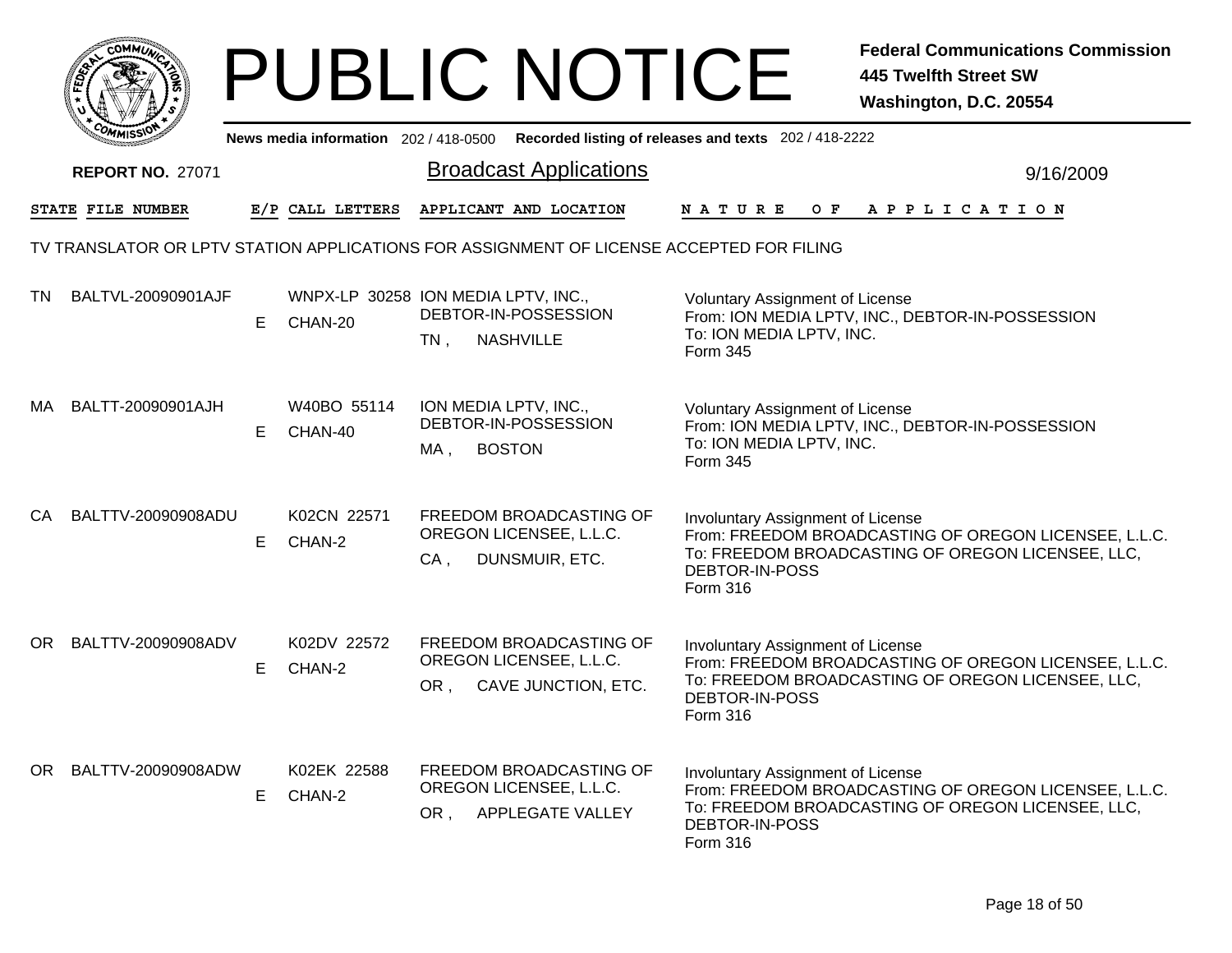| <b>COMMUT</b>                                                                            |    |                                       |     | <b>PUBLIC NOTICE</b>                                                     |                                                                        | <b>Federal Communications Commission</b><br><b>445 Twelfth Street SW</b><br>Washington, D.C. 20554         |
|------------------------------------------------------------------------------------------|----|---------------------------------------|-----|--------------------------------------------------------------------------|------------------------------------------------------------------------|------------------------------------------------------------------------------------------------------------|
|                                                                                          |    | News media information 202 / 418-0500 |     |                                                                          | Recorded listing of releases and texts 202 / 418-2222                  |                                                                                                            |
| <b>REPORT NO. 27071</b>                                                                  |    |                                       |     | <b>Broadcast Applications</b>                                            |                                                                        | 9/16/2009                                                                                                  |
| STATE FILE NUMBER                                                                        |    | E/P CALL LETTERS                      |     | APPLICANT AND LOCATION                                                   | N A T U R E                                                            | OF APPLICATION                                                                                             |
| TV TRANSLATOR OR LPTV STATION APPLICATIONS FOR ASSIGNMENT OF LICENSE ACCEPTED FOR FILING |    |                                       |     |                                                                          |                                                                        |                                                                                                            |
| OR BALTTV-20090908ADX                                                                    | E  | K03BZ 22583<br>CHAN-3                 | OR, | FREEDOM BROADCASTING OF<br>OREGON LICENSEE, L.L.C.<br><b>ROGUE RIVER</b> | Involuntary Assignment of License<br>DEBTOR-IN-POSS<br>Form 316        | From: FREEDOM BROADCASTING OF OREGON LICENSEE, L.L.C.<br>To: FREEDOM BROADCASTING OF OREGON LICENSEE, LLC, |
| OR BALTTV-20090908ADY                                                                    | E  | K04EO 22584<br>CHAN-4                 |     | FREEDOM BROADCASTING OF<br>OREGON LICENSEE, L.L.C.<br>OR, ASHLAND, ETC.  | Involuntary Assignment of License<br><b>DEBTOR-IN-POSS</b><br>Form 316 | From: FREEDOM BROADCASTING OF OREGON LICENSEE, L.L.C.<br>To: FREEDOM BROADCASTING OF OREGON LICENSEE, LLC, |
| OR BALTTV-20090908ADZ                                                                    | E  | K04JP 22562<br>CHAN-4                 | OR, | FREEDOM BROADCASTING OF<br>OREGON LICENSEE, L.L.C.<br><b>WILLIAMS</b>    | Involuntary Assignment of License<br>DEBTOR-IN-POSS<br>Form 316        | From: FREEDOM BROADCASTING OF OREGON LICENSEE, L.L.C.<br>To: FREEDOM BROADCASTING OF OREGON LICENSEE, LLC, |
| OR BALTTV-20090908AEA                                                                    | E. | K04JQ 22577<br>CHAN-4                 | OR. | FREEDOM BROADCASTING OF<br>OREGON LICENSEE, L.L.C.<br><b>BUTTE FALLS</b> | Involuntary Assignment of License<br>DEBTOR-IN-POSS<br>Form 316        | From: FREEDOM BROADCASTING OF OREGON LICENSEE, L.L.C.<br>To: FREEDOM BROADCASTING OF OREGON LICENSEE, LLC, |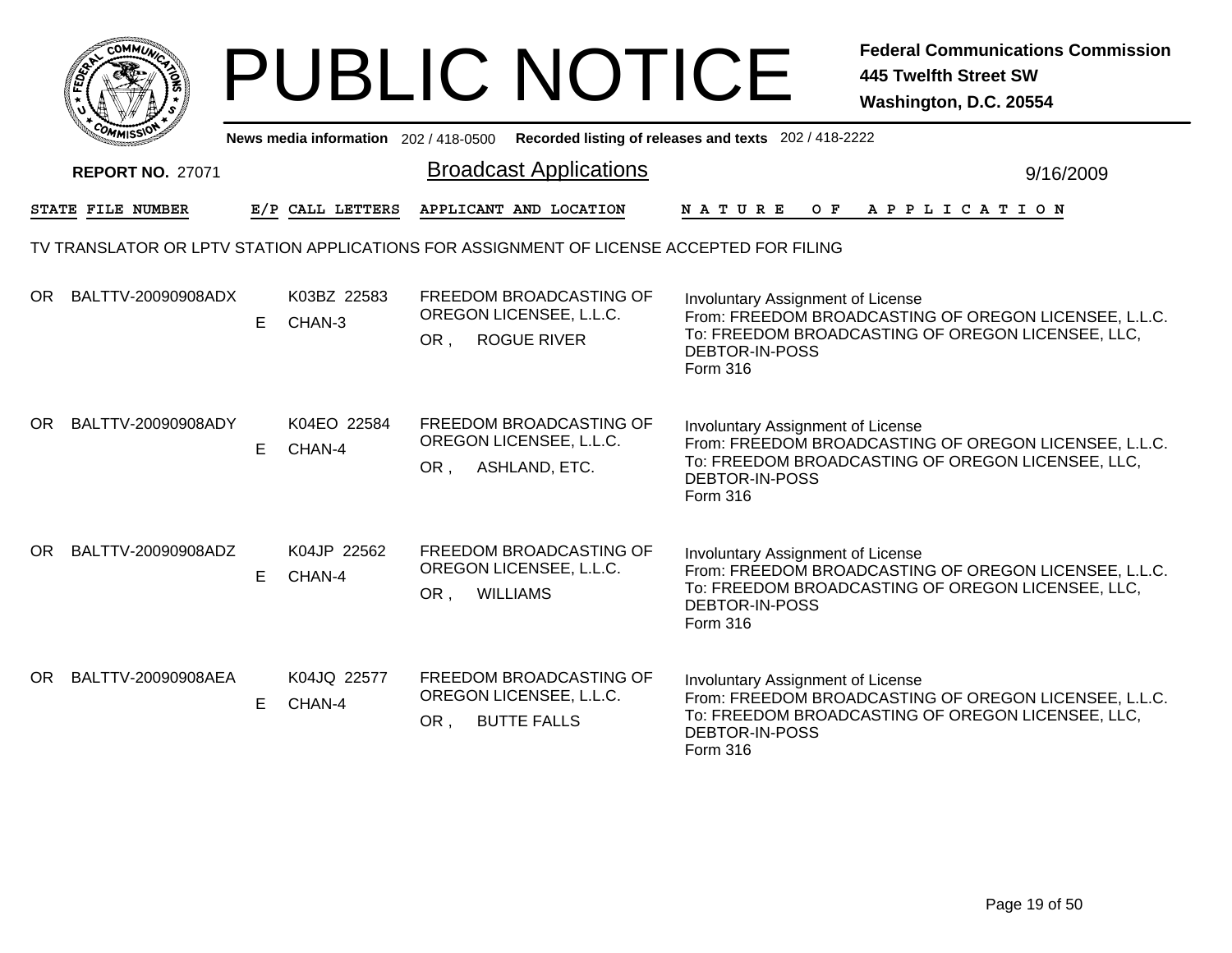|           |                         |    |                                     |        | <b>PUBLIC NOTICE</b>                                                                     |                                                                 | <b>Federal Communications Commission</b><br><b>445 Twelfth Street SW</b><br>Washington, D.C. 20554         |
|-----------|-------------------------|----|-------------------------------------|--------|------------------------------------------------------------------------------------------|-----------------------------------------------------------------|------------------------------------------------------------------------------------------------------------|
|           |                         |    | News media information 202/418-0500 |        |                                                                                          | Recorded listing of releases and texts 202 / 418-2222           |                                                                                                            |
|           | <b>REPORT NO. 27071</b> |    |                                     |        | <b>Broadcast Applications</b>                                                            |                                                                 | 9/16/2009                                                                                                  |
|           | STATE FILE NUMBER       |    | E/P CALL LETTERS                    |        | APPLICANT AND LOCATION                                                                   | N A T U R E                                                     | OF APPLICATION                                                                                             |
|           |                         |    |                                     |        | TV TRANSLATOR OR LPTV STATION APPLICATIONS FOR ASSIGNMENT OF LICENSE ACCEPTED FOR FILING |                                                                 |                                                                                                            |
|           | OR BALTTV-20090908AEB   | E  | K04JZ 22558<br>CHAN-4               | OR,    | FREEDOM BROADCASTING OF<br>OREGON LICENSEE, L.L.C.<br><b>GOLD HILL</b>                   | Involuntary Assignment of License<br>DEBTOR-IN-POSS<br>Form 316 | From: FREEDOM BROADCASTING OF OREGON LICENSEE, L.L.C.<br>To: FREEDOM BROADCASTING OF OREGON LICENSEE, LLC, |
| <b>CA</b> | BALTTV-20090908AEC      | E. | K06GP 22569<br>CHAN-6               | $CA$ , | FREEDOM BROADCASTING OF<br>OREGON LICENSEE, L.L.C.<br><b>YREKA</b>                       | Involuntary Assignment of License<br>DEBTOR-IN-POSS<br>Form 316 | From: FREEDOM BROADCASTING OF OREGON LICENSEE, L.L.C.<br>To: FREEDOM BROADCASTING OF OREGON LICENSEE, LLC, |
|           | CA BALTTV-20090908AED   | E  | K06KA 22556<br>CHAN-6               | $CA$ . | FREEDOM BROADCASTING OF<br>OREGON LICENSEE, L.L.C.<br>FORT JONES, ETC.                   | Involuntary Assignment of License<br>DEBTOR-IN-POSS<br>Form 316 | From: FREEDOM BROADCASTING OF OREGON LICENSEE, L.L.C.<br>To: FREEDOM BROADCASTING OF OREGON LICENSEE, LLC, |
|           | OR BALTTV-20090908AEE   | E. | K07PU 22566<br>CHAN-7               | OR,    | FREEDOM BROADCASTING OF<br>OREGON LICENSEE, L.L.C.<br>KLAMATH FALLS, ETC.                | Involuntary Assignment of License<br>DEBTOR-IN-POSS<br>Form 316 | From: FRÉEDOM BROADCASTING OF OREGON LICENSEE, L.L.C.<br>To: FREEDOM BROADCASTING OF OREGON LICENSEE, LLC, |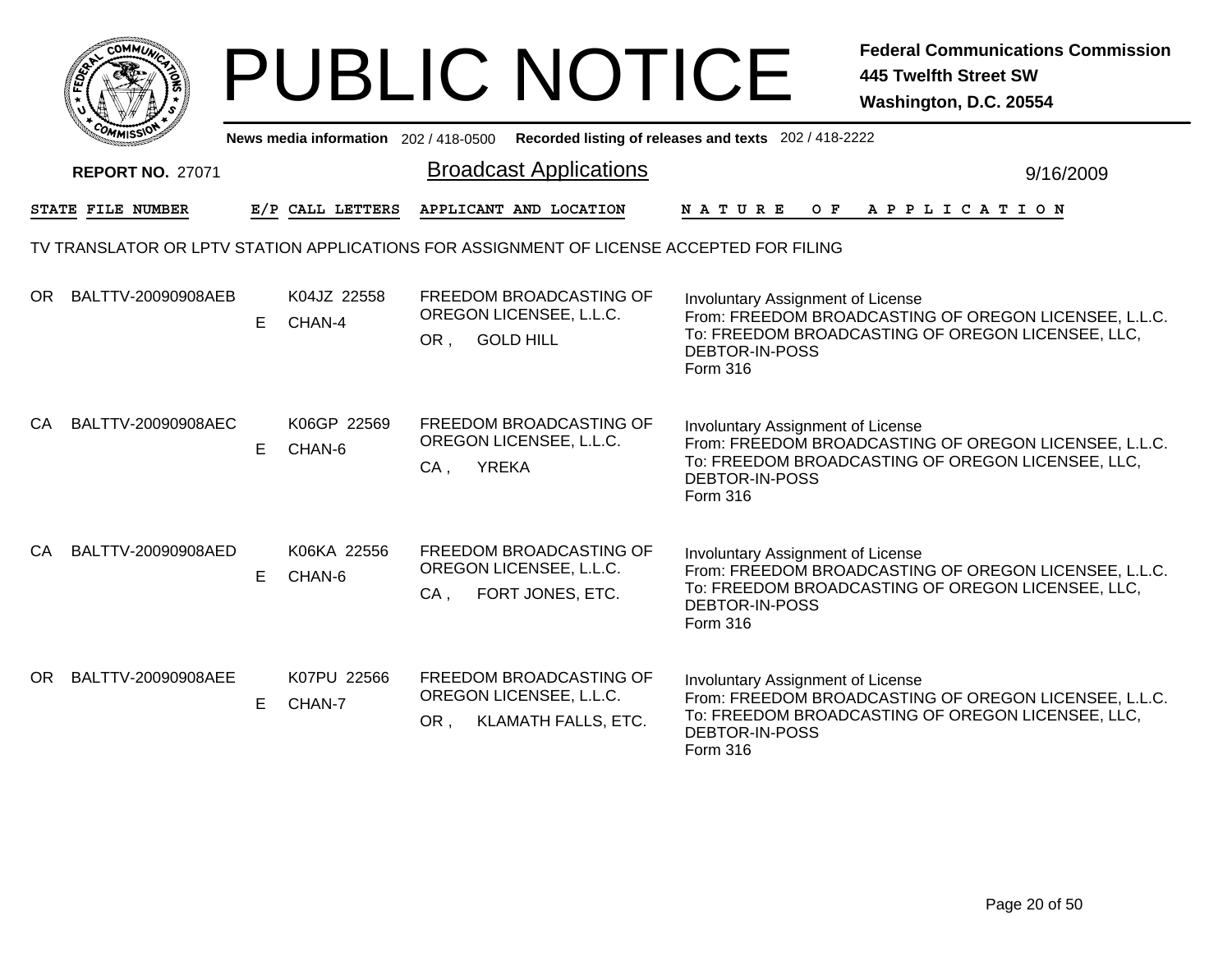|                                                                                          | <b>PUBLIC NOTICE</b>                                                                                       | <b>Federal Communications Commission</b><br><b>445 Twelfth Street SW</b><br>Washington, D.C. 20554                                                                                   |  |  |  |  |  |  |  |
|------------------------------------------------------------------------------------------|------------------------------------------------------------------------------------------------------------|--------------------------------------------------------------------------------------------------------------------------------------------------------------------------------------|--|--|--|--|--|--|--|
|                                                                                          | News media information 202 / 418-0500                                                                      | Recorded listing of releases and texts 202 / 418-2222                                                                                                                                |  |  |  |  |  |  |  |
| <b>REPORT NO. 27071</b>                                                                  | <b>Broadcast Applications</b>                                                                              | 9/16/2009                                                                                                                                                                            |  |  |  |  |  |  |  |
| STATE FILE NUMBER                                                                        | APPLICANT AND LOCATION<br>E/P CALL LETTERS                                                                 | N A T U R E<br>OF APPLICATION                                                                                                                                                        |  |  |  |  |  |  |  |
| TV TRANSLATOR OR LPTV STATION APPLICATIONS FOR ASSIGNMENT OF LICENSE ACCEPTED FOR FILING |                                                                                                            |                                                                                                                                                                                      |  |  |  |  |  |  |  |
| OR BALTTV-20090908AEF<br>E                                                               | K10LR 22564<br>FREEDOM BROADCASTING OF<br>OREGON LICENSEE, L.L.C.<br>CHAN-10<br>OR,<br><b>BROOKINGS</b>    | Involuntary Assignment of License<br>From: FREEDOM BROADCASTING OF OREGON LICENSEE, L.L.C.<br>To: FREEDOM BROADCASTING OF OREGON LICENSEE, LLC,<br>DEBTOR-IN-POSS<br>Form 316        |  |  |  |  |  |  |  |
| OR BALTTV-20090908AEG<br>E.                                                              | K12IH 22592<br>FREEDOM BROADCASTING OF<br>OREGON LICENSEE, L.L.C.<br>CHAN-12<br>OR,<br><b>LAKEVIEW</b>     | Involuntary Assignment of License<br>From: FREEDOM BROADCASTING OF OREGON LICENSEE, L.L.C.<br>To: FREEDOM BROADCASTING OF OREGON LICENSEE, LLC,<br><b>DEBTOR-IN-POSS</b><br>Form 316 |  |  |  |  |  |  |  |
| OR BALTT-20090908AEH<br>E                                                                | K16CU 22557<br>FREEDOM BROADCASTING OF<br>OREGON LICENSEE, L.L.C.<br>CHAN-16<br>OR,<br>PHOENIX, TALENT     | <b>Involuntary Assignment of License</b><br>From: FREEDOM BROADCASTING OF OREGON LICENSEE, L.L.C.<br>To: FREEDOM BROADCASTING OF OREGON LICENSEE, LLC,<br>DEBTOR-IN-POSS<br>Form 316 |  |  |  |  |  |  |  |
| OR BALTT-20090908AEI<br>E                                                                | K24BV 22586<br>FREEDOM BROADCASTING OF<br>OREGON LICENSEE, L.L.C.<br>CHAN-24<br>CAVE JUNCTION, ETC.<br>OR, | Involuntary Assignment of License<br>From: FREEDOM BROADCASTING OF OREGON LICENSEE, L.L.C.<br>To: FREEDOM BROADCASTING OF OREGON LICENSEE, LLC,<br>DEBTOR-IN-POSS<br>Form 316        |  |  |  |  |  |  |  |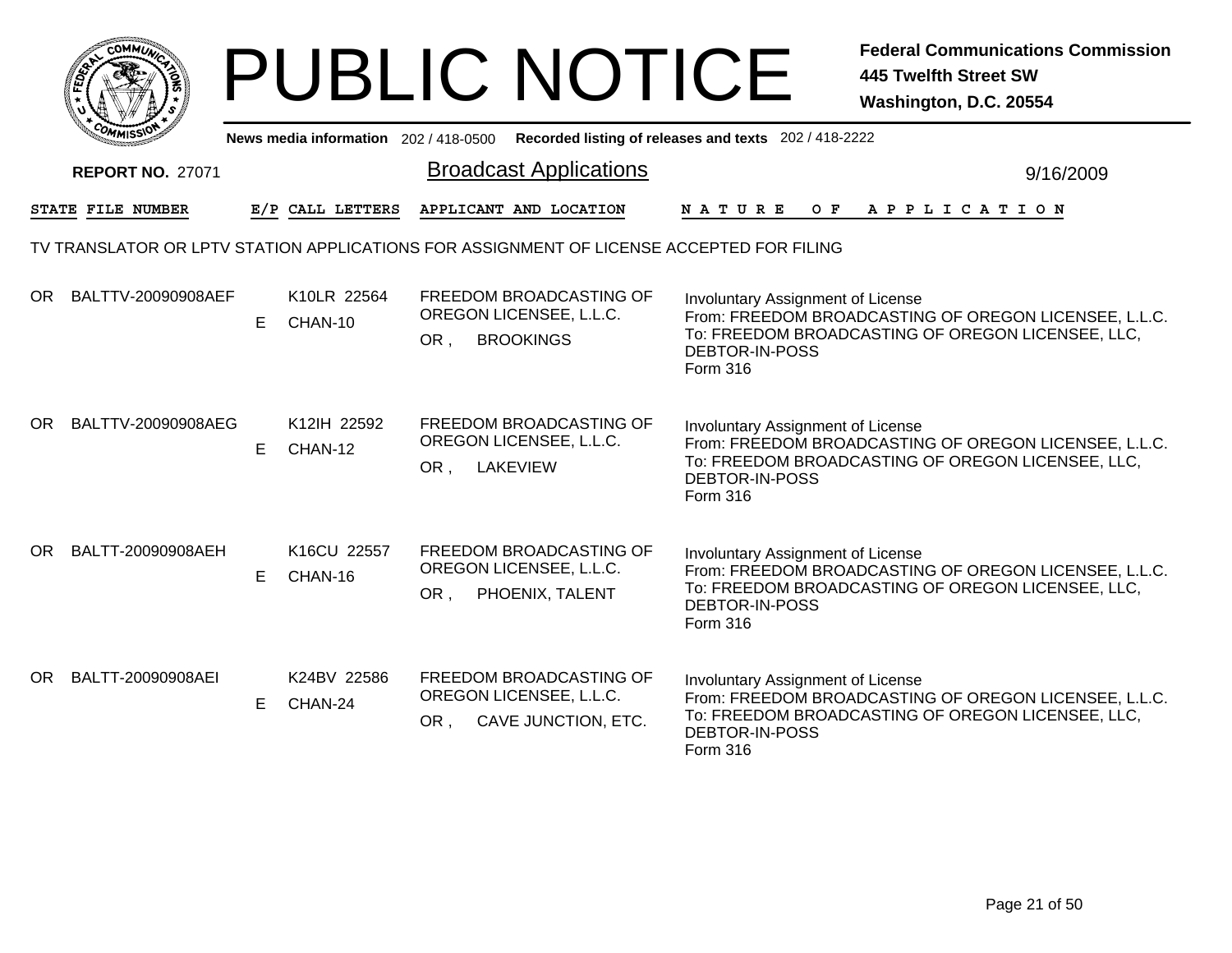|    |                         |    |                                       |        | <b>PUBLIC NOTICE</b>                                                           |                                                                                          | <b>Federal Communications Commission</b><br><b>445 Twelfth Street SW</b><br>Washington, D.C. 20554         |
|----|-------------------------|----|---------------------------------------|--------|--------------------------------------------------------------------------------|------------------------------------------------------------------------------------------|------------------------------------------------------------------------------------------------------------|
|    |                         |    | News media information 202 / 418-0500 |        |                                                                                | Recorded listing of releases and texts 202 / 418-2222                                    |                                                                                                            |
|    | <b>REPORT NO. 27071</b> |    |                                       |        | <b>Broadcast Applications</b>                                                  |                                                                                          | 9/16/2009                                                                                                  |
|    | STATE FILE NUMBER       |    | E/P CALL LETTERS                      |        | APPLICANT AND LOCATION                                                         | N A T U R E                                                                              | OF APPLICATION                                                                                             |
|    |                         |    |                                       |        |                                                                                | TV TRANSLATOR OR LPTV STATION APPLICATIONS FOR ASSIGNMENT OF LICENSE ACCEPTED FOR FILING |                                                                                                            |
|    | OR BALTT-20090908AEJ    | E  | K40BL 22563<br>CHAN-40                | OR,    | FREEDOM BROADCASTING OF<br>OREGON LICENSEE, L.L.C.<br>HUGO, ETC.               | Involuntary Assignment of License<br>DEBTOR-IN-POSS<br><b>Form 316</b>                   | From: FREEDOM BROADCASTING OF OREGON LICENSEE, L.L.C.<br>To: FREEDOM BROADCASTING OF OREGON LICENSEE, LLC, |
| OR | BALTT-20090908AEK       | E  | K48BS 22585<br>CHAN-48                | OR,    | FREEDOM BROADCASTING OF<br>OREGON LICENSEE, L.L.C.<br><b>GLENDALE, ETC.</b>    | Involuntary Assignment of License<br>DEBTOR-IN-POSS<br>Form 316                          | From: FREEDOM BROADCASTING OF OREGON LICENSEE, L.L.C.<br>To: FREEDOM BROADCASTING OF OREGON LICENSEE, LLC, |
| CA | BALTT-20090908AEL       | E  | K53DY 22565<br>CHAN-53                | $CA$ , | FREEDOM BROADCASTING OF<br>OREGON LICENSEE, L.L.C.<br><b>YREKA</b>             | Involuntary Assignment of License<br>DEBTOR-IN-POSS<br>Form 316                          | From: FREEDOM BROADCASTING OF OREGON LICENSEE, L.L.C.<br>To: FREEDOM BROADCASTING OF OREGON LICENSEE, LLC, |
| OR | BALTT-20090908AEM       | E. | K54DM 22578<br>CHAN-54                | OR,    | FREEDOM BROADCASTING OF<br>OREGON LICENSEE, L.L.C.<br><b>GRANTS PASS, ETC.</b> | Involuntary Assignment of License<br>DEBTOR-IN-POSS<br>Form 316                          | From: FRÉEDOM BROADCASTING OF OREGON LICENSEE, L.L.C.<br>To: FREEDOM BROADCASTING OF OREGON LICENSEE, LLC, |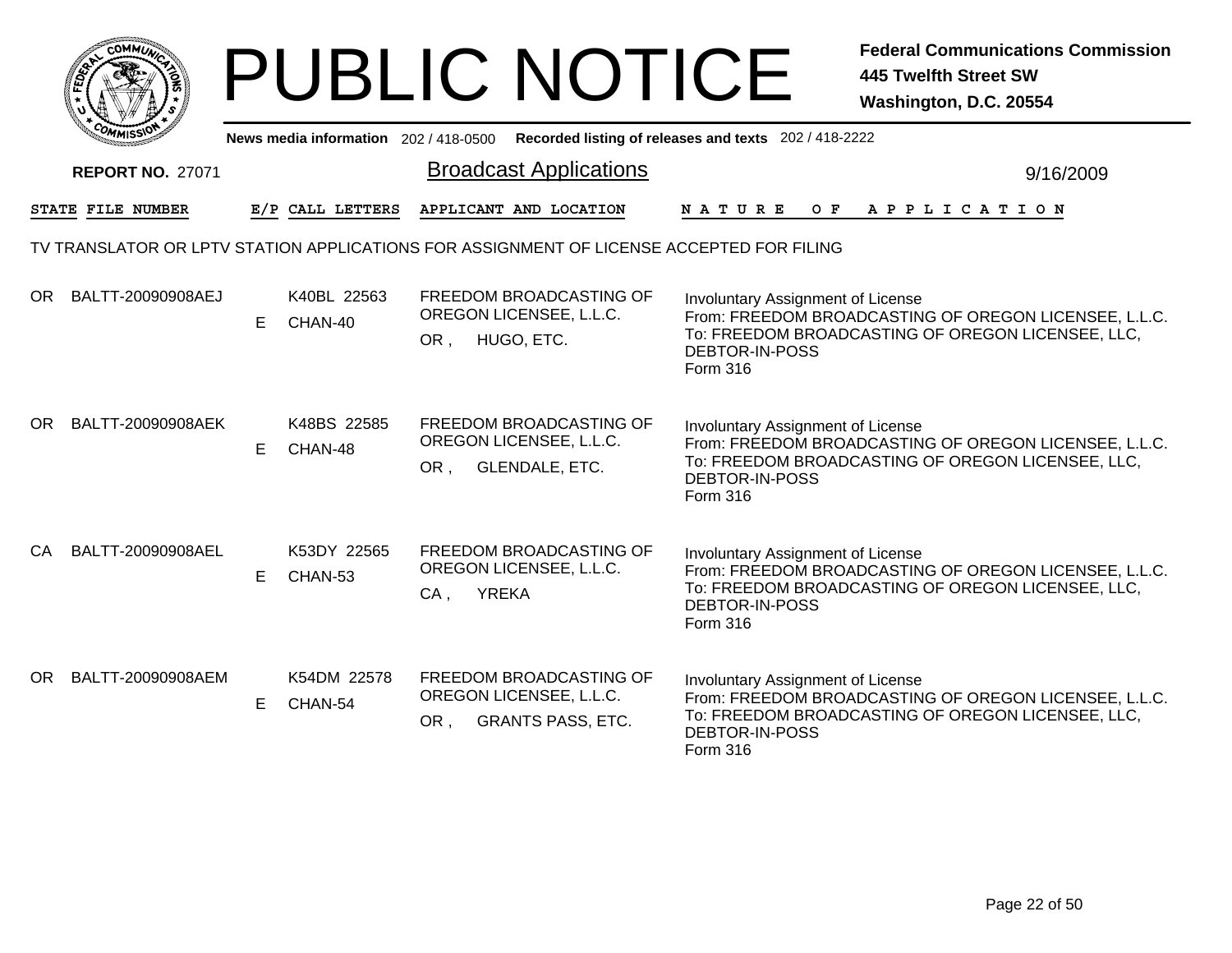| с <b>омм<math>\omega</math></b>                                                          | <b>PUBLIC NOTICE</b>                        |                                                                           |                                                                               | <b>Federal Communications Commission</b><br><b>445 Twelfth Street SW</b><br>Washington, D.C. 20554         |
|------------------------------------------------------------------------------------------|---------------------------------------------|---------------------------------------------------------------------------|-------------------------------------------------------------------------------|------------------------------------------------------------------------------------------------------------|
|                                                                                          | News media information 202/418-0500         |                                                                           | Recorded listing of releases and texts 202 / 418-2222                         |                                                                                                            |
| <b>REPORT NO. 27071</b>                                                                  |                                             | <b>Broadcast Applications</b>                                             |                                                                               | 9/16/2009                                                                                                  |
| STATE FILE NUMBER                                                                        | E/P CALL LETTERS                            | APPLICANT AND LOCATION                                                    | N A T U R E<br>O F                                                            | A P P L I C A T I O N                                                                                      |
| TV TRANSLATOR OR LPTV STATION APPLICATIONS FOR ASSIGNMENT OF LICENSE ACCEPTED FOR FILING |                                             |                                                                           |                                                                               |                                                                                                            |
| CA<br>BALTT-20090908AEN<br>E.                                                            | K60AR 22582<br>CHAN-60<br>$CA$ ,            | FREEDOM BROADCASTING OF<br>OREGON LICENSEE, L.L.C.<br>ALTURAS, ETC.       | <b>Involuntary Assignment of License</b><br>DEBTOR-IN-POSS<br><b>Form 316</b> | From: FREEDOM BROADCASTING OF OREGON LICENSEE, L.L.C.<br>To: FREEDOM BROADCASTING OF OREGON LICENSEE, LLC, |
| OR<br>BALTT-20090908AEO<br>E.                                                            | K60BH 22575<br>CHAN-60<br>OR, MIDLAND, ETC. | FREEDOM BROADCASTING OF<br>OREGON LICENSEE, L.L.C.                        | <b>Involuntary Assignment of License</b><br>DEBTOR-IN-POSS<br><b>Form 316</b> | From: FREEDOM BROADCASTING OF OREGON LICENSEE, L.L.C.<br>To: FREEDOM BROADCASTING OF OREGON LICENSEE, LLC, |
| OR BALTT-20090908AEP<br>E.                                                               | K60BJ 22581<br>CHAN-60<br>OR,               | FREEDOM BROADCASTING OF<br>OREGON LICENSEE, L.L.C.<br>CARPENTERVILLE      | <b>Involuntary Assignment of License</b><br>DEBTOR-IN-POSS<br>Form 316        | From: FREEDOM BROADCASTING OF OREGON LICENSEE, L.L.C.<br>To: FREEDOM BROADCASTING OF OREGON LICENSEE, LLC, |
| OR BALTTV-20090908AEQ<br>E                                                               | K02IC 22576<br>CHAN-2<br>OR.                | FREEDOM BROADCASTING OF<br>OREGON LICENSEE, L.L.C.<br><b>JACKSONVILLE</b> | Involuntary Assignment of License<br>DEBTOR-IN-POSS<br>Form 316               | From: FREEDOM BROADCASTING OF OREGON LICENSEE, L.L.C.<br>To: FREEDOM BROADCASTING OF OREGON LICENSEE, LLC, |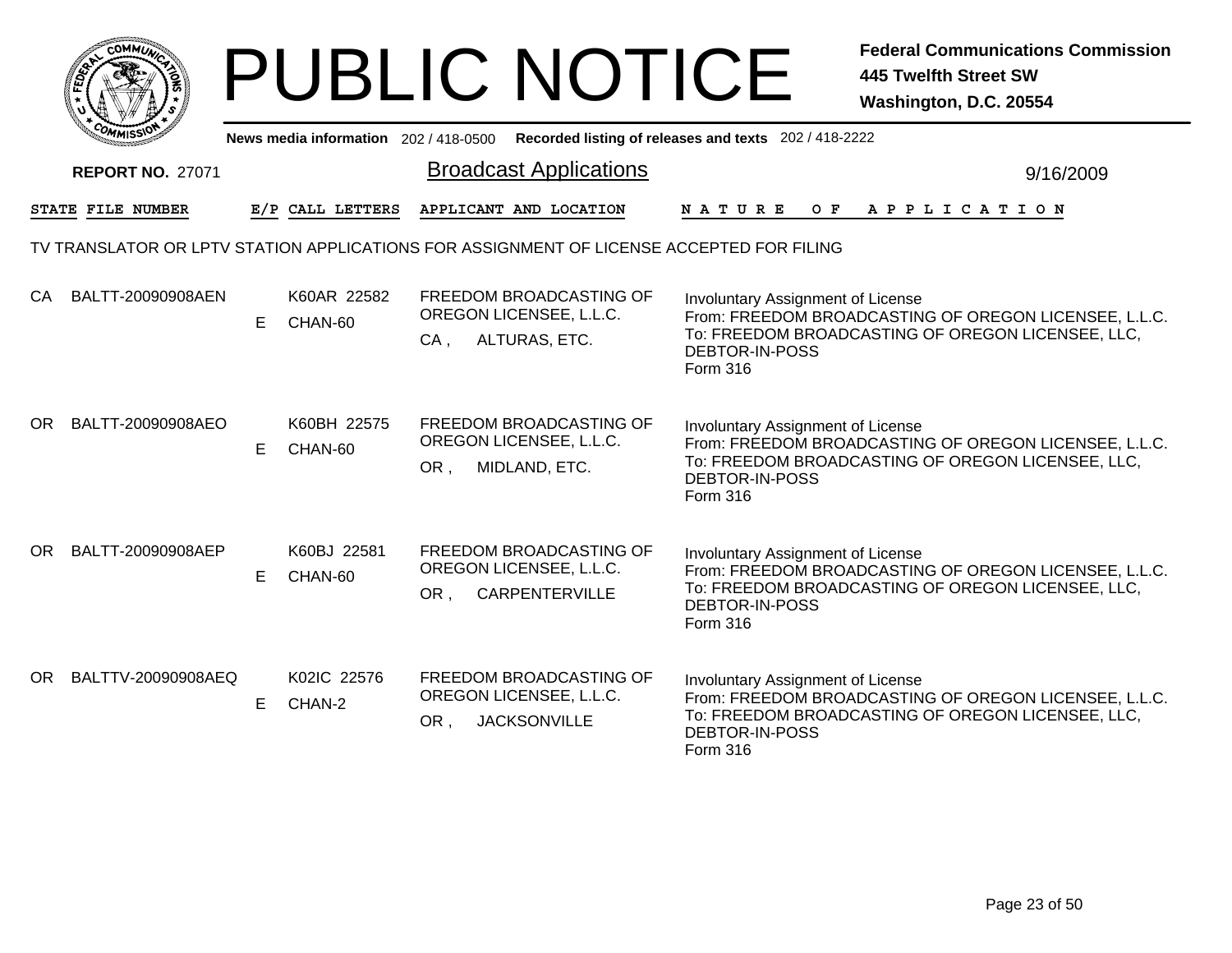|     |                         |    |                                     | <b>PUBLIC NOTICE</b>                                                                                       | <b>Federal Communications Commission</b><br><b>445 Twelfth Street SW</b><br>Washington, D.C. 20554 |
|-----|-------------------------|----|-------------------------------------|------------------------------------------------------------------------------------------------------------|----------------------------------------------------------------------------------------------------|
|     |                         |    | News media information 202/418-0500 |                                                                                                            | Recorded listing of releases and texts 202 / 418-2222                                              |
|     | <b>REPORT NO. 27071</b> |    |                                     | <b>Broadcast Applications</b>                                                                              | 9/16/2009                                                                                          |
|     | STATE FILE NUMBER       |    | E/P CALL LETTERS                    | APPLICANT AND LOCATION                                                                                     | N A T U R E<br>O F<br>A P P L I C A T I O N                                                        |
|     |                         |    |                                     | DIGITAL TRANSLATOR OR DIGITAL LPTV APPLICATIONS FOR CP EXTENSION ACCEPTED FOR FILING                       |                                                                                                    |
| NM  | BEP-20090911ABE         | Е  | K66AE 53918<br>CHAN-23              | KOAT HEARST-ARGYLE<br>TELEVISION, INC.<br><b>COLFAX</b><br>NM ,                                            | Extension of time to complete digital construction permit:<br>BDISDTA-20060717ABK                  |
| NM. | BEP-20090911ABF         | Е  | K57BR 53910<br>CHAN-39              | <b>KOAT HEARST-ARGYLE</b><br>TELEVISION, INC.<br><b>MONTOYA &amp; NEWKIRK</b><br>NM,                       | Extension of time to complete digital construction permit:<br>BDISDTA-20060717ABG                  |
|     |                         |    |                                     | DIGITAL TRANSLATOR OR DIGITAL LPTV APPLICATIONS FOR DIGITAL FLASH CUT ACCEPTED FOR FILING                  |                                                                                                    |
| CO. | BDFCDVL-20090911AAP     | Е  | K04DH 25635<br>CHAN-4               | <b>GUNNISON COUNTY</b><br>METROPOLITAN RECREATION<br><b>DISTRICT</b>                                       | Minor change of callsign K04DH.                                                                    |
|     |                         |    |                                     | <b>GUNNISON</b><br>CO <sub>1</sub>                                                                         |                                                                                                    |
| TX. | BDFCDTL-20090911ABH     | Е  | <b>KLGV-LP 28983</b><br>CHAN-36     | <b>INTERNATIONAL</b><br><b>BROADCASTING NETWORK</b><br><b>LONGVIEW</b><br>TX,                              | Minor change of callsign KLGV-LP.                                                                  |
| CO. | BDFCDTV-20090911ABP     | E. | K09TH 25630<br>CHAN-9               | <b>GUNNISON COUNTY</b><br>METROPOLITAN RECREATION<br><b>DISTRICT</b><br><b>GUNNISON</b><br>CO <sub>1</sub> | Minor change of callsign K09TH.                                                                    |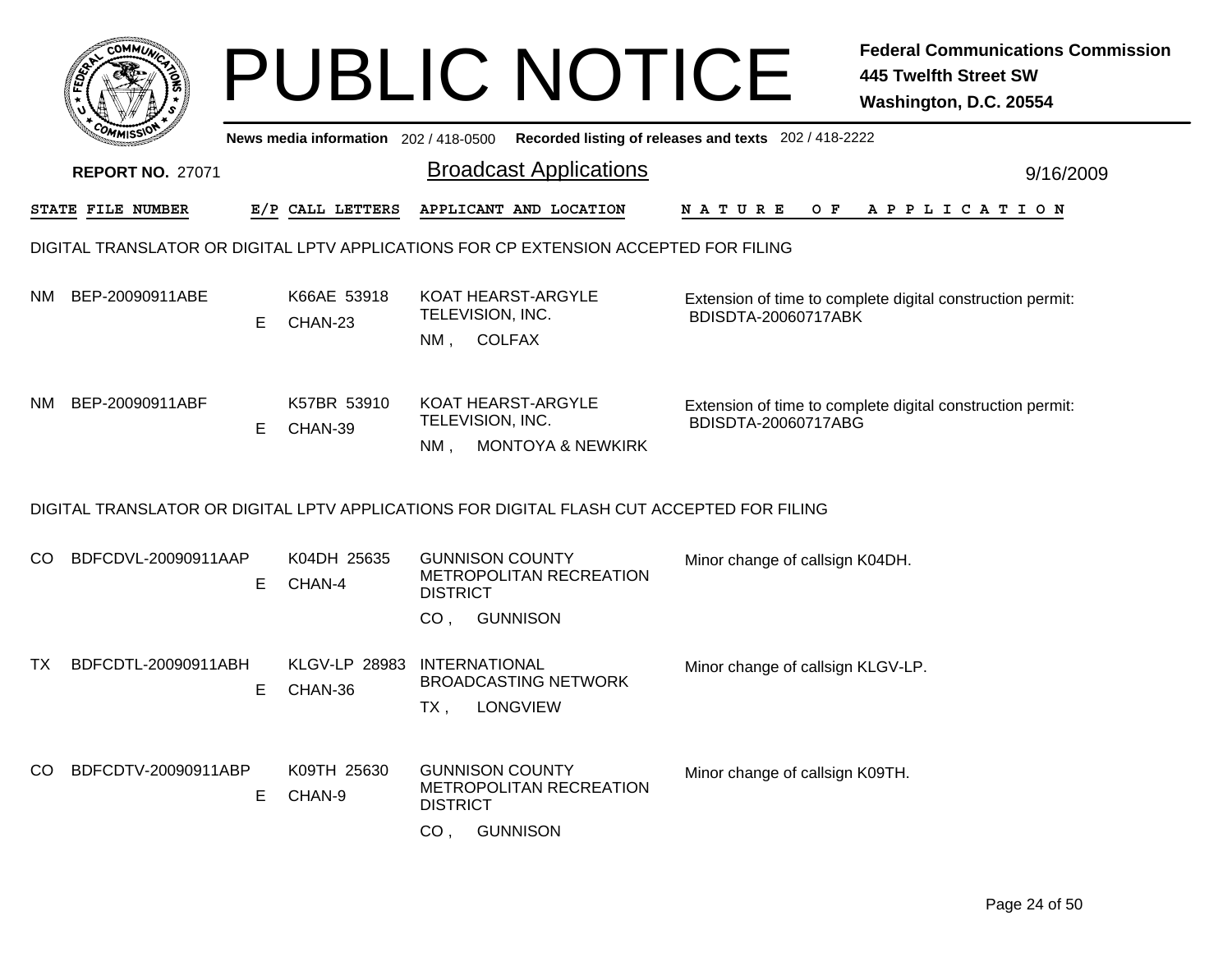|     |                                                                                      |   |                                       |                              | <b>PUBLIC NOTICE</b>                                         |                                                       | <b>Federal Communications Commission</b><br><b>445 Twelfth Street SW</b><br>Washington, D.C. 20554 |
|-----|--------------------------------------------------------------------------------------|---|---------------------------------------|------------------------------|--------------------------------------------------------------|-------------------------------------------------------|----------------------------------------------------------------------------------------------------|
|     |                                                                                      |   | News media information 202 / 418-0500 |                              |                                                              | Recorded listing of releases and texts 202 / 418-2222 |                                                                                                    |
|     | <b>REPORT NO. 27071</b>                                                              |   |                                       |                              | <b>Broadcast Applications</b>                                |                                                       | 9/16/2009                                                                                          |
|     | STATE FILE NUMBER                                                                    |   | E/P CALL LETTERS                      |                              | APPLICANT AND LOCATION                                       | N A T U R E<br>O F                                    | A P P L I C A T I O N                                                                              |
|     | AM STATION APPLICATIONS FOR DIRECT MEASUREMENT ACCEPTED FOR FILING                   |   |                                       |                              |                                                              |                                                       |                                                                                                    |
| OR. | BZ-20090831AEL                                                                       | P | <b>KFXX 57830</b><br>1080 KHZ         | LICENSE, LLC                 | <b>ENTERCOM PORTLAND</b><br>OR, PORTLAND                     | <b>Direct Measurement</b>                             |                                                                                                    |
|     | DIGITAL TRANSLATOR OR DIGITAL LPTV APPLICATIONS FOR DISPLACEMENT ACCEPTED FOR FILING |   |                                       |                              |                                                              |                                                       |                                                                                                    |
| WI  | BDISDTL-20090911ABD                                                                  | E | W29DJ 67976<br>CHAN-30                | Wl,                          | SHEBOYGAN COMMUNITY<br><b>BROADCASTING, LLC</b><br>SHEBOYGAN | Minor change of callsign W29DJ.                       |                                                                                                    |
| GA. | BDISDTL-20090914AAL                                                                  | E | WGGD-LP<br>131042<br>CHAN-15          | INC.<br>GA.                  | WORD OF GOD FELLOWSHIP,<br><b>CLEVELAND</b>                  | Minor change of callsign WGGD-LP.                     |                                                                                                    |
|     | AM STATION APPLICATIONS FOR LICENSE TO COVER ACCEPTED FOR FILING                     |   |                                       |                              |                                                              |                                                       |                                                                                                    |
| CA. | BL-20090821AEC                                                                       | P | KSUE 60302<br>1240 KHZ                | <b>CORPORATION</b><br>$CA$ , | SIERRA BROADCASTING<br><b>SUSANVILLE</b>                     | License to cover.                                     |                                                                                                    |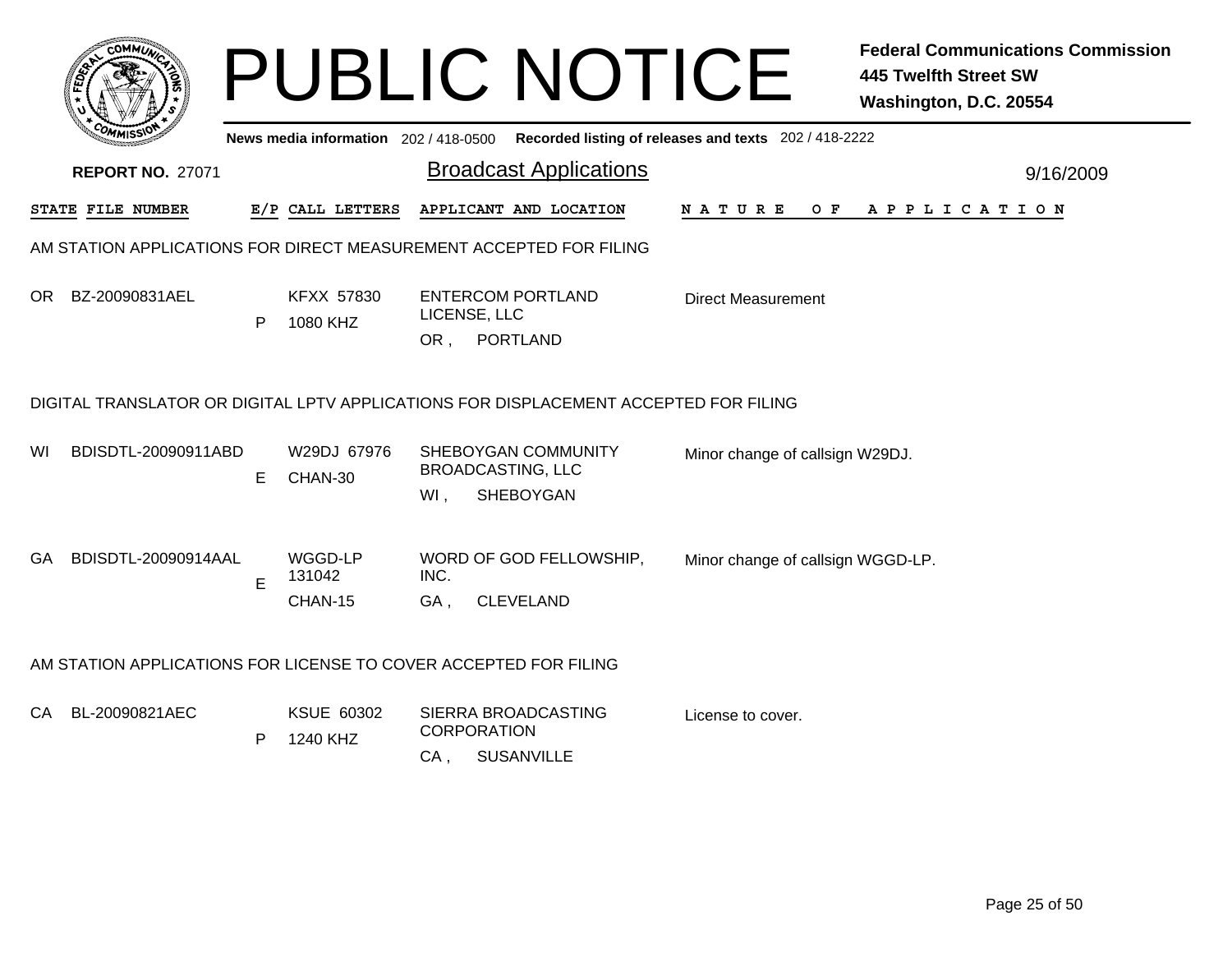|    |                                                                                          |   |                                          |                      | <b>PUBLIC NOTICE</b>                                                                        |                      | <b>Federal Communications Commission</b><br><b>445 Twelfth Street SW</b><br>Washington, D.C. 20554 |  |  |  |  |
|----|------------------------------------------------------------------------------------------|---|------------------------------------------|----------------------|---------------------------------------------------------------------------------------------|----------------------|----------------------------------------------------------------------------------------------------|--|--|--|--|
|    |                                                                                          |   |                                          |                      | News media information 202 / 418-0500 Recorded listing of releases and texts 202 / 418-2222 |                      |                                                                                                    |  |  |  |  |
|    | <b>REPORT NO. 27071</b>                                                                  |   |                                          |                      | <b>Broadcast Applications</b>                                                               |                      | 9/16/2009                                                                                          |  |  |  |  |
|    | <b>STATE FILE NUMBER</b>                                                                 |   | E/P CALL LETTERS                         |                      | APPLICANT AND LOCATION                                                                      | <b>NATURE</b><br>O F | A P P L I C A T I O N                                                                              |  |  |  |  |
|    | DIGITAL CLASS A TV APPLICATIONS FOR LICENSE TO COVER ACCEPTED FOR FILING                 |   |                                          |                      |                                                                                             |                      |                                                                                                    |  |  |  |  |
| PR | BLDTA-20090911AAI                                                                        | E | WSJN-CA 48239 WANDA ROLON<br>CHAN-20     | PR,                  | SAN JUAN                                                                                    | callsign WSJN-CA.    | License to cover construction permit no: BDISDTA-20090129AAF,                                      |  |  |  |  |
|    | DIGITAL TRANSLATOR OR DIGITAL LPTV APPLICATIONS FOR LICENSE TO COVER ACCEPTED FOR FILING |   |                                          |                      |                                                                                             |                      |                                                                                                    |  |  |  |  |
| РA | BLDTL-20090911AAO                                                                        | Е | WBGN-LP 68405 BRUNO GOODWORTH<br>CHAN-16 | NETWORK, INC.<br>PA, | <b>PITTSBURGH</b>                                                                           | callsign WBGN-LP.    | License to cover construction permit no: BDISDTL-20090316AAG,                                      |  |  |  |  |
|    | DIGITAL TV APPLICATIONS FOR LICENSE TO COVER ACCEPTED FOR FILING                         |   |                                          |                      |                                                                                             |                      |                                                                                                    |  |  |  |  |
| CТ | BLCDT-20090911ABG                                                                        | Е | WTIC-TV 147<br>CHAN-31                   | CT.                  | DEBTOR-IN-POSSESSION<br><b>HARTFORD</b>                                                     | callsign WTIC-TV.    | TRIBUNE TELEVISION COMPANY, License to cover construction permit no: BMPCDT-20040616AAM,           |  |  |  |  |
| СT | BLCDT-20090911ABK                                                                        | E | WTXX 14050<br>CHAN-20                    | WTXX INC.,<br>CT,    | DEBTOR-IN-POSSESSION<br><b>WATERBURY</b>                                                    | callsign WTXX.       | License to cover construction permit no: BPCDT-20080328AIO,                                        |  |  |  |  |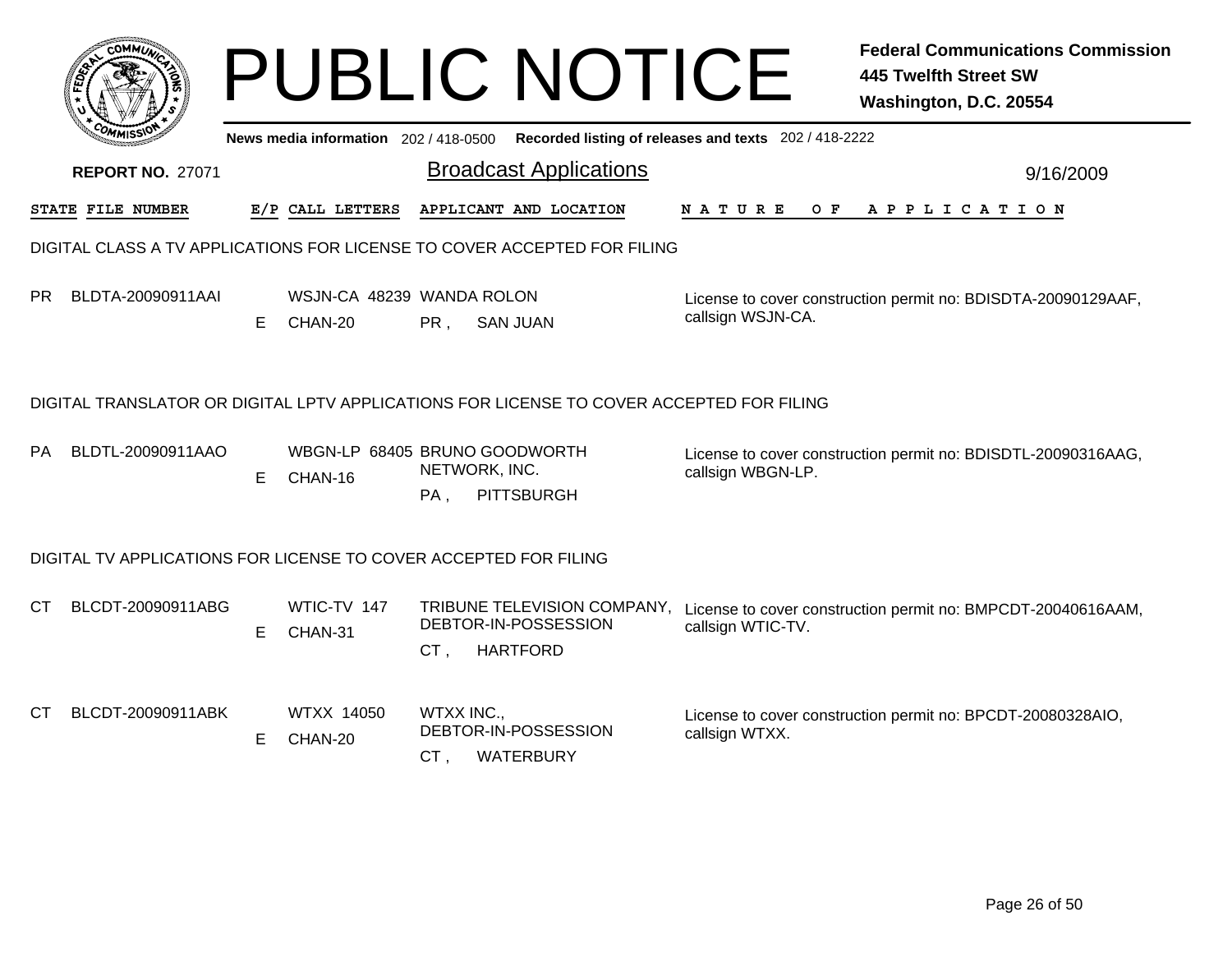|     | <b>COMMU</b>                                                                                   |    |                               | <b>PUBLIC NOTICE</b>                                                |                              | <b>Federal Communications Commission</b><br><b>445 Twelfth Street SW</b><br>Washington, D.C. 20554 |  |  |  |  |  |
|-----|------------------------------------------------------------------------------------------------|----|-------------------------------|---------------------------------------------------------------------|------------------------------|----------------------------------------------------------------------------------------------------|--|--|--|--|--|
|     | Recorded listing of releases and texts 202 / 418-2222<br>News media information 202 / 418-0500 |    |                               |                                                                     |                              |                                                                                                    |  |  |  |  |  |
|     | <b>REPORT NO. 27071</b>                                                                        |    |                               | <b>Broadcast Applications</b>                                       |                              | 9/16/2009                                                                                          |  |  |  |  |  |
|     | STATE FILE NUMBER                                                                              |    | E/P CALL LETTERS              | APPLICANT AND LOCATION                                              | NATURE<br>O F<br>APPLICATION |                                                                                                    |  |  |  |  |  |
|     | DIGITAL TV APPLICATIONS FOR LICENSE TO COVER ACCEPTED FOR FILING                               |    |                               |                                                                     |                              |                                                                                                    |  |  |  |  |  |
| NY. | BLCDT-20090911ABN                                                                              | E  | <b>WPIX 73881</b><br>CHAN-11  | WPIX, INC.,<br>DEBTOR-IN-POSSESSION<br>NY, NEW YORK                 | callsign WPIX.               | License to cover construction permit no: BPCDT-20080326AFE,                                        |  |  |  |  |  |
|     |                                                                                                |    |                               | FM STATION APPLICATIONS FOR LICENSE TO COVER ACCEPTED FOR FILING    |                              |                                                                                                    |  |  |  |  |  |
| VA. | BLH-20090911AAE                                                                                | E. | <b>WQOK 69559</b><br>97.5 MHZ | RADIO ONE LICENSES, LLC<br><b>SOUTH BOSTON</b><br>VA,               | License to cover.            |                                                                                                    |  |  |  |  |  |
| NM. | BLED-20090914AAK                                                                               | E  | KYCT 91581<br>91.3 MHZ        | YOUR CHRISTIAN COMPANION<br>NETWORK, INC.<br><b>RUIDOSO</b><br>NM,  | License to cover.            |                                                                                                    |  |  |  |  |  |
|     |                                                                                                |    |                               | FM TRANSLATOR APPLICATIONS FOR LICENSE TO COVER ACCEPTED FOR FILING |                              |                                                                                                    |  |  |  |  |  |
| NY. | BLFT-20090910ACF                                                                               | E. | W237DN 19861<br>95.3 MHZ      | EUROPA COMMUNICATIONS,<br>INC.<br><b>ELMIRA</b><br>NY,              | License to cover.            |                                                                                                    |  |  |  |  |  |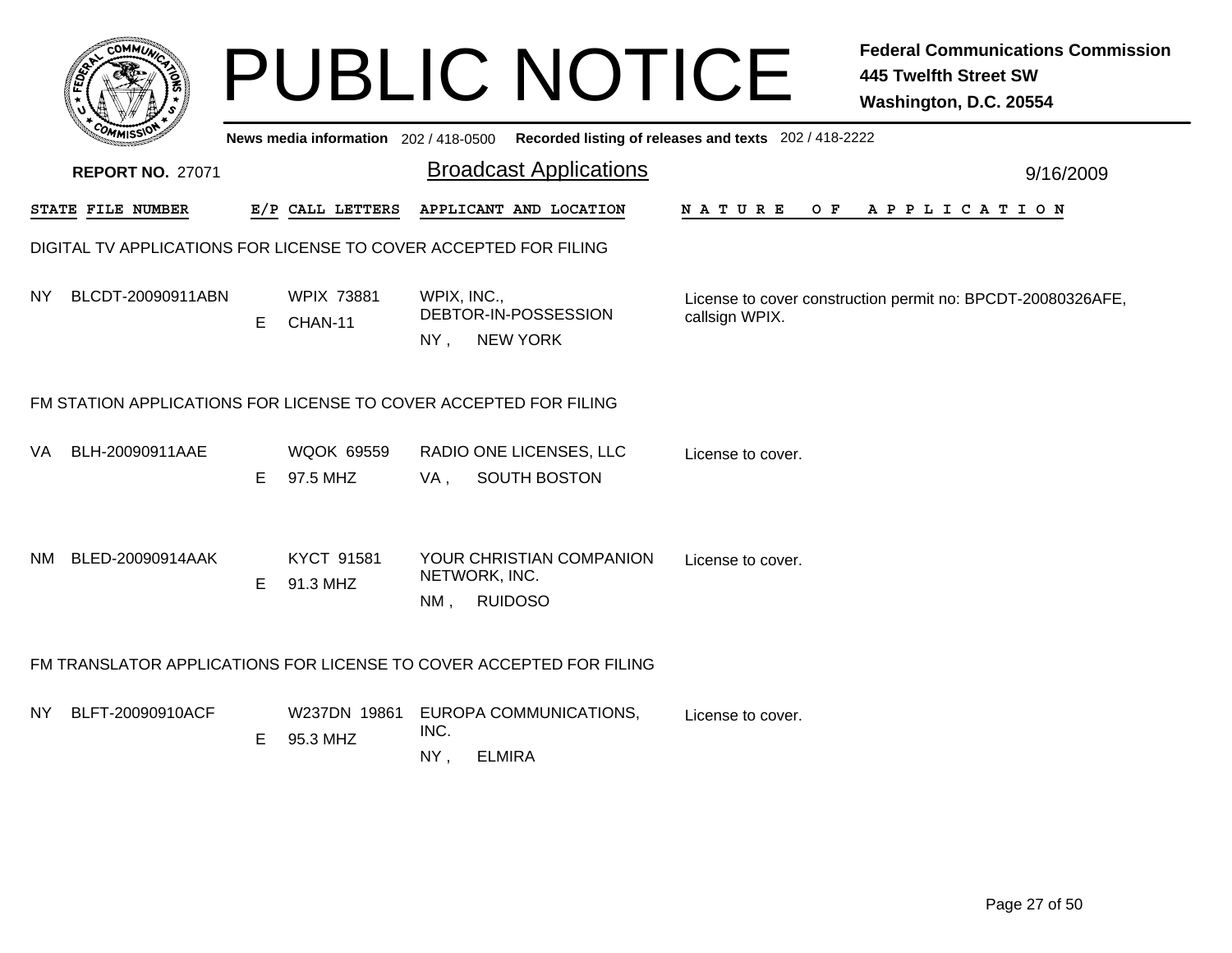|    |                                                                     |    |                                                  |                                                      | <b>PUBLIC NOTICE</b>                                           |                                                                                             | <b>Federal Communications Commission</b><br><b>445 Twelfth Street SW</b><br>Washington, D.C. 20554 |           |
|----|---------------------------------------------------------------------|----|--------------------------------------------------|------------------------------------------------------|----------------------------------------------------------------|---------------------------------------------------------------------------------------------|----------------------------------------------------------------------------------------------------|-----------|
|    |                                                                     |    |                                                  |                                                      |                                                                | News media information 202 / 418-0500 Recorded listing of releases and texts 202 / 418-2222 |                                                                                                    |           |
|    | <b>REPORT NO. 27071</b>                                             |    |                                                  |                                                      | <b>Broadcast Applications</b>                                  |                                                                                             |                                                                                                    | 9/16/2009 |
|    | <b>STATE FILE NUMBER</b>                                            |    | E/P CALL LETTERS                                 |                                                      | APPLICANT AND LOCATION                                         | <b>NATURE</b><br>O F                                                                        | APPLICATION                                                                                        |           |
|    | FM TRANSLATOR APPLICATIONS FOR LICENSE TO COVER ACCEPTED FOR FILING |    |                                                  |                                                      |                                                                |                                                                                             |                                                                                                    |           |
|    | GA BLFT-20090911AAA                                                 | E. | 89.7 MHZ                                         | GA,                                                  | W209CG 150669 RADIO ASSIST MINISTRY, INC.<br><b>TALLAPOOSA</b> | License to cover.                                                                           |                                                                                                    |           |
| ID | BLFT-20090911AAD                                                    | F. | K257EY 121882 CALVARY CHAPEL OF TWIN<br>99.3 MHZ | FALLS, INC.<br>ID.                                   | <b>KETCHUM/HAILEY</b>                                          | License to cover.                                                                           |                                                                                                    |           |
| ID | BLFT-20090911ABO                                                    | E. | K210DT 89205<br>89.9 MHZ                         | <b>EDUCATIONAL MEDIA</b><br><b>FOUNDATION</b><br>ID, | <b>POCATELLO</b>                                               | License to cover.                                                                           |                                                                                                    |           |
| AL | BLFT-20090911ABR                                                    | E. | 96.3 MHZ                                         | $AL$ ,                                               | W242BW 150072 RADIO ASSIST MINISTRY, INC.<br><b>EUFAULA</b>    | License to cover.                                                                           |                                                                                                    |           |
| IN | BLFT-20090914AAJ                                                    | E. | 94.1 MHZ                                         | <b>CORPORATION</b><br>IN,                            | W231CC 142835 INDIANA COMMUNITY RADIO<br><b>MOUNT PLEASANT</b> | License to cover.                                                                           |                                                                                                    |           |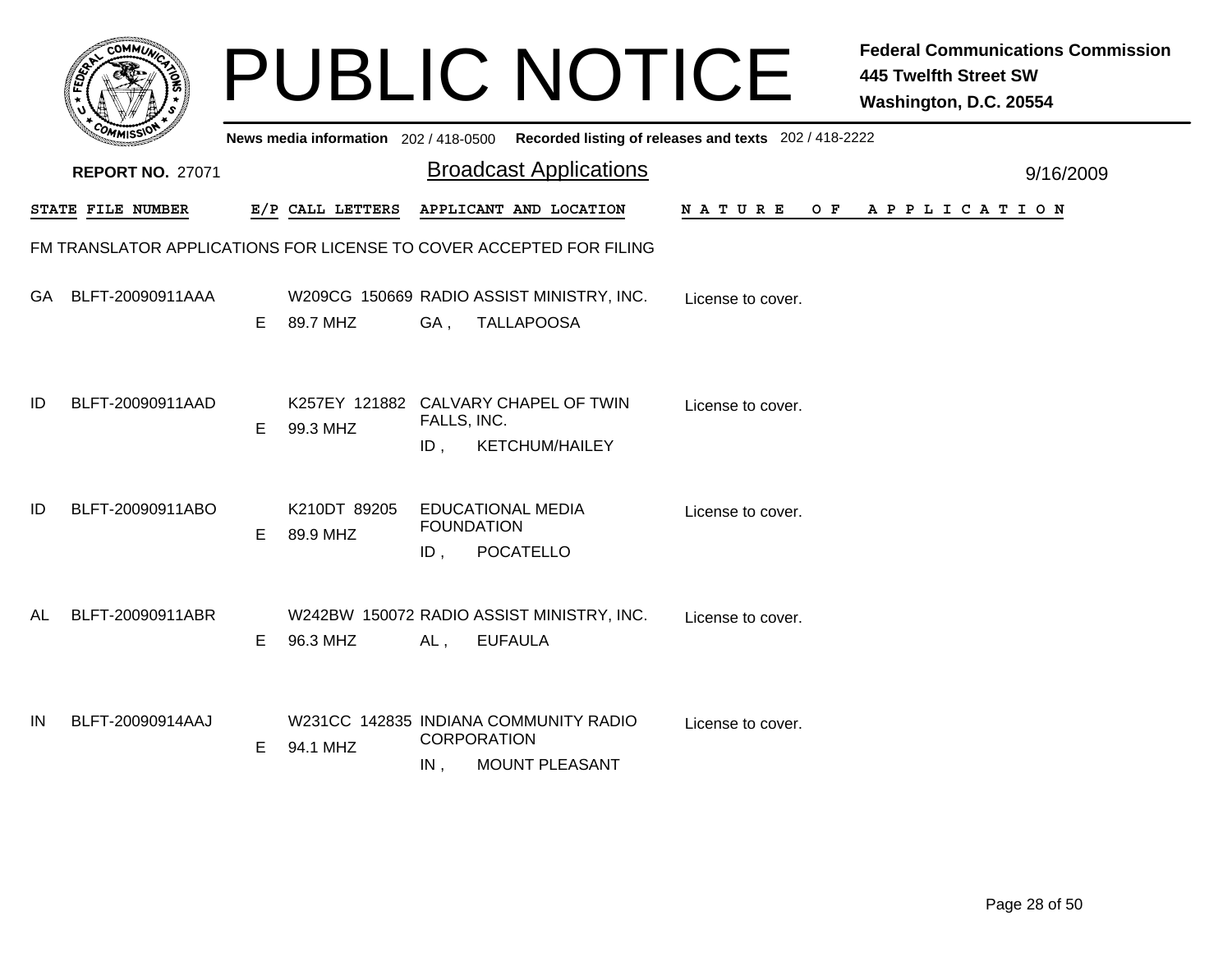|     | <b>COMMUX</b>           |    |                                          |                       | <b>PUBLIC NOTICE</b>                                                                        |                                        | <b>Federal Communications Commission</b><br><b>445 Twelfth Street SW</b><br>Washington, D.C. 20554 |
|-----|-------------------------|----|------------------------------------------|-----------------------|---------------------------------------------------------------------------------------------|----------------------------------------|----------------------------------------------------------------------------------------------------|
|     |                         |    |                                          |                       | News media information 202 / 418-0500 Recorded listing of releases and texts 202 / 418-2222 |                                        |                                                                                                    |
|     | <b>REPORT NO. 27071</b> |    |                                          |                       | <b>Broadcast Applications</b>                                                               |                                        | 9/16/2009                                                                                          |
|     | STATE FILE NUMBER       |    | E/P CALL LETTERS                         |                       | APPLICANT AND LOCATION                                                                      | N A T U R E<br>O F                     | A P P L I C A T I O N                                                                              |
|     |                         |    |                                          |                       | FM STATION APPLICATIONS FOR MINOR AMENDMENT TO A CONSTRUCTION PERMIT RECEIVED               |                                        |                                                                                                    |
| TX  | BNPED-20071022ACI       | E. | NEW 174329<br>88.9 MHZ                   | <b>ANTONIO</b><br>TX, | NEW WINE CHURCH OF SAN<br><b>BLOWOUT</b>                                                    | Engineering Amendment filed 09/11/2009 |                                                                                                    |
| ТX  | BNPH-20090825BIF        | E. | NEW 181716<br>103.9 MHZ                  | $TX$ ,                | <b>KATHERINE PYEATT</b><br><b>STONEWALL</b>                                                 | Engineering Amendment filed 09/11/2009 |                                                                                                    |
| ТX  | BNPH-20090825BIJ        | E. | NEW 181745<br>104.7 MHZ                  | $TX$ ,                | <b>KATHERINE PYEATT</b><br><b>KINGSLAND</b>                                                 | Engineering Amendment filed 09/11/2009 |                                                                                                    |
| ТX  | BNPH-20090826AAU        | E. | NEW 182408<br>106.7 MHZ                  | TX,                   | <b>KATHERINE PYEATT</b><br>LAKE BROWNWOOD                                                   | Engineering Amendment filed 09/11/2009 |                                                                                                    |
|     |                         |    |                                          |                       | FM TRANSLATOR APPLICATIONS FOR MINOR AMENDMENT TO A CONSTRUCTION PERMIT RECEIVED            |                                        |                                                                                                    |
| NY. | BPFT-20090908AAU        | E. | W248BG 151641 RIP RADIO, LLC<br>97.5 MHZ | NY,                   | <b>DURHAM</b>                                                                               | Engineering Amendment filed 09/11/2009 |                                                                                                    |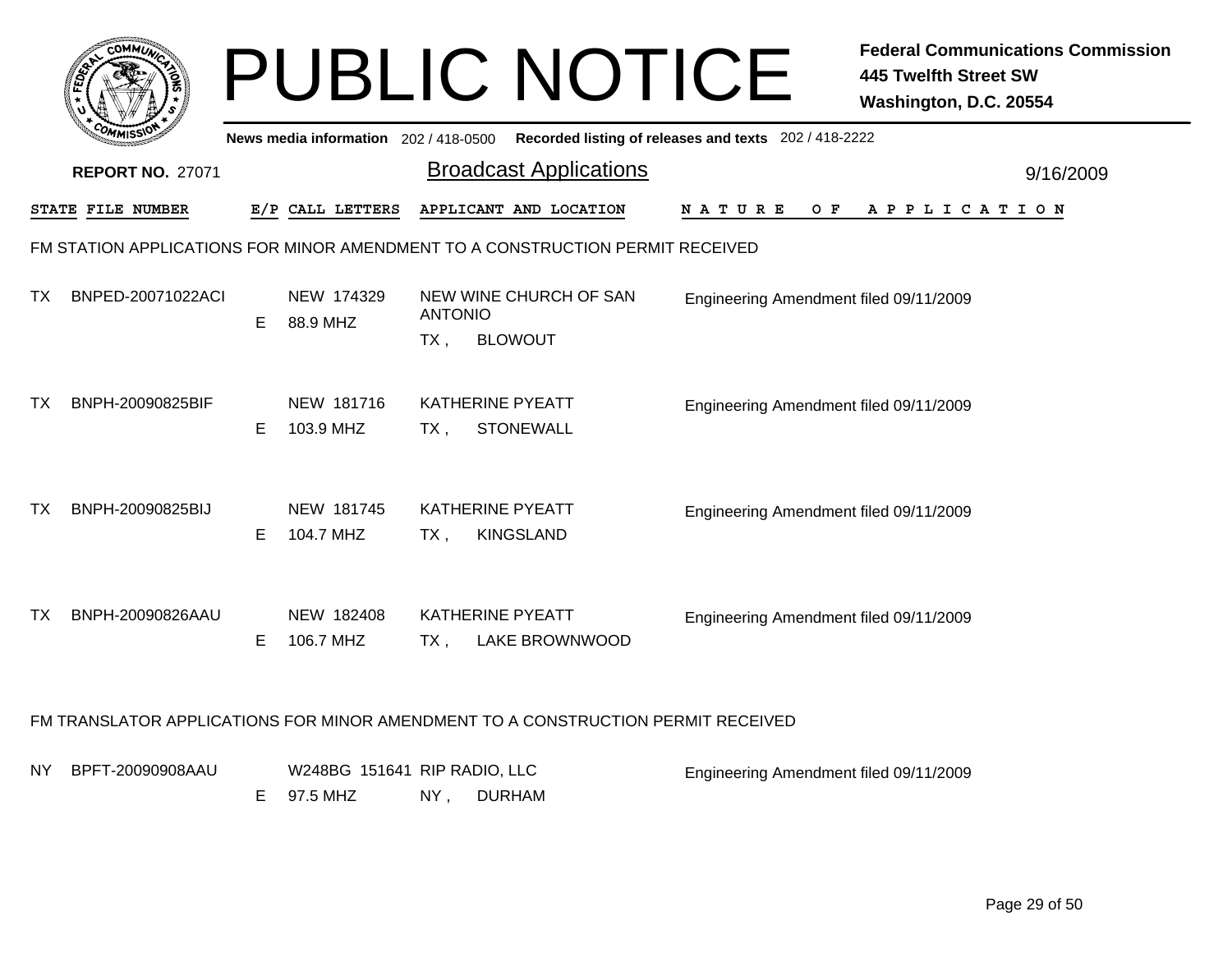|    |                         |    |                                     | <b>PUBLIC NOTICE</b>                                                                                |                                                                                                             | <b>Federal Communications Commission</b><br><b>445 Twelfth Street SW</b><br>Washington, D.C. 20554 |
|----|-------------------------|----|-------------------------------------|-----------------------------------------------------------------------------------------------------|-------------------------------------------------------------------------------------------------------------|----------------------------------------------------------------------------------------------------|
|    |                         |    | News media information 202/418-0500 |                                                                                                     | Recorded listing of releases and texts 202 / 418-2222                                                       |                                                                                                    |
|    | <b>REPORT NO. 27071</b> |    |                                     | <b>Broadcast Applications</b>                                                                       |                                                                                                             | 9/16/2009                                                                                          |
|    | STATE FILE NUMBER       |    | E/P CALL LETTERS                    | APPLICANT AND LOCATION                                                                              | N A T U R E<br>O F                                                                                          | A P P L I C A T I O N                                                                              |
|    |                         |    |                                     | AM STATION APPLICATIONS FOR MINOR CHANGE TO A LICENSED FACILITY                                     |                                                                                                             |                                                                                                    |
| ТX | BP-20090714AAQ          | E. | KTON 60091<br>940 KHZ               | JLF COMMUNICATIONS, LLP<br><b>BELTON</b><br>$TX$ ,                                                  | Minor change in licensed facilities.<br>Engineering Amendment filed 08/24/2009                              |                                                                                                    |
|    |                         |    |                                     |                                                                                                     | BROADCASTING, INC.                                                                                          | Informal Objection Filed 08/31/2009 by SOUTH TEXAS                                                 |
|    |                         |    |                                     |                                                                                                     | DIGITAL TRANSLATOR OR DIGITAL LPTV APPLICATIONS FOR MINOR CHANGE TO A LICENSED FACILITY ACCEPTED FOR FILING |                                                                                                    |
| ΝY | BPDTL-20090911AAU       | Е  | CHAN-35                             | WNYX-LD 29236 ISLAND BROADCASTING<br><b>COMPANY</b><br><b>NEW YORK</b><br>$NY$ ,                    |                                                                                                             | Minor change in licensed facilities, callsign WNYX-LD.                                             |
|    |                         |    |                                     |                                                                                                     |                                                                                                             |                                                                                                    |
| NY | BPDTL-20090911AAV       | E. | CHAN-32                             | WXNY-LD 29231 ISLAND BROADCASTING<br><b>COMPANY</b>                                                 |                                                                                                             | Minor change in licensed facilities, callsign WXNY-LD.                                             |
|    |                         |    |                                     | $NY$ ,<br><b>NEW YORK</b>                                                                           |                                                                                                             |                                                                                                    |
|    |                         |    |                                     | DIGITAL TV APPLICATIONS FOR MINOR CHANGE TO A LICENSED FACILITY ACCEPTED FOR FILING                 |                                                                                                             |                                                                                                    |
| TN | BPCDT-20090911ABC       | Е  | CHAN-11                             | WJHL-TV 57826 MEDIA GENERAL<br>COMMUNICATIONS HOLDINGS,<br><b>LLC</b><br><b>JOHNSON CITY</b><br>TN, |                                                                                                             | Minor change in licensed facilities, callsign WJHL-TV.                                             |
|    |                         |    |                                     |                                                                                                     |                                                                                                             |                                                                                                    |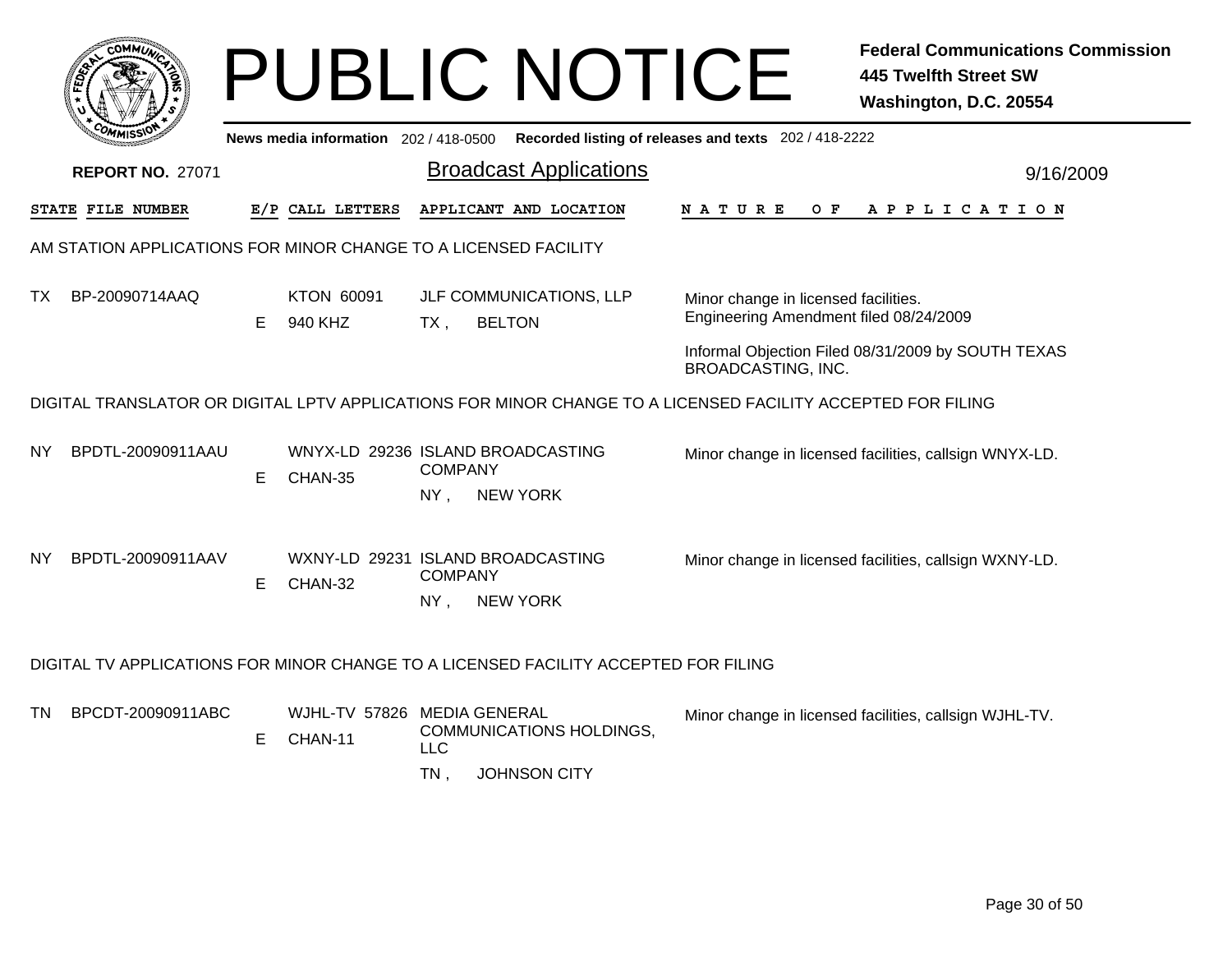|           |                                                                                     |   |                                       |             | <b>PUBLIC NOTICE</b>                                                                   |                                                                                                                      | <b>Federal Communications Commission</b><br><b>445 Twelfth Street SW</b><br>Washington, D.C. 20554 |  |  |
|-----------|-------------------------------------------------------------------------------------|---|---------------------------------------|-------------|----------------------------------------------------------------------------------------|----------------------------------------------------------------------------------------------------------------------|----------------------------------------------------------------------------------------------------|--|--|
|           |                                                                                     |   | News media information $202/418-0500$ |             |                                                                                        | Recorded listing of releases and texts 202 / 418-2222                                                                |                                                                                                    |  |  |
|           | <b>REPORT NO. 27071</b>                                                             |   |                                       |             | <b>Broadcast Applications</b>                                                          |                                                                                                                      | 9/16/2009                                                                                          |  |  |
|           | STATE FILE NUMBER                                                                   |   | E/P CALL LETTERS                      |             | APPLICANT AND LOCATION                                                                 | N A T U R E<br>O F                                                                                                   | A P P L I C A T I O N                                                                              |  |  |
|           | FM STATION APPLICATIONS FOR MINOR CHANGE TO A LICENSED FACILITY ACCEPTED FOR FILING |   |                                       |             |                                                                                        |                                                                                                                      |                                                                                                    |  |  |
| IN        | BPED-20090911AAH                                                                    | Е | <b>WICR 69115</b><br>88.7 MHZ         | IN,         | UNIVERSITY OF INDIANAPOLIS<br><b>INDIANAPOLIS</b>                                      | Minor change in licensed facilities.                                                                                 |                                                                                                    |  |  |
|           |                                                                                     |   |                                       |             | FM STATION APPLICATIONS FOR MINOR CHANGE TO A LICENSED FACILITY APPLICATION REINSTATED |                                                                                                                      |                                                                                                    |  |  |
| <b>TX</b> | BPED-20090507ADC                                                                    | Е | <b>KRBG 93643</b><br>88.7 MHZ         |             | <b>GRACE CHRISTIAN CHURCH OF</b><br>AMARILLO, INC.                                     | Minor change in licensed facilities.                                                                                 |                                                                                                    |  |  |
|           |                                                                                     |   |                                       | $TX$ ,      | <b>HEREFORD</b>                                                                        | Dismissed by letter 6/19/2009                                                                                        |                                                                                                    |  |  |
|           |                                                                                     |   |                                       |             |                                                                                        | Published in the Federal Register 06/26/2009                                                                         |                                                                                                    |  |  |
|           |                                                                                     |   |                                       |             |                                                                                        | <b>Church of Amarillo</b><br>Engineering Amendment filed 07/20/2009                                                  | Petition for Reconsideration Filed 07/20/2009 by Grace Community                                   |  |  |
|           |                                                                                     |   |                                       |             |                                                                                        | Petition for Reconsideration granted 9/11/2009<br>Application reinstated nunc pro tunc 9/11/2009<br>(No letter sent) |                                                                                                    |  |  |
|           |                                                                                     |   |                                       |             | FM TRANSLATOR APPLICATIONS FOR MINOR CHANGE TO A LICENSED FACILITY ACCEPTED FOR FILING |                                                                                                                      |                                                                                                    |  |  |
| <b>SC</b> | BPFT-20090911AAB                                                                    | Е | 105.9 MHZ                             | INC.<br>SC, | W290BP 147999 EDGEWATER BROADCASTING,<br><b>MARION</b>                                 |                                                                                                                      | Minor change in licensed facilities, callsign W290BP.                                              |  |  |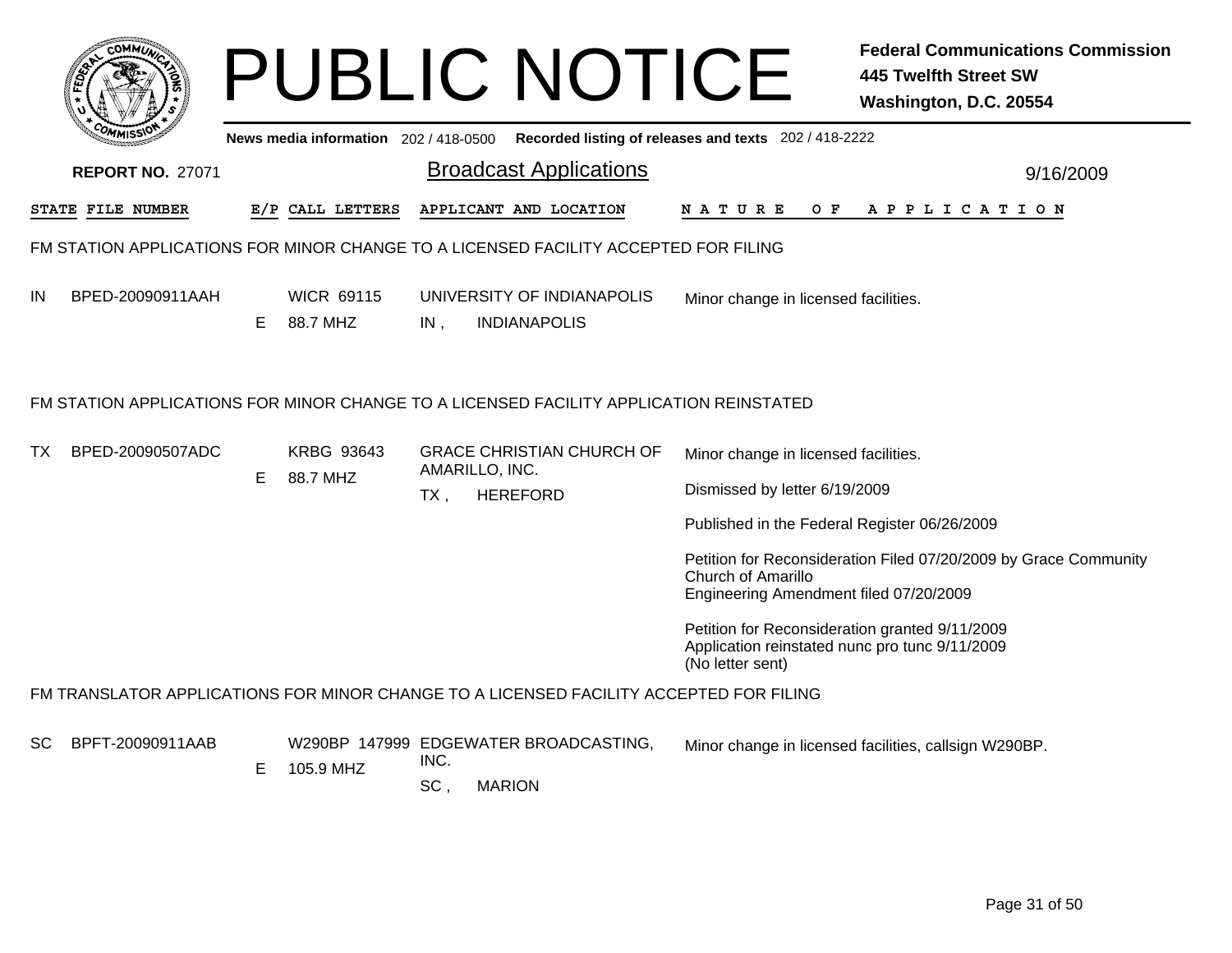|                                                                                        |                                                                                             |    |                                           |                       | <b>PUBLIC NOTICE</b>                               |                                                                       | <b>Federal Communications Commission</b><br><b>445 Twelfth Street SW</b><br>Washington, D.C. 20554 |  |  |
|----------------------------------------------------------------------------------------|---------------------------------------------------------------------------------------------|----|-------------------------------------------|-----------------------|----------------------------------------------------|-----------------------------------------------------------------------|----------------------------------------------------------------------------------------------------|--|--|
|                                                                                        |                                                                                             |    | News media information 202 / 418-0500     |                       |                                                    | Recorded listing of releases and texts 202 / 418-2222                 |                                                                                                    |  |  |
|                                                                                        | <b>REPORT NO. 27071</b>                                                                     |    |                                           |                       | <b>Broadcast Applications</b>                      |                                                                       | 9/16/2009                                                                                          |  |  |
|                                                                                        | STATE FILE NUMBER                                                                           |    | E/P CALL LETTERS                          |                       | APPLICANT AND LOCATION                             | NATURE OF                                                             | A P P L I C A T I O N                                                                              |  |  |
| FM TRANSLATOR APPLICATIONS FOR MINOR CHANGE TO A LICENSED FACILITY ACCEPTED FOR FILING |                                                                                             |    |                                           |                       |                                                    |                                                                       |                                                                                                    |  |  |
| ΚY                                                                                     | BPFT-20090911AAM                                                                            | E. | W253BC 153434 LINCOLN GARRARD<br>99.1 MHZ | KY,                   | BROADCASTING COMPANY, INC.<br><b>NORTH CORBIN</b>  |                                                                       | Minor change in licensed facilities, callsign W253BC.                                              |  |  |
| AL.                                                                                    | BPFT-20090911ABJ                                                                            | E. | W242BU 146074 SAND MOUNTAIN<br>96.3 MHZ   | $AL$ ,                | BROADCASTING SERVICE, INC.<br><b>BLUE MOUNTAIN</b> |                                                                       | Minor change in licensed facilities, callsign W242BU.                                              |  |  |
|                                                                                        | LOW POWER FM APPLICATIONS FOR MINOR CHANGE TO A LICENSED FACILITY ACCEPTED FOR FILING       |    |                                           |                       |                                                    |                                                                       |                                                                                                    |  |  |
| ΚY                                                                                     | BPL-20090914AAG                                                                             | E  | WZFR-LP<br>135059<br>100.7 MHZ            | SGM, INC.<br>KY,      | <b>WALTON</b>                                      |                                                                       | Low Power FM minor change in licensed facilities.                                                  |  |  |
|                                                                                        | DIGITAL TV APPLICATIONS FOR MINOR MODIFICATION TO A CONSTRUCTION PERMIT ACCEPTED FOR FILING |    |                                           |                       |                                                    |                                                                       |                                                                                                    |  |  |
| TX.                                                                                    | BMPCDT-20090730ABM                                                                          | Е  | CHAN-47                                   | $TX$ ,<br><b>KATY</b> | KNWS-TV 31870 JOHNSON BROADCASTING, INC.           | Modification of construction permit file number<br>BPCDT-20080619AFI. |                                                                                                    |  |  |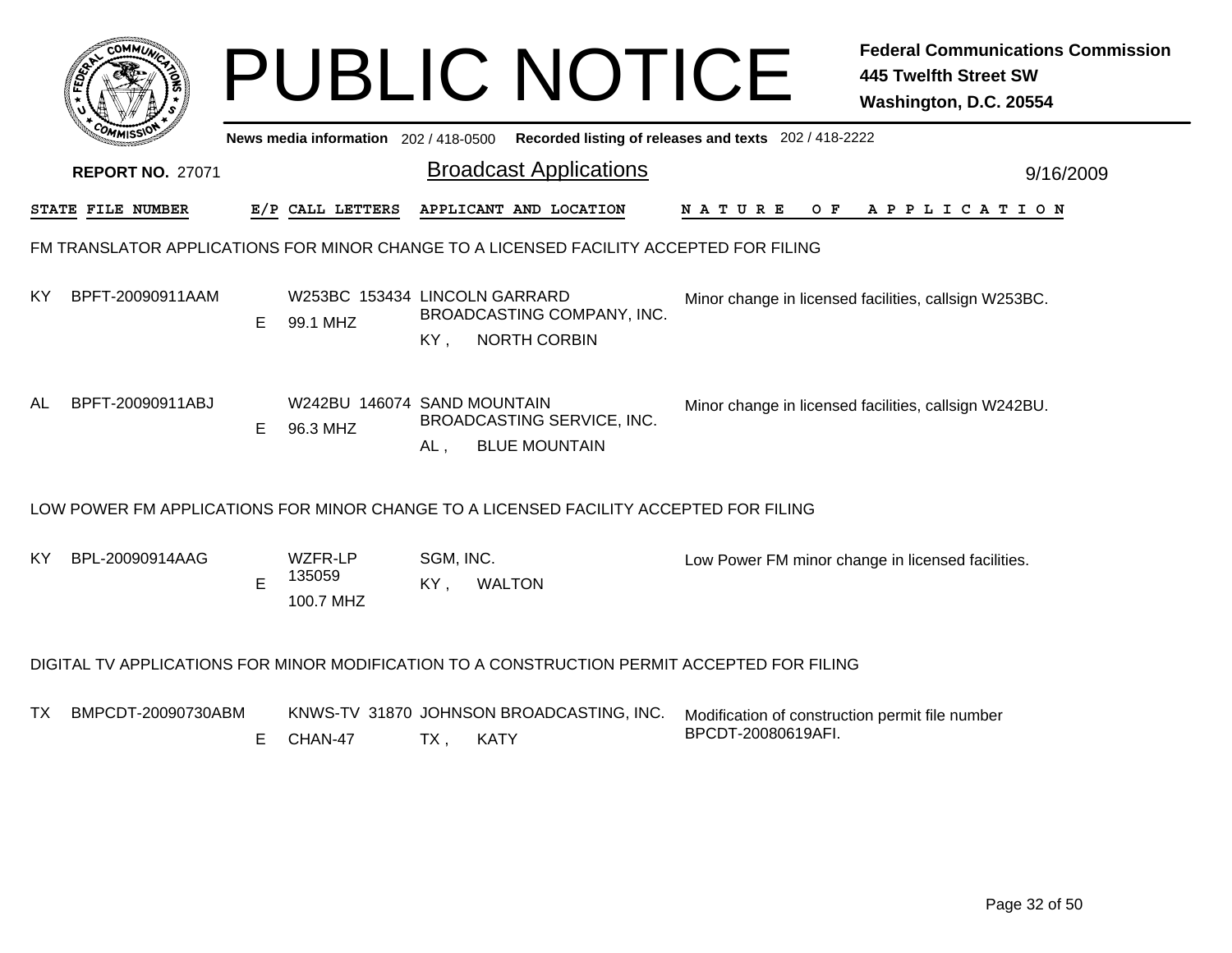|                                                                                                      | <b>COMMUT</b>           |    |                            |             | <b>PUBLIC NOTICE</b>                                                                           |                                                            | <b>Federal Communications Commission</b><br><b>445 Twelfth Street SW</b><br>Washington, D.C. 20554 |
|------------------------------------------------------------------------------------------------------|-------------------------|----|----------------------------|-------------|------------------------------------------------------------------------------------------------|------------------------------------------------------------|----------------------------------------------------------------------------------------------------|
|                                                                                                      |                         |    |                            |             | News media information 202 / 418-0500 Recorded listing of releases and texts 202 / 418-2222    |                                                            |                                                                                                    |
|                                                                                                      | <b>REPORT NO. 27071</b> |    |                            |             | <b>Broadcast Applications</b>                                                                  |                                                            | 9/16/2009                                                                                          |
|                                                                                                      | STATE FILE NUMBER       |    | E/P CALL LETTERS           |             | APPLICANT AND LOCATION                                                                         | N A T U R E                                                | OF APPLICATION                                                                                     |
|                                                                                                      |                         |    |                            |             | FM STATION APPLICATIONS FOR MINOR MODIFICATION TO A CONSTRUCTION PERMIT                        |                                                            |                                                                                                    |
| TX.                                                                                                  | BPH-20080625AAV         | E. | KHLE 34948<br>106.9 MHZ    | $TX$ ,      | MUNBILLA FORT HOOD, LTD.<br><b>KEMPNER</b>                                                     | Mod of CP to chg<br>Engineering Amendment filed 08/13/2009 |                                                                                                    |
|                                                                                                      |                         |    |                            |             |                                                                                                | <b>COMPANY LP</b>                                          | Informal Objection Filed 09/03/2009 by BMP AUSTIN LICENSE                                          |
|                                                                                                      |                         |    |                            |             | FM TRANSLATOR APPLICATIONS FOR MINOR MODIFICATION TO A CONSTRUCTION PERMIT ACCEPTED FOR FILING |                                                            |                                                                                                    |
| NV                                                                                                   | BMPFT-20090911AAL       | E. | K215DX 91591<br>90.9 MHZ   | FALLS, INC. | CALVARY CHAPEL OF TWIN                                                                         | Mod of CP                                                  |                                                                                                    |
|                                                                                                      |                         |    |                            | NV,         | <b>ROUND MOUNTAIN</b>                                                                          |                                                            |                                                                                                    |
| LA                                                                                                   | BMPFT-20090914AAD       | E. | K285FF 150611<br>104.9 MHZ | LA,         | RADIO ASSIST MINISTRY, INC.<br><b>CHALMETTE</b>                                                | Mod of CP                                                  |                                                                                                    |
| DIGITAL TRANSLATOR OR DIGITAL LPTV APPLICATIONS FOR ORIGINAL CONSTRUCTION PERMIT ACCEPTED FOR FILING |                         |    |                            |             |                                                                                                |                                                            |                                                                                                    |
| СA                                                                                                   | BNPDTL-20090828AAT      | E  | NEW 183040<br>CHAN-47      |             | HOSANNA APOSTOLIC<br>MINISTRIES BROADCASTING<br><b>CORPORATION</b>                             | on channel 47                                              | Construction permit for a new station for PALM SPRINGS, CA                                         |
|                                                                                                      |                         |    |                            | CA,         | <b>PALM SPRINGS</b>                                                                            |                                                            |                                                                                                    |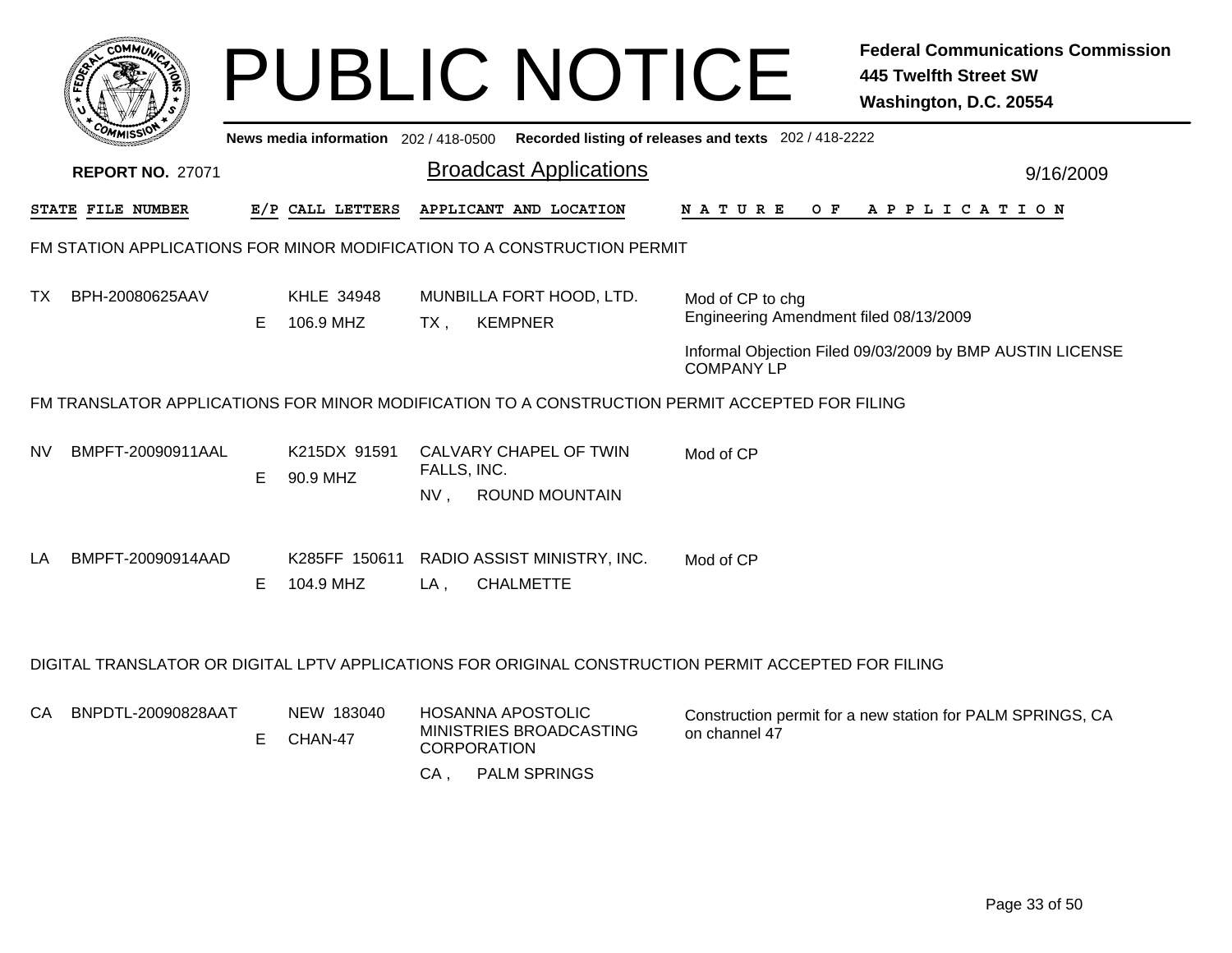|           | <b>COMMUL</b>           |    |                                     |        | <b>PUBLIC NOTICE</b>                                                                                 |                                                       | <b>Federal Communications Commission</b><br><b>445 Twelfth Street SW</b><br>Washington, D.C. 20554 |
|-----------|-------------------------|----|-------------------------------------|--------|------------------------------------------------------------------------------------------------------|-------------------------------------------------------|----------------------------------------------------------------------------------------------------|
|           |                         |    | News media information 202/418-0500 |        |                                                                                                      | Recorded listing of releases and texts 202 / 418-2222 |                                                                                                    |
|           | <b>REPORT NO. 27071</b> |    |                                     |        | <b>Broadcast Applications</b>                                                                        |                                                       | 9/16/2009                                                                                          |
|           | STATE FILE NUMBER       |    | E/P CALL LETTERS                    |        | APPLICANT AND LOCATION                                                                               | N A T U R E<br>O F                                    | A P P L I C A T I O N                                                                              |
|           |                         |    |                                     |        | DIGITAL TRANSLATOR OR DIGITAL LPTV APPLICATIONS FOR ORIGINAL CONSTRUCTION PERMIT ACCEPTED FOR FILING |                                                       |                                                                                                    |
| CA        | BNPDVL-20090828AAU      | E. | NEW 182908<br>CHAN-2                |        | <b>HOSANNA APOSTOLIC</b><br>MINISTRIES BROADCASTING<br><b>CORPORATION</b>                            | on channel 2                                          | Construction permit for a new station for SANTA BARBARA, CA                                        |
|           |                         |    |                                     | $CA$ . | <b>SANTA BARBARA</b>                                                                                 |                                                       |                                                                                                    |
| <b>PR</b> | BNPDTL-20090828ADO      | E. | NEW 183054<br>CHAN-32               | PR,    | TV RED DE PUERTO RICO INC<br><b>MAYAGUEZ</b>                                                         | on channel 32                                         | Construction permit for a new station for MAYAGUEZ, PR                                             |
| PR.       | BNPDTL-20090828ADR      | E. | NEW 183053<br>CHAN-46               | PR,    | TV RED DE PUERTO RICO INC<br><b>PONCE</b>                                                            | on channel 46                                         | Construction permit for a new station for PONCE, PR                                                |
| <b>PR</b> | BNPDTL-20090828ADX      | E. | NEW 183051<br>CHAN-30               | PR,    | R & F BROADCASTING, INC.<br><b>MAYAGUEZ</b>                                                          | on channel 30                                         | Construction permit for a new station for MAYAGUEZ, PR                                             |
| <b>PR</b> | BNPDTL-20090828ADY      | E. | NEW 183052<br>CHAN-44               | PR,    | R & F BROADCASTING, INC.<br><b>PONCE</b>                                                             | on channel 44                                         | Construction permit for a new station for PONCE, PR                                                |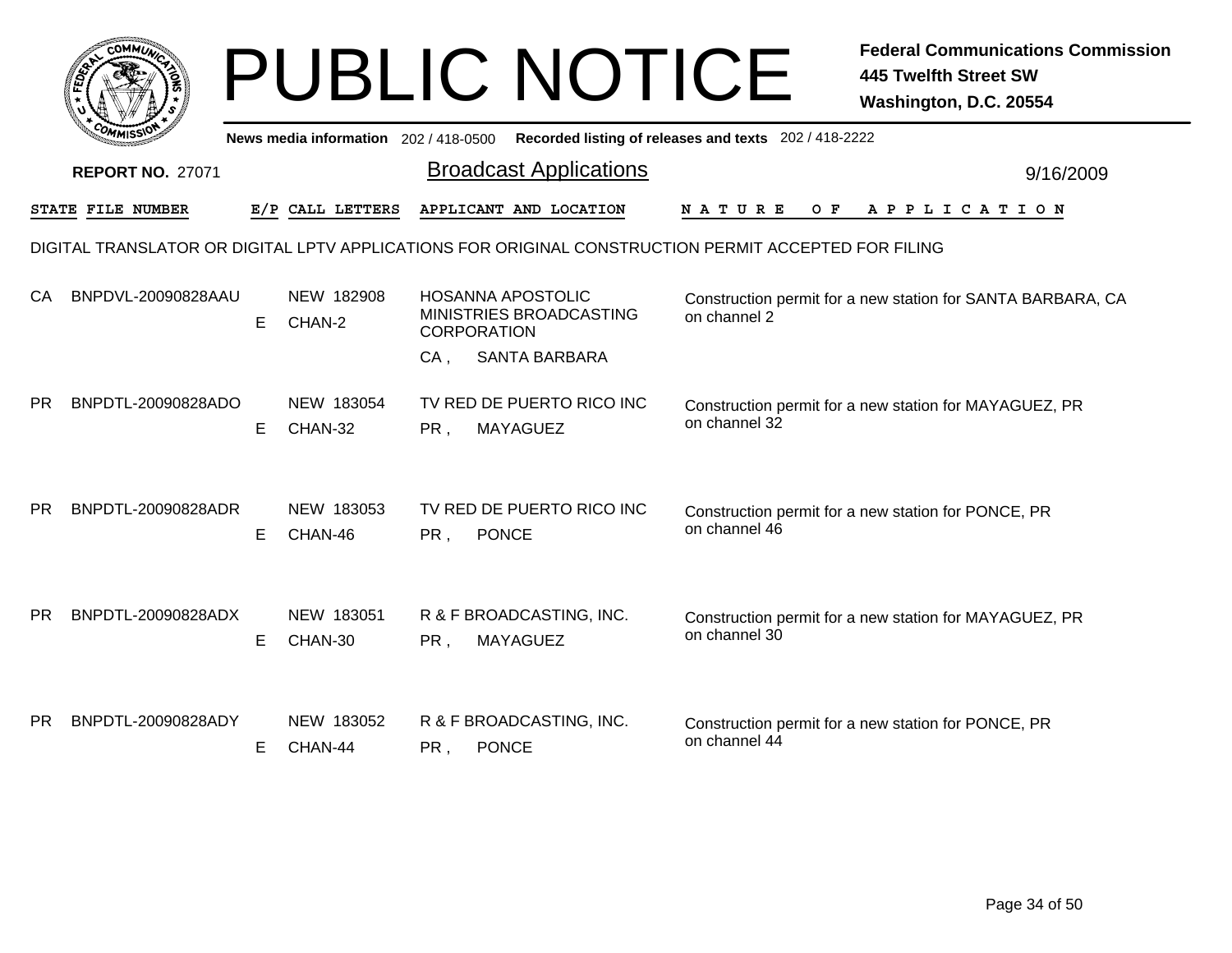|     | <b>COMMUT</b>                                                                                        |    |                                     |             | <b>PUBLIC NOTICE</b>                           |                                                       | <b>Federal Communications Commission</b><br><b>445 Twelfth Street SW</b><br>Washington, D.C. 20554 |  |  |
|-----|------------------------------------------------------------------------------------------------------|----|-------------------------------------|-------------|------------------------------------------------|-------------------------------------------------------|----------------------------------------------------------------------------------------------------|--|--|
|     |                                                                                                      |    | News media information 202/418-0500 |             |                                                | Recorded listing of releases and texts 202 / 418-2222 |                                                                                                    |  |  |
|     | <b>REPORT NO. 27071</b>                                                                              |    |                                     |             | <b>Broadcast Applications</b>                  |                                                       | 9/16/2009                                                                                          |  |  |
|     | STATE FILE NUMBER                                                                                    |    | E/P CALL LETTERS                    |             | APPLICANT AND LOCATION                         | <b>NATURE</b><br>O F                                  | APPLICATION                                                                                        |  |  |
|     | DIGITAL TRANSLATOR OR DIGITAL LPTV APPLICATIONS FOR ORIGINAL CONSTRUCTION PERMIT ACCEPTED FOR FILING |    |                                     |             |                                                |                                                       |                                                                                                    |  |  |
| MN. | BNPDVL-20090911AAQ                                                                                   | E  | NEW 183231<br>CHAN-2                | MN,         | NORTHLAND FRIENDS OF MUSIC<br><b>ROSEAU</b>    | on channel 2                                          | Construction permit for a new station for ROSEAU, MN                                               |  |  |
| CA. | BNPDTL-20090911ACB                                                                                   | E. | NEW 183260<br>CHAN-20               | CA,         | ONE MINISTRIES, INC.<br><b>HOPLAND</b>         | on channel 20                                         | Construction permit for a new station for HOPLAND, CA                                              |  |  |
| WI  | BNPDTL-20090914AAE                                                                                   | E  | NEW 183262<br>CHAN-33               | INC.<br>WI, | SPIRIT OF PRAYER MINISTRIES<br>WAUSAU          | on channel 33                                         | Construction permit for a new station for WAUSAU, WI                                               |  |  |
| WI  | BNPDTL-20090914AAF                                                                                   | E. | NEW 183263<br>CHAN-18               | INC.<br>WI, | SPIRIT OF PRAYER MINISTRIES<br>WAUSAU          | on channel 18                                         | Construction permit for a new station for WAUSAU, WI                                               |  |  |
| IL  | BNPDVL-20090914AAM                                                                                   | E  | NEW 183265<br>CHAN-2                | INC.<br>IL, | SPIRIT OF PRAYER MINISTRIES<br><b>ROCKFORD</b> | on channel 2                                          | Construction permit for a new station for ROCKFORD, IL                                             |  |  |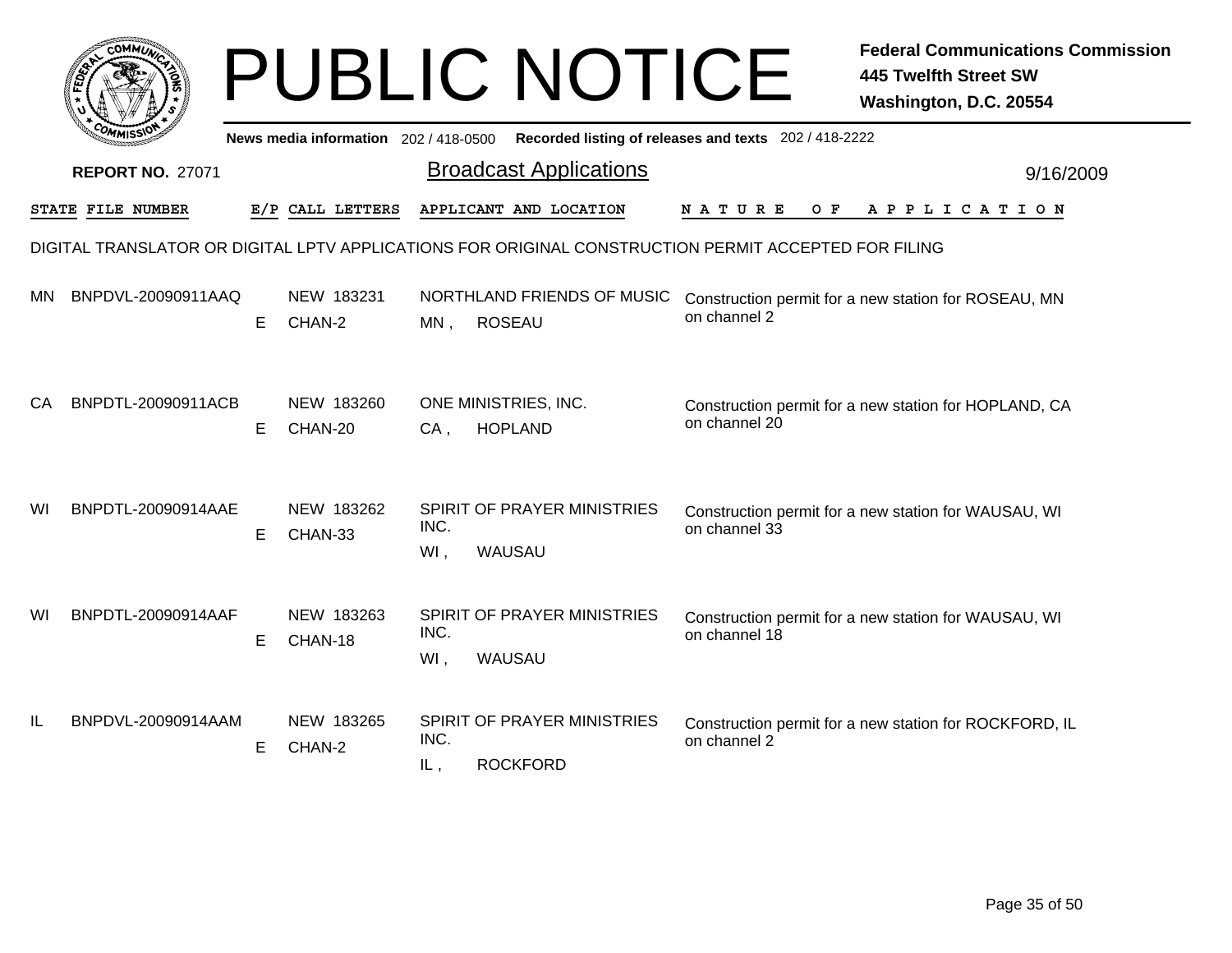|     |                                                                                                      |    |                                                |               | <b>PUBLIC NOTICE</b>                                                         |                                                                          | <b>Federal Communications Commission</b><br><b>445 Twelfth Street SW</b><br>Washington, D.C. 20554                                   |  |  |
|-----|------------------------------------------------------------------------------------------------------|----|------------------------------------------------|---------------|------------------------------------------------------------------------------|--------------------------------------------------------------------------|--------------------------------------------------------------------------------------------------------------------------------------|--|--|
|     |                                                                                                      |    | News media information 202 / 418-0500          |               |                                                                              | Recorded listing of releases and texts 202 / 418-2222                    |                                                                                                                                      |  |  |
|     | <b>REPORT NO. 27071</b>                                                                              |    |                                                |               | <b>Broadcast Applications</b>                                                |                                                                          | 9/16/2009                                                                                                                            |  |  |
|     | <b>STATE FILE NUMBER</b>                                                                             |    | E/P CALL LETTERS                               |               | APPLICANT AND LOCATION                                                       | N A T U R E<br>O F                                                       | A P P L I C A T I O N                                                                                                                |  |  |
|     | DIGITAL TRANSLATOR OR DIGITAL LPTV APPLICATIONS FOR ORIGINAL CONSTRUCTION PERMIT ACCEPTED FOR FILING |    |                                                |               |                                                                              |                                                                          |                                                                                                                                      |  |  |
| MO. | BNPDVL-20090914AAO                                                                                   | Е  | NEW 183267<br>CHAN-4                           | INC.<br>MO,   | SPIRIT OF PRAYER MINISTRIES<br><b>COLUMBIA</b>                               | on channel 4                                                             | Construction permit for a new station for COLUMBIA, MO                                                                               |  |  |
|     |                                                                                                      |    |                                                |               | FM STATION APPLICATIONS FOR ORIGINAL CONSTRUCTION PERMIT ACCEPTED FOR FILING |                                                                          |                                                                                                                                      |  |  |
| ΙA  | BNPED-20071012AIO                                                                                    | E. | NEW 174675<br>88.7 MHZ                         | IA,           | <b>SHINING LIGHT MINISTRIES</b><br><b>FORT DODGE</b>                         | CP New Station.<br>Engineering Amendment filed 09/03/2009                |                                                                                                                                      |  |  |
|     |                                                                                                      |    |                                                |               |                                                                              |                                                                          | Petitions to deny must be on file no later than 30 days from the date of<br>this public notice accepting the application for filing. |  |  |
| МT  | BNPED-20071019AUF                                                                                    |    | NEW 176603                                     | <b>CHAPEL</b> | BITTERROOT VALLEY CALVARY                                                    | CP New Station.                                                          |                                                                                                                                      |  |  |
|     |                                                                                                      | E. | 88.7 MHZ                                       | MT,           | <b>VICTOR</b>                                                                |                                                                          | Petitions to deny must be on file no later than 30 days from the date of<br>this public notice accepting the application for filing. |  |  |
|     | DIGITAL TRANSLATOR OR DIGITAL LPTV APPLICATIONS FOR TRANSFER OF CONTROL ACCEPTED FOR FILING          |    |                                                |               |                                                                              |                                                                          |                                                                                                                                      |  |  |
| FL  | BTCDTL-20090901AHA                                                                                   | E. | WPXB-LD 10321 ION MEDIA LPTV, INC.,<br>CHAN-50 | FL.           | DEBTOR-IN-POSSESSION<br>DAYTONA BEACH                                        | <b>Voluntary Transfer of Control</b><br>To: MEDIA HOLDCO, LP<br>Form 345 | From: ION MEDIA NETWORKS LIQUIDATING TRUST                                                                                           |  |  |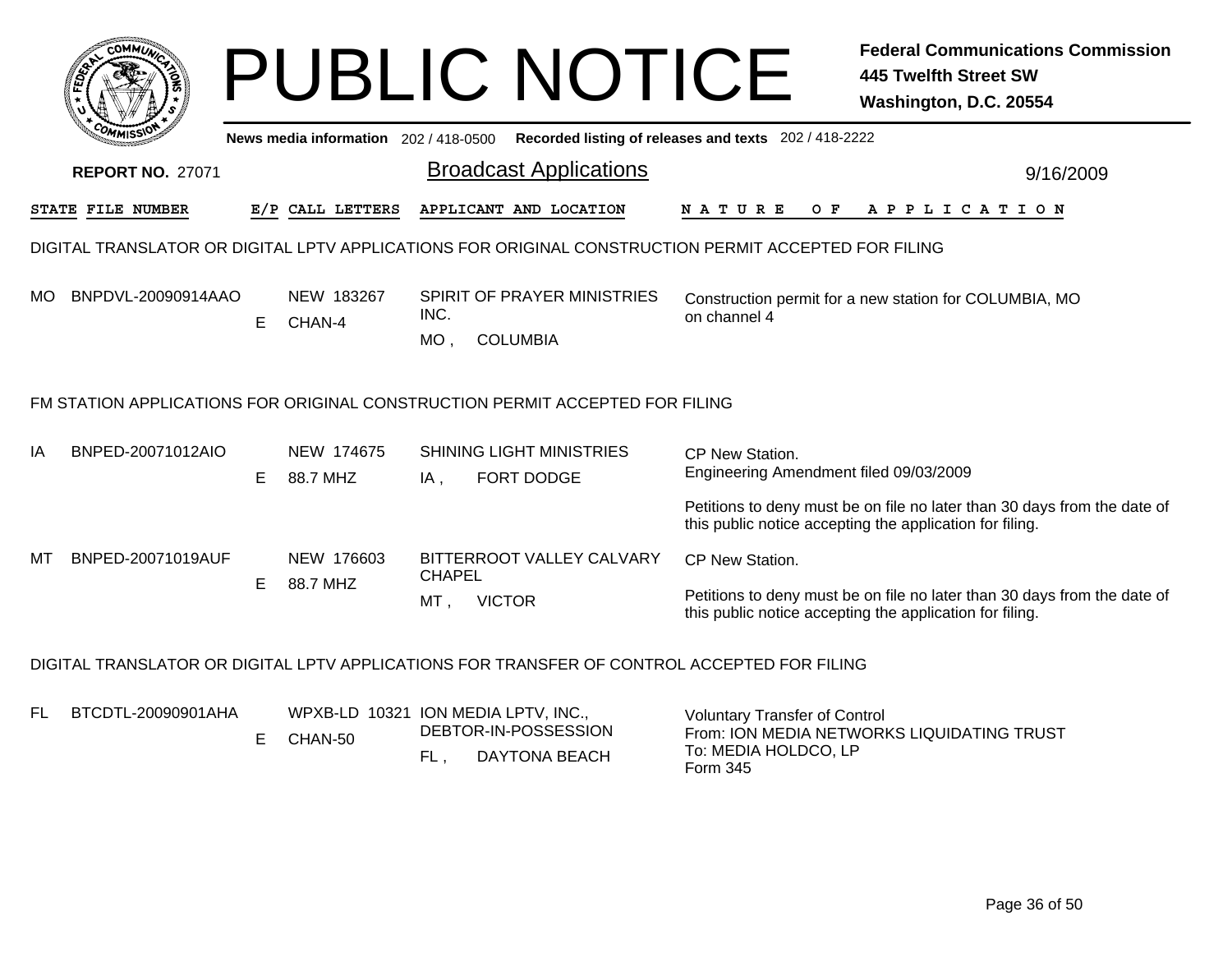|                 | <b>MMUNIC</b><br><b>CO</b> |    |
|-----------------|----------------------------|----|
| ສີ<br>÷         |                            | т. |
|                 |                            |    |
| <sub>ره</sub> . | MISS<br>M.                 |    |

|     | <b><i>COMMISSIO</i></b>                                             |    | News media information 202 / 418-0500 |        |                                                                                              | Recorded listing of releases and texts 202 / 418-2222                                                                         |           |
|-----|---------------------------------------------------------------------|----|---------------------------------------|--------|----------------------------------------------------------------------------------------------|-------------------------------------------------------------------------------------------------------------------------------|-----------|
|     | <b>REPORT NO. 27071</b>                                             |    |                                       |        | <b>Broadcast Applications</b>                                                                |                                                                                                                               | 9/16/2009 |
|     | STATE FILE NUMBER                                                   |    | E/P CALL LETTERS                      |        | APPLICANT AND LOCATION                                                                       | N A T U R E<br>OF APPLICATION                                                                                                 |           |
|     | DIGITAL TV APPLICATIONS FOR TRANSFER OF CONTROL ACCEPTED FOR FILING |    |                                       |        |                                                                                              |                                                                                                                               |           |
| IA  | BTCCDT-20090901ABT                                                  | E. | CHAN-47                               | $IA$ , | KPXR-TV 21156 ION MEDIA LICENSE COMPANY,<br>LLC, DEBTOR-IN-POSSESSION<br><b>CEDAR RAPIDS</b> | <b>Voluntary Transfer of Control</b><br>From: ION MEDIA NETWORKS LIQUIDATING TRUST<br>To: MEDIA HOLDCO, LP<br><b>Form 315</b> |           |
| WA. | BTCCDT-20090901ABU                                                  | E. | CHAN-33                               | WA,    | KWPX-TV 56852 ION MEDIA LICENSE COMPANY,<br>LLC, DEBTOR-IN-POSSESSION<br><b>BELLEVUE</b>     | <b>Voluntary Transfer of Control</b><br>From: ION MEDIA NETWORKS LIQUIDATING TRUST<br>To: MEDIA HOLDCO, LP<br>Form 315        |           |
| NC. | BTCCDT-20090901ABV                                                  | E. | CHAN-36                               | NC,    | WFPX-TV 21245 ION MEDIA LICENSE COMPANY,<br>LLC, DEBTOR-IN-POSSESSION<br><b>FAYETTEVILLE</b> | <b>Voluntary Transfer of Control</b><br>From: ION MEDIA NETWORKS LIQUIDATING TRUST<br>To: MEDIA HOLDCO, LP<br>Form 315        |           |
| TN. | BTCCDT-20090901ABW                                                  | E. | CHAN-36                               | $TN$ , | WNPX-TV 28468 ION MEDIA LICENSE COMPANY,<br>LLC, DEBTOR-IN-POSSESSION<br><b>COOKEVILLE</b>   | <b>Voluntary Transfer of Control</b><br>From: ION MEDIA NETWORKS LIQUIDATING TRUST<br>To: MEDIA HOLDCO, LP<br>Form 315        |           |
| MI  | BTCCDT-20090901ABX                                                  | E. | WPXD-TV 5800<br>CHAN-31               | $MI$ , | ION MEDIA LICENSE COMPANY,<br>LLC, DEBTOR-IN-POSSESSION<br><b>ANN ARBOR</b>                  | <b>Voluntary Transfer of Control</b><br>From: ION MEDIA NETWORKS LIQUIDATING TRUST<br>To: MEDIA HOLDCO, LP<br>Form 315        |           |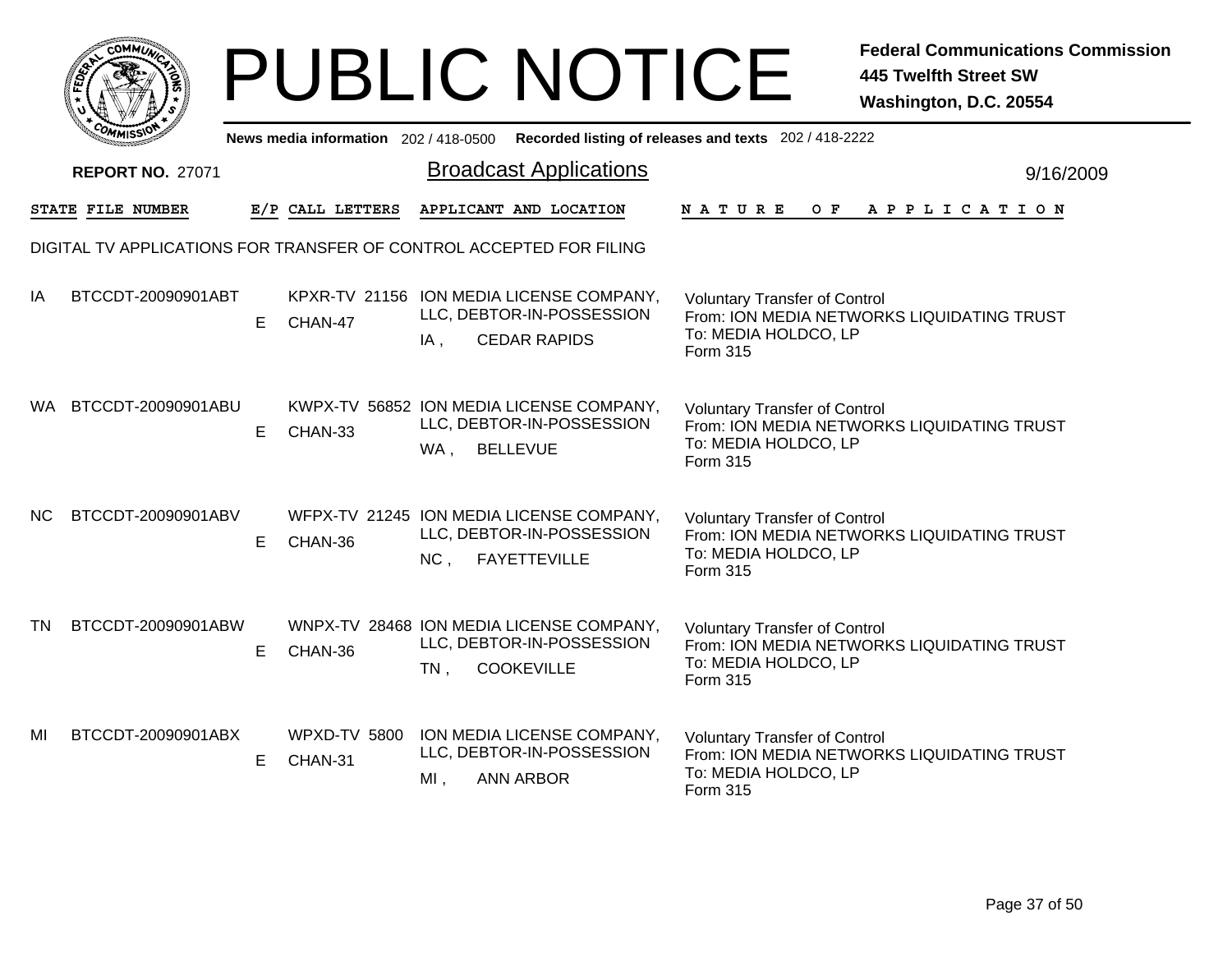|     |                          |    |                  | <b>PUBLIC NOTICE</b>                                                                               |                                                                          | <b>Federal Communications Commission</b><br><b>445 Twelfth Street SW</b><br>Washington, D.C. 20554 |
|-----|--------------------------|----|------------------|----------------------------------------------------------------------------------------------------|--------------------------------------------------------------------------|----------------------------------------------------------------------------------------------------|
|     |                          |    |                  | News media information 202 / 418-0500 Recorded listing of releases and texts 202 / 418-2222        |                                                                          |                                                                                                    |
|     | <b>REPORT NO. 27071</b>  |    |                  | <b>Broadcast Applications</b>                                                                      |                                                                          | 9/16/2009                                                                                          |
|     | <b>STATE FILE NUMBER</b> |    | E/P CALL LETTERS | APPLICANT AND LOCATION                                                                             | N A T U R E<br>O F                                                       | A P P L I C A T I O N                                                                              |
|     |                          |    |                  | DIGITAL TV APPLICATIONS FOR TRANSFER OF CONTROL ACCEPTED FOR FILING                                |                                                                          |                                                                                                    |
| AL  | BTCCDT-20090901ABY       | E. | CHAN-45          | WPXH-TV 73312 ION MEDIA LICENSE COMPANY,<br>LLC, DEBTOR-IN-POSSESSION<br><b>GADSDEN</b><br>AL,     | <b>Voluntary Transfer of Control</b><br>To: MEDIA HOLDCO, LP<br>Form 315 | From: ION MEDIA NETWORKS LIQUIDATING TRUST                                                         |
| FL. | BTCCDT-20090901ABZ       | E. | CHAN-35          | WPXM-TV 48608 ION MEDIA LICENSE COMPANY,<br>LLC, DEBTOR-IN-POSSESSION<br><b>MIAMI</b><br>FL.       | <b>Voluntary Transfer of Control</b><br>To: MEDIA HOLDCO, LP<br>Form 315 | From: ION MEDIA NETWORKS LIQUIDATING TRUST                                                         |
| NY. | BTCCDT-20090901ACA       | E. | CHAN-31          | WPXN-TV 73356 ION MEDIA LICENSE COMPANY,<br>LLC, DEBTOR-IN-POSSESSION<br><b>NEW YORK</b><br>$NY$ , | <b>Voluntary Transfer of Control</b><br>To: MEDIA HOLDCO, LP<br>Form 315 | From: ION MEDIA NETWORKS LIQUIDATING TRUST                                                         |
| VA. | BTCCDT-20090901ACB       | E. | CHAN-36          | WPXR-TV 70251 ION MEDIA LICENSE COMPANY,<br>LLC, DEBTOR-IN-POSSESSION<br><b>ROANOKE</b><br>VA,     | <b>Voluntary Transfer of Control</b><br>To: MEDIA HOLDCO, LP<br>Form 315 | From: ION MEDIA NETWORKS LIQUIDATING TRUST                                                         |
| VA  | BTCCDT-20090901ACC       | E. | CHAN-46          | WPXV-TV 67077 ION MEDIA LICENSE COMPANY,<br>LLC, DEBTOR-IN-POSSESSION<br><b>NORFOLK</b><br>VA,     | <b>Voluntary Transfer of Control</b><br>To: MEDIA HOLDCO, LP<br>Form 315 | From: ION MEDIA NETWORKS LIQUIDATING TRUST                                                         |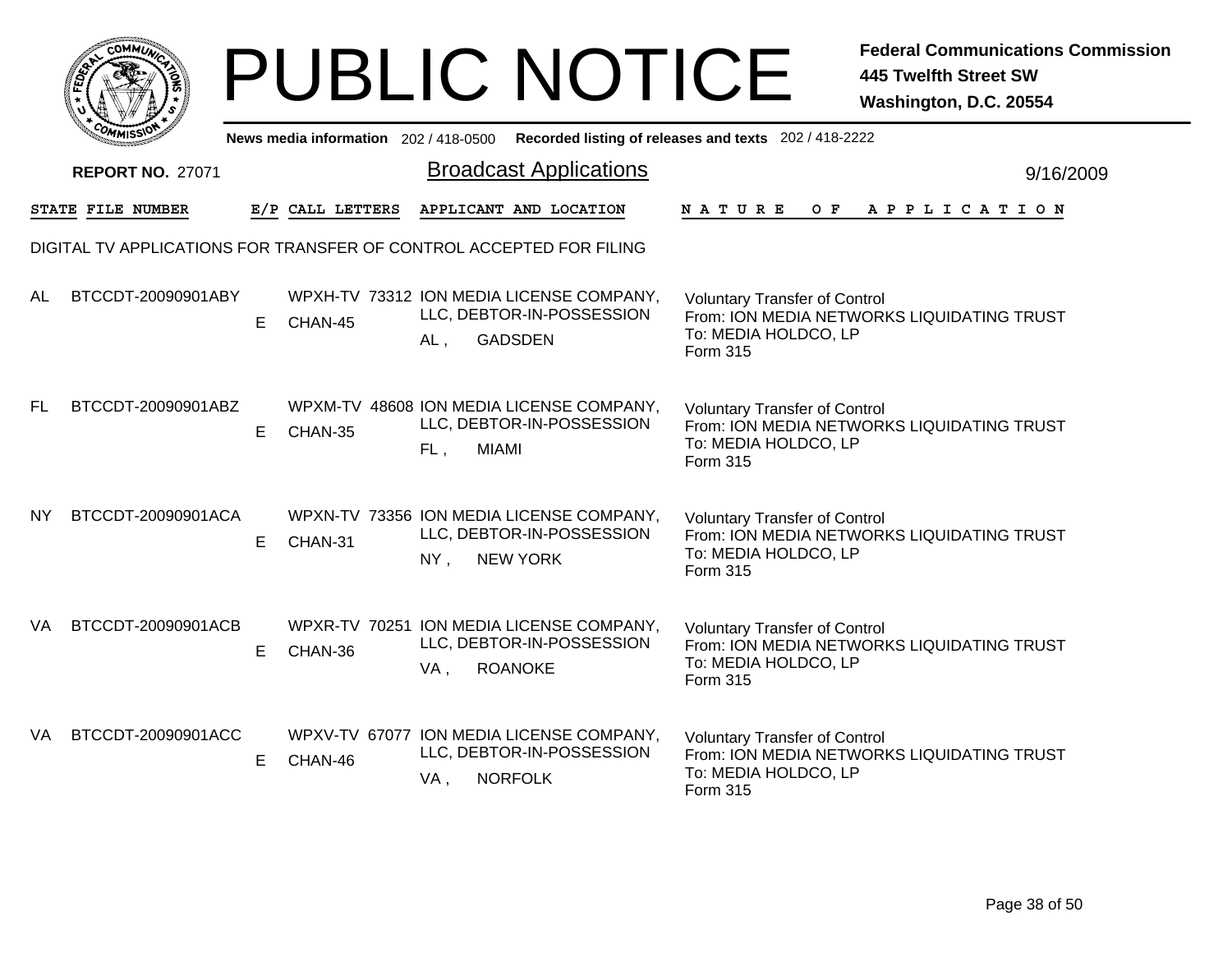|      | MMUNICT<br>$C_{\mathbf{U}}$ |  |
|------|-----------------------------|--|
| EDE) |                             |  |
|      |                             |  |
| COM  | MISS                        |  |

|           | <b><i>COMMISSIV</i></b>                                             |    | News media information 202 / 418-0500             |                     |                                                                                           | Recorded listing of releases and texts 202 / 418-2222                                                                  |           |
|-----------|---------------------------------------------------------------------|----|---------------------------------------------------|---------------------|-------------------------------------------------------------------------------------------|------------------------------------------------------------------------------------------------------------------------|-----------|
|           | <b>REPORT NO. 27071</b>                                             |    |                                                   |                     | <b>Broadcast Applications</b>                                                             |                                                                                                                        | 9/16/2009 |
|           | STATE FILE NUMBER                                                   |    | E/P CALL LETTERS                                  |                     | APPLICANT AND LOCATION                                                                    | N A T U R E<br>OF APPLICATION                                                                                          |           |
|           | DIGITAL TV APPLICATIONS FOR TRANSFER OF CONTROL ACCEPTED FOR FILING |    |                                                   |                     |                                                                                           |                                                                                                                        |           |
| FL        | BTCCDT-20090901ACD                                                  | E. | WXPX-TV 6601<br>CHAN-42                           | FL,                 | ION MEDIA LICENSE COMPANY,<br>LLC, DEBTOR-IN-POSSESSION<br><b>BRADENTON</b>               | <b>Voluntary Transfer of Control</b><br>From: ION MEDIA NETWORKS LIQUIDATING TRUST<br>To: MEDIA HOLDCO, LP<br>Form 315 |           |
| AZ.       | BTCCDT-20090901ACQ                                                  | E. | KPPX-TV 26655 AMERICA 51, L.P.,<br>CHAN-51        | AZ,                 | DEBTOR-IN-POSSESSION<br><b>TOLLESON</b>                                                   | <b>Voluntary Transfer of Control</b><br>From: ION MEDIA NETWORKS LIQUIDATING TRUST<br>To: MEDIA HOLDCO, LP<br>Form 315 |           |
| OН        | BTCCDT-20090901ACS                                                  | E. | WVPX-TV 70491 ION MEDIA AKRON LICENSE,<br>CHAN-23 | <b>AKRON</b><br>OH, | INC., DEBTOR-IN-POSSESSION                                                                | <b>Voluntary Transfer of Control</b><br>From: ION MEDIA NETWORKS LIQUIDATING TRUST<br>To: MEDIA HOLDCO, LP<br>Form 315 |           |
| <b>NY</b> | BTCCDT-20090901ACT                                                  | E. | CHAN-50                                           | $NY$ ,              | WYPX-TV 13933 ION MEDIA ALBANY LICENSE,<br>INC., DEBTOR-IN-POSSESSION<br><b>AMSTERDAM</b> | <b>Voluntary Transfer of Control</b><br>From: ION MEDIA NETWORKS LIQUIDATING TRUST<br>To: MEDIA HOLDCO, LP<br>Form 315 |           |
| <b>GA</b> | BTCCDT-20090901ACW                                                  | E. | CHAN-51                                           | GA, ROME            | WPXA-TV 51969 ION MEDIA ATLANTA LICENSE,<br>INC., DEBTOR-IN-POSSESSION                    | <b>Voluntary Transfer of Control</b><br>From: ION MEDIA NETWORKS LIQUIDATING TRUST<br>To: MEDIA HOLDCO, LP<br>Form 315 |           |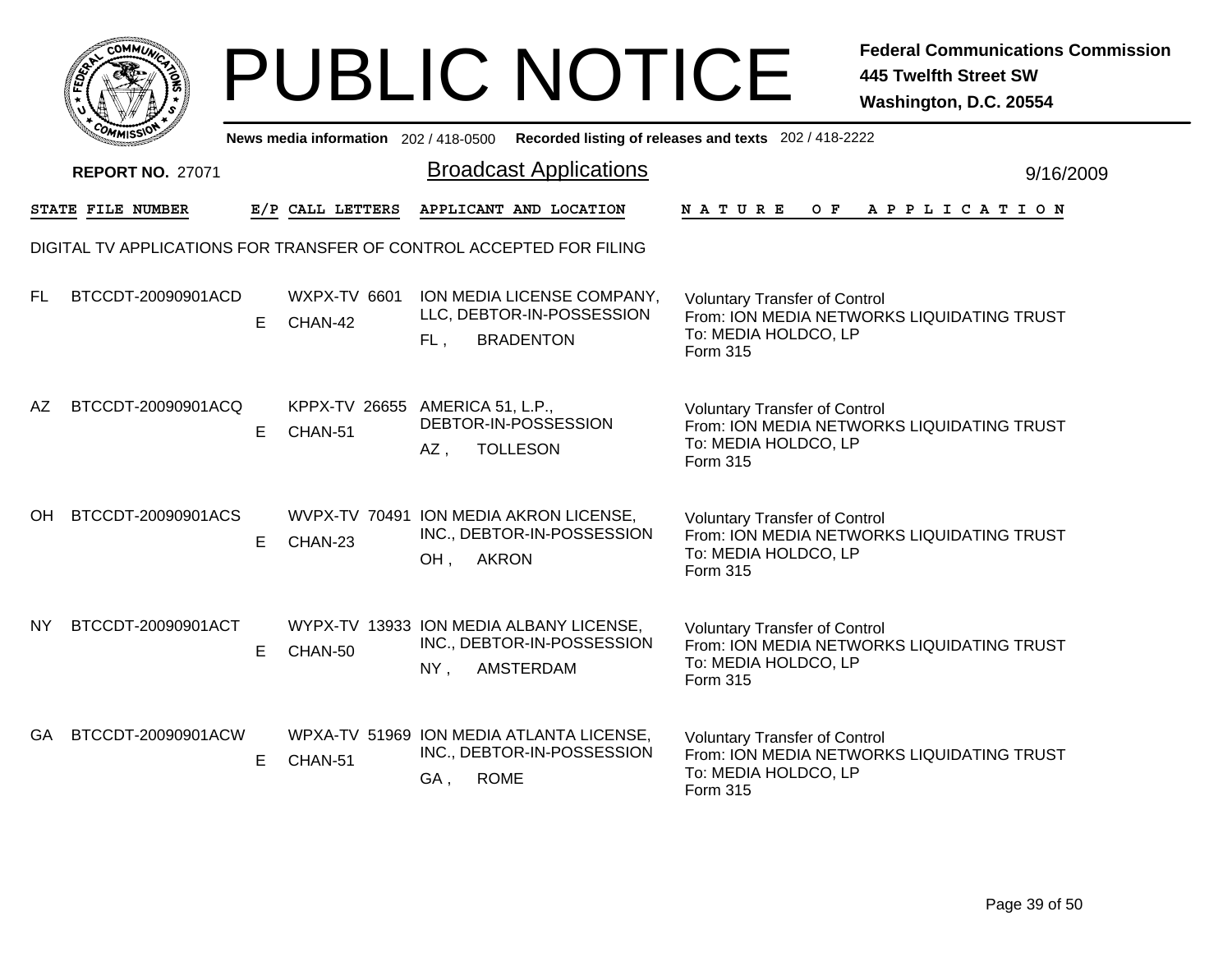|       |     | <b>MMUNA</b><br>c۵۱ |   |  |
|-------|-----|---------------------|---|--|
| FEDET |     |                     | ્ |  |
|       |     |                     |   |  |
|       | COM | MISS                |   |  |

|           | <b><i>OMMISSIO</i></b>                                              |    | News media information 202 / 418-0500           |                          |                                                                                  | Recorded listing of releases and texts 202 / 418-2222                                                                         |           |
|-----------|---------------------------------------------------------------------|----|-------------------------------------------------|--------------------------|----------------------------------------------------------------------------------|-------------------------------------------------------------------------------------------------------------------------------|-----------|
|           | <b>REPORT NO. 27071</b>                                             |    |                                                 |                          | <b>Broadcast Applications</b>                                                    |                                                                                                                               | 9/16/2009 |
|           | STATE FILE NUMBER                                                   |    | E/P CALL LETTERS                                |                          | APPLICANT AND LOCATION                                                           | OF APPLICATION<br>N A T U R E                                                                                                 |           |
|           | DIGITAL TV APPLICATIONS FOR TRANSFER OF CONTROL ACCEPTED FOR FILING |    |                                                 |                          |                                                                                  |                                                                                                                               |           |
| MI        | BTCCDT-20090901ACX                                                  | E. | WZPX-TV 71871 ION MEDIA BATTLE CREEK<br>CHAN-44 | LICENSE, INC.,<br>$MI$ , | DEBTOR-IN-POSSESSION<br><b>BATTLE CREEK</b>                                      | <b>Voluntary Transfer of Control</b><br>From: ION MEDIA NETWORKS LIQUIDATING TRUST<br>To: MEDIA HOLDCO, LP<br><b>Form 315</b> |           |
| MA        | BTCCDT-20090901ACZ                                                  | E. | <b>WBPX-TV 7692</b><br>CHAN-32                  | MA.                      | ION MEDIA BOSTON LICENSE,<br>INC., DEBTOR-IN-POSSESSION<br><b>BOSTON</b>         | <b>Voluntary Transfer of Control</b><br>From: ION MEDIA NETWORKS LIQUIDATING TRUST<br>To: MEDIA HOLDCO, LP<br><b>Form 315</b> |           |
| MA        | BTCCDT-20090901ADB                                                  | E. | WDPX-TV 6476<br>CHAN-40                         | MA,                      | ION MEDIA BOSTON LICENSE,<br>INC., DEBTOR-IN-POSSESSION<br><b>VINEYARD HAVEN</b> | <b>Voluntary Transfer of Control</b><br>From: ION MEDIA NETWORKS LIQUIDATING TRUST<br>To: MEDIA HOLDCO, LP<br><b>Form 315</b> |           |
| <b>NH</b> | BTCCDT-20090901ADC                                                  | E  | CHAN-33                                         | NH <sub>1</sub>          | WPXG-TV 48406 ION MEDIA BOSTON LICENSE,<br>INC., DEBTOR-IN-POSSESSION<br>CONCORD | <b>Voluntary Transfer of Control</b><br>From: ION MEDIA NETWORKS LIQUIDATING TRUST<br>To: MEDIA HOLDCO, LP<br><b>Form 315</b> |           |
| <b>GA</b> | BTCCDT-20090901ADE                                                  | E  | WPXC-TV 71236 ION MEDIA BRUNSWICK<br>CHAN-24    | LICENSE, INC.,<br>GA,    | DEBTOR-IN-POSSESSION<br><b>BRUNSWICK</b>                                         | <b>Voluntary Transfer of Control</b><br>From: ION MEDIA NETWORKS LIQUIDATING TRUST<br>To: MEDIA HOLDCO, LP<br><b>Form 315</b> |           |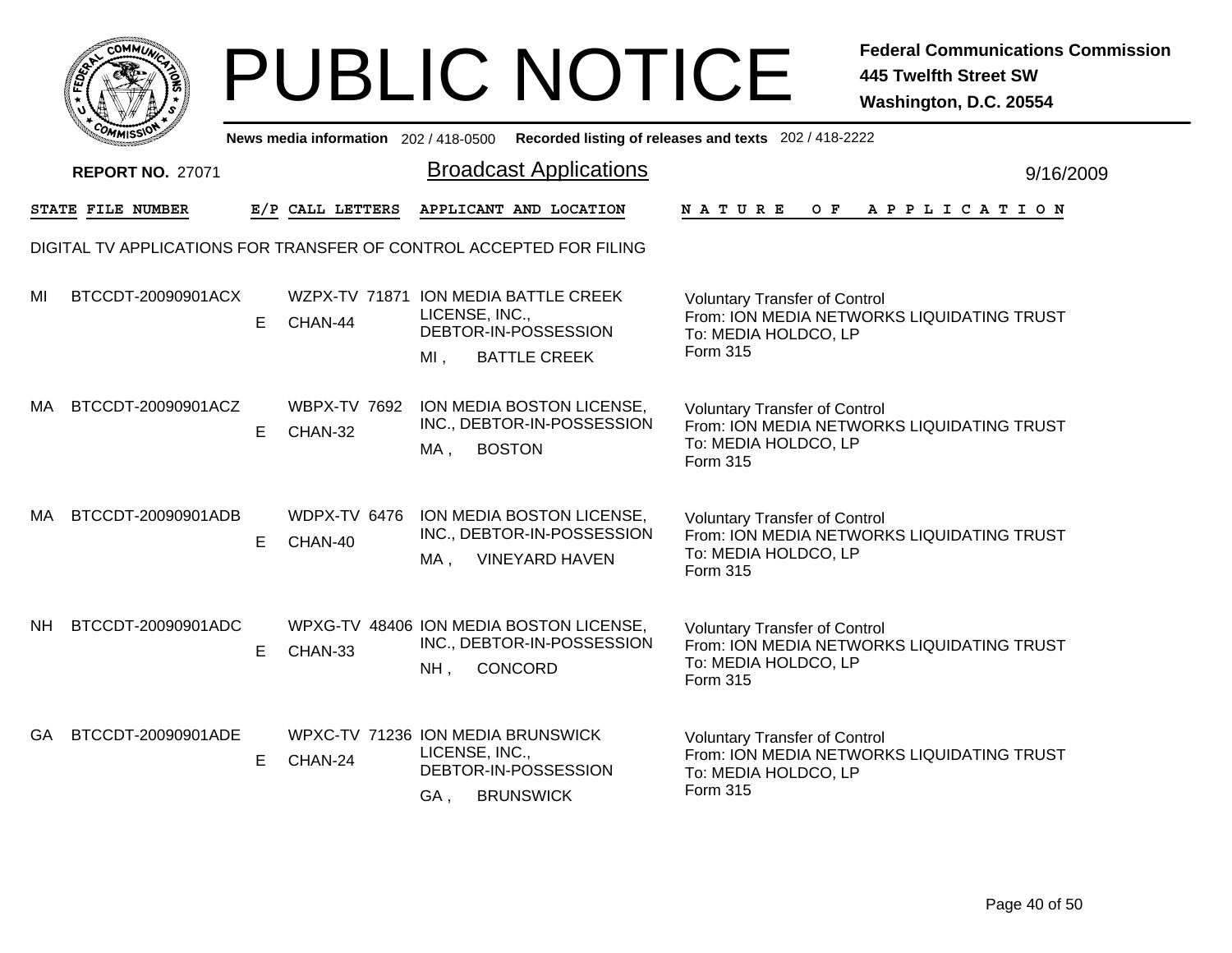|     | <b>MMUNT</b><br>$c_{\mathbf{O}}$ |   |
|-----|----------------------------------|---|
| ឆ្ន |                                  | ≎ |
|     |                                  |   |
|     | COM<br>MISS                      |   |

|               | <b><i>CMMISSIO</i></b>                                              |    |                                               |                                  |                                                                                           | News media information 202 / 418-0500 Recorded listing of releases and texts 202 / 418-2222                            |           |
|---------------|---------------------------------------------------------------------|----|-----------------------------------------------|----------------------------------|-------------------------------------------------------------------------------------------|------------------------------------------------------------------------------------------------------------------------|-----------|
|               | <b>REPORT NO. 27071</b>                                             |    |                                               |                                  | <b>Broadcast Applications</b>                                                             |                                                                                                                        | 9/16/2009 |
|               | STATE FILE NUMBER                                                   |    | E/P CALL LETTERS                              |                                  | APPLICANT AND LOCATION                                                                    | NATURE<br>$O$ $F$<br>A P P L I C A T I O N                                                                             |           |
|               | DIGITAL TV APPLICATIONS FOR TRANSFER OF CONTROL ACCEPTED FOR FILING |    |                                               |                                  |                                                                                           |                                                                                                                        |           |
| NY.           | BTCCDT-20090901ADG                                                  | E. | <b>WPXJ-TV 2325</b><br>CHAN-23                | <b>BATAVIA</b><br>NY,            | ION MEDIA BUFFALO LICENSE,<br>INC., DEBTOR-IN-POSSESSION                                  | <b>Voluntary Transfer of Control</b><br>From: ION MEDIA NETWORKS LIQUIDATING TRUST<br>To: MEDIA HOLDCO, LP<br>Form 315 |           |
| IL            | BTCCDT-20090901ADJ                                                  | E. | CHAN-43                                       | IL,                              | WCPX-TV 10981 ION MEDIA CHICAGO LICENSE,<br>INC., DEBTOR-IN-POSSESSION<br><b>CHICAGO</b>  | <b>Voluntary Transfer of Control</b><br>From: ION MEDIA NETWORKS LIQUIDATING TRUST<br>To: MEDIA HOLDCO, LP<br>Form 315 |           |
| <b>TX</b>     | BTCCDT-20090901ADK                                                  | E. | CHAN-42                                       | TX,                              | KPXD-TV 68834 ION MEDIA DALLAS LICENSE,<br>INC., DEBTOR-IN-POSSESSION<br><b>ARLINGTON</b> | <b>Voluntary Transfer of Control</b><br>From: ION MEDIA NETWORKS LIQUIDATING TRUST<br>To: MEDIA HOLDCO, LP<br>Form 315 |           |
| <sub>CO</sub> | BTCCDT-20090901ADQ                                                  | E. | CHAN-43                                       | <b>DENVER</b><br>CO <sub>1</sub> | KPXC-TV 68695 ION MEDIA DENVER LICENSE,<br>INC., DEBTOR-IN-POSSESSION                     | <b>Voluntary Transfer of Control</b><br>From: ION MEDIA NETWORKS LIQUIDATING TRUST<br>To: MEDIA HOLDCO, LP<br>Form 315 |           |
| ΙA            | BTCCDT-20090901ADR                                                  | E. | KFPX-TV 81509 ION MEDIA DES MOINES<br>CHAN-39 | LICENSE, INC.,<br>IA,            | DEBTOR-IN-POSSESSION<br><b>NEWTON</b>                                                     | <b>Voluntary Transfer of Control</b><br>From: ION MEDIA NETWORKS LIQUIDATING TRUST<br>To: MEDIA HOLDCO, LP<br>Form 315 |           |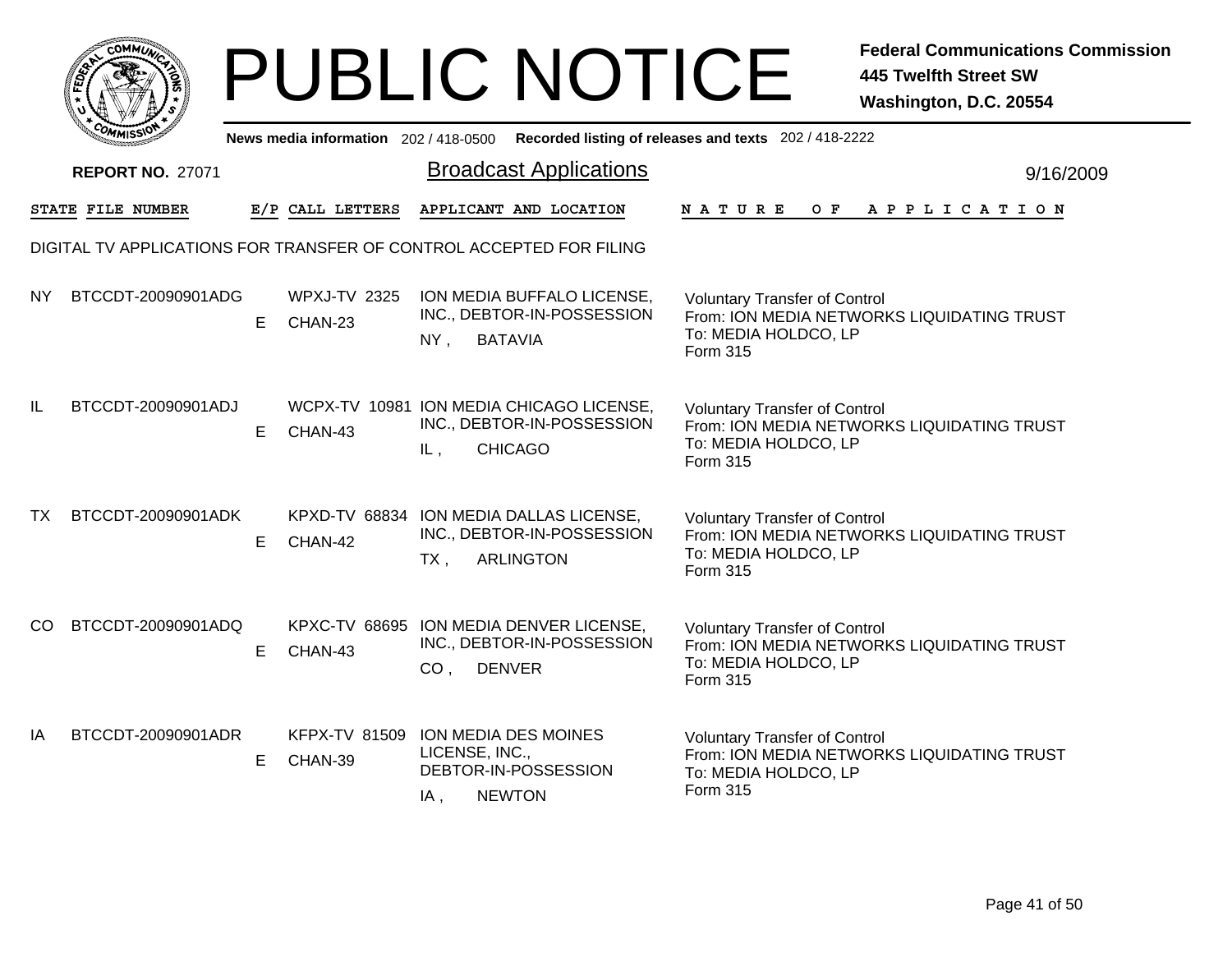|        | MMUNICT<br><b>CO</b> |  |
|--------|----------------------|--|
| Ë<br>m |                      |  |
|        |                      |  |
| COMI   | MISS                 |  |

|           | <b>COMMISSION</b>                                                   |    | News media information 202/418-0500           |                       |                                                                                              | Recorded listing of releases and texts 202 / 418-2222                                                                         |           |
|-----------|---------------------------------------------------------------------|----|-----------------------------------------------|-----------------------|----------------------------------------------------------------------------------------------|-------------------------------------------------------------------------------------------------------------------------------|-----------|
|           | <b>REPORT NO. 27071</b>                                             |    |                                               |                       | <b>Broadcast Applications</b>                                                                |                                                                                                                               | 9/16/2009 |
|           | STATE FILE NUMBER                                                   |    | E/P CALL LETTERS                              |                       | APPLICANT AND LOCATION                                                                       | N A T U R E<br>OF APPLICATION                                                                                                 |           |
|           | DIGITAL TV APPLICATIONS FOR TRANSFER OF CONTROL ACCEPTED FOR FILING |    |                                               |                       |                                                                                              |                                                                                                                               |           |
| NC.       | BTCCDT-20090901ADT                                                  | E. | WGPX-TV 65074 ION MEDIA GREENSBORO<br>CHAN-14 | LICENSE, INC.,<br>NC, | DEBTOR-IN-POSSESSION<br><b>BURLINGTON</b>                                                    | <b>Voluntary Transfer of Control</b><br>From: ION MEDIA NETWORKS LIQUIDATING TRUST<br>To: MEDIA HOLDCO, LP<br><b>Form 315</b> |           |
| NC.       | BTCCDT-20090901ADV                                                  | E  | WEPX-TV 81508 ION MEDIA GREENVILLE<br>CHAN-51 | LICENSE, INC.,<br>NC, | DEBTOR-IN-POSSESSION<br><b>GREENVILLE</b>                                                    | <b>Voluntary Transfer of Control</b><br>From: ION MEDIA NETWORKS LIQUIDATING TRUST<br>To: MEDIA HOLDCO, LP<br>Form 315        |           |
| CT.       | BTCCDT-20090901ADX                                                  | E. | CHAN-26                                       | CT,                   | WHPX-TV 51980 ION MEDIA HARTFORD LICENSE,<br>INC., DEBTOR-IN-POSSESSION<br><b>NEW LONDON</b> | <b>Voluntary Transfer of Control</b><br>From: ION MEDIA NETWORKS LIQUIDATING TRUST<br>To: MEDIA HOLDCO, LP<br>Form 315        |           |
| HI        | BTCCDT-20090901AEC                                                  | E. | CHAN-41                                       | HI,                   | KPXO-TV 77483 ION MEDIA HAWAII LICENSE,<br>INC., DEBTOR-IN-POSSESSION<br><b>KANEOHE</b>      | <b>Voluntary Transfer of Control</b><br>From: ION MEDIA NETWORKS LIQUIDATING TRUST<br>To: MEDIA HOLDCO, LP<br>Form 315        |           |
| <b>TX</b> | BTCCDT-20090901AEH                                                  | E. | <b>KPXB-TV 58835</b><br>CHAN-32               | $TX$ ,                | ION MEDIA HOUSTON LICENSE,<br>INC., DEBTOR-IN-POSSESSION<br><b>CONROE</b>                    | <b>Voluntary Transfer of Control</b><br>From: ION MEDIA NETWORKS LIQUIDATING TRUST<br>To: MEDIA HOLDCO, LP<br>Form 315        |           |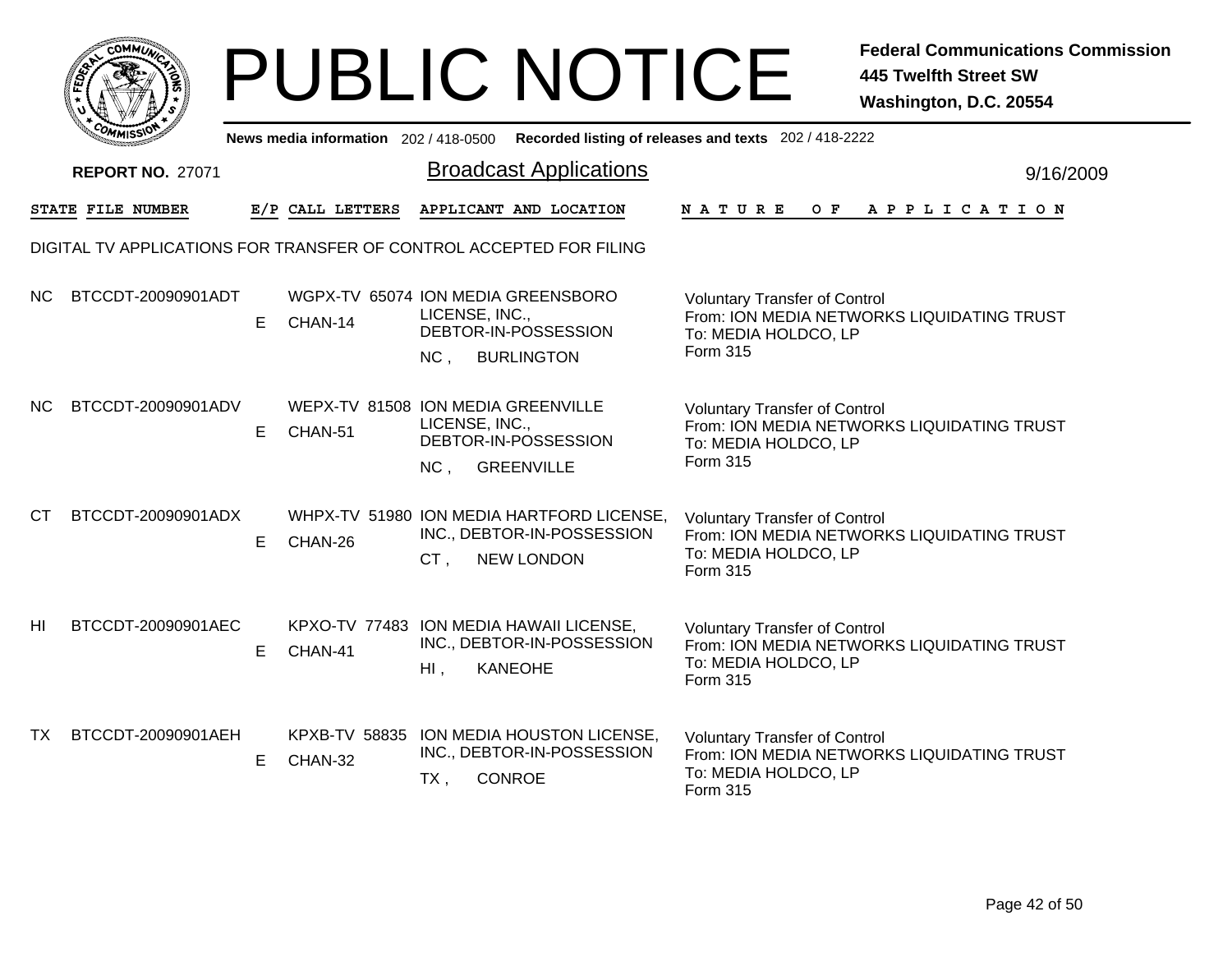|       | MMUNICT<br>c۵۱ |  |
|-------|----------------|--|
| FEDET |                |  |
|       |                |  |
|       | COMI<br>MISS   |  |

|           | יככוואויי                                                           |   |                                 |                       |                                                                                             | News media information 202/418-0500 Recorded listing of releases and texts 202/418-2222                                |           |
|-----------|---------------------------------------------------------------------|---|---------------------------------|-----------------------|---------------------------------------------------------------------------------------------|------------------------------------------------------------------------------------------------------------------------|-----------|
|           | <b>REPORT NO. 27071</b>                                             |   |                                 |                       | <b>Broadcast Applications</b>                                                               |                                                                                                                        | 9/16/2009 |
|           | STATE FILE NUMBER                                                   |   | E/P CALL LETTERS                |                       | APPLICANT AND LOCATION                                                                      | N A T U R E<br>O F<br>A P P L I C A T I O N                                                                            |           |
|           | DIGITAL TV APPLICATIONS FOR TRANSFER OF CONTROL ACCEPTED FOR FILING |   |                                 |                       |                                                                                             |                                                                                                                        |           |
| IN        | BTCCDT-20090901AEL                                                  | E | WIPX-TV 10253<br>CHAN-27        | LICENSE, INC.,<br>IN, | <b>ION MEDIA INDIANAPOLIS</b><br>DEBTOR-IN-POSSESSION<br><b>BLOOMINGTON</b>                 | <b>Voluntary Transfer of Control</b><br>From: ION MEDIA NETWORKS LIQUIDATING TRUST<br>To: MEDIA HOLDCO, LP<br>Form 315 |           |
| МO        | BTCCDT-20090901AER                                                  | E | KPXE-TV 33337<br>CHAN-51        | LICENSE, INC.,<br>MO. | <b>ION MEDIA KANSAS CITY</b><br>DEBTOR-IN-POSSESSION<br><b>KANSAS CITY</b>                  | <b>Voluntary Transfer of Control</b><br>From: ION MEDIA NETWORKS LIQUIDATING TRUST<br>To: MEDIA HOLDCO, LP<br>Form 315 |           |
| TN        | BTCCDT-20090901AFE                                                  | E | CHAN-23                         | $TN$ ,                | WPXK-TV 52628 ION MEDIA KNOXVILLE LICENSE,<br>INC., DEBTOR-IN-POSSESSION<br><b>JELLICO</b>  | <b>Voluntary Transfer of Control</b><br>From: ION MEDIA NETWORKS LIQUIDATING TRUST<br>To: MEDIA HOLDCO, LP<br>Form 315 |           |
| <b>KY</b> | BTCCDT-20090901AFL                                                  | E | CHAN-21                         | KY,                   | WUPX-TV 23128 ION MEDIA LEXINGTON LICENSE,<br>INC., DEBTOR-IN-POSSESSION<br><b>MOREHEAD</b> | <b>Voluntary Transfer of Control</b><br>From: ION MEDIA NETWORKS LIQUIDATING TRUST<br>To: MEDIA HOLDCO, LP<br>Form 315 |           |
| CA        | BTCCDT-20090901AFP                                                  | Е | <b>KPXN-TV 58978</b><br>CHAN-38 | LICENSE, INC.,<br>CA, | ION MEDIA LOS ANGELES<br>DEBTOR-IN-POSSESSION<br><b>SAN BERNARDINO</b>                      | <b>Voluntary Transfer of Control</b><br>From: ION MEDIA NETWORKS LIQUIDATING TRUST<br>To: MEDIA HOLDCO, LP<br>Form 315 |           |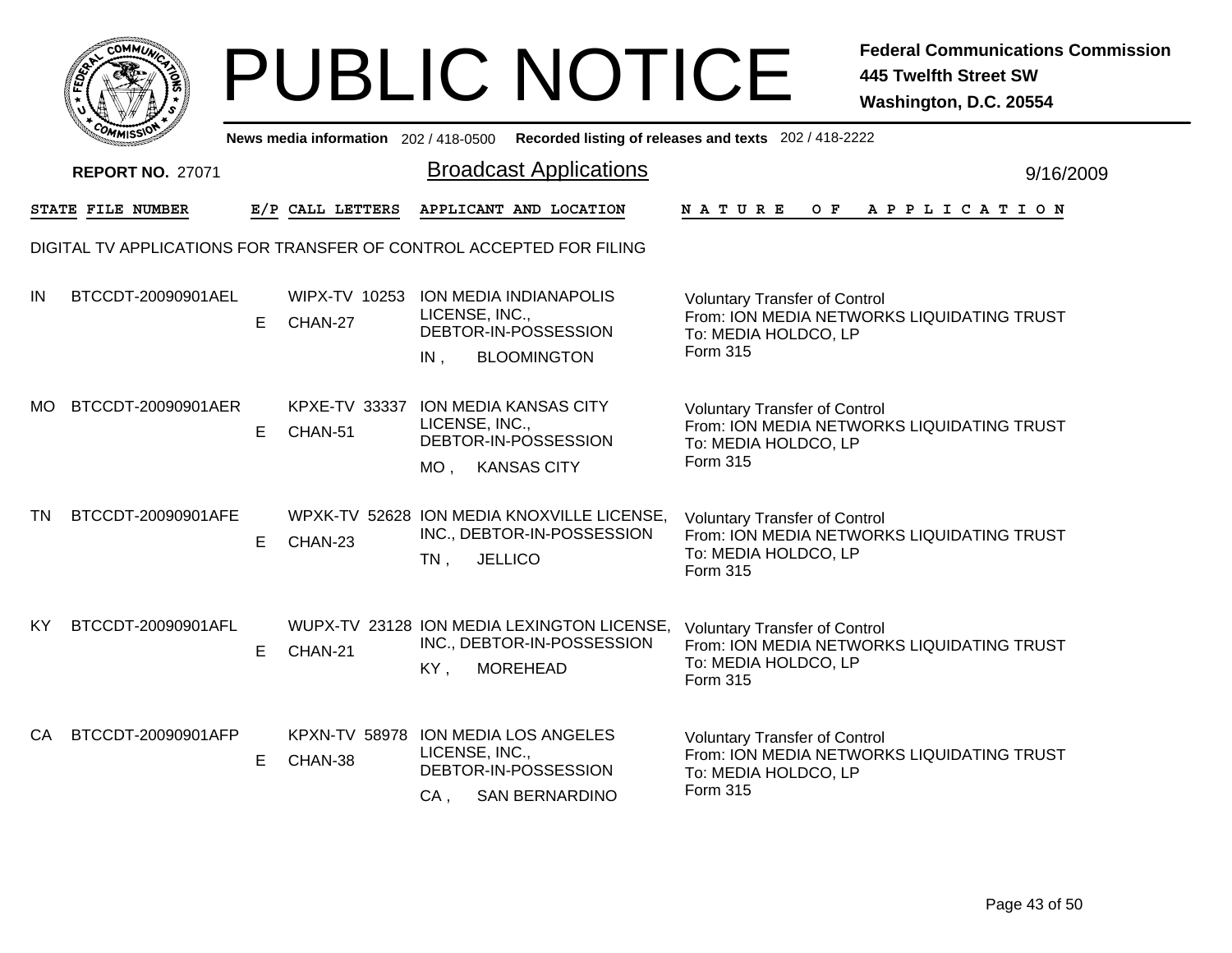|           | <b>COMMUNT</b> |   |
|-----------|----------------|---|
| చ్లే<br>c |                | ્ |
|           |                |   |
|           | COM<br>MISS    |   |

|           | COMMISSIO               |    | News media information 202 / 418-0500 |                                                                                                               | Recorded listing of releases and texts 202 / 418-2222                                                                  |           |
|-----------|-------------------------|----|---------------------------------------|---------------------------------------------------------------------------------------------------------------|------------------------------------------------------------------------------------------------------------------------|-----------|
|           | <b>REPORT NO. 27071</b> |    |                                       | <b>Broadcast Applications</b>                                                                                 |                                                                                                                        | 9/16/2009 |
|           | STATE FILE NUMBER       |    | E/P CALL LETTERS                      | APPLICANT AND LOCATION                                                                                        | <b>NATURE</b><br>OF APPLICATION                                                                                        |           |
|           |                         |    |                                       | DIGITAL TV APPLICATIONS FOR TRANSFER OF CONTROL ACCEPTED FOR FILING                                           |                                                                                                                        |           |
| <b>TN</b> | BTCCDT-20090901AFU      | E. | CHAN-51                               | WPXX-TV 21726 ION MEDIA MEMPHIS LICENSE,<br>INC., DEBTOR-IN-POSSESSION<br><b>MEMPHIS</b><br>$TN$ ,            | <b>Voluntary Transfer of Control</b><br>From: ION MEDIA NETWORKS LIQUIDATING TRUST<br>To: MEDIA HOLDCO, LP<br>Form 315 |           |
| WI        | BTCCDT-20090901AFX      | Е  | CHAN-40                               | WPXE-TV 37104 ION MEDIA MILWAUKEE<br>LICENSE, INC.,<br>DEBTOR-IN-POSSESSION<br><b>KENOSHA</b><br>WI,          | <b>Voluntary Transfer of Control</b><br>From: ION MEDIA NETWORKS LIQUIDATING TRUST<br>To: MEDIA HOLDCO, LP<br>Form 315 |           |
| MN.       | BTCCDT-20090901AGA      | Е  | CHAN-40                               | KPXM-TV 35907 ION MEDIA MINNEAPOLIS<br>LICENSE, INC.,<br>DEBTOR-IN-POSSESSION<br>MN, ST. CLOUD                | <b>Voluntary Transfer of Control</b><br>From: ION MEDIA NETWORKS LIQUIDATING TRUST<br>To: MEDIA HOLDCO, LP<br>Form 315 |           |
| LA        | BTCCDT-20090901AGE      | Е  | CHAN-50                               | WPXL-TV 21729 ION MEDIA NEW ORLEANS<br>LICENSE, INC.,<br>DEBTOR-IN-POSSESSION<br>$LA$ ,<br><b>NEW ORLEANS</b> | <b>Voluntary Transfer of Control</b><br>From: ION MEDIA NETWORKS LIQUIDATING TRUST<br>To: MEDIA HOLDCO, LP<br>Form 315 |           |
| OK        | BTCCDT-20090901AGJ      | E. | <b>KOPX-TV 2566</b><br>CHAN-50        | ION MEDIA OKLAHOMA CITY<br>LICENSE, INC.,<br>DEBTOR-IN-POSSESSION<br><b>OKLAHOMA CITY</b><br>OK,              | <b>Voluntary Transfer of Control</b><br>From: ION MEDIA NETWORKS LIQUIDATING TRUST<br>To: MEDIA HOLDCO, LP<br>Form 315 |           |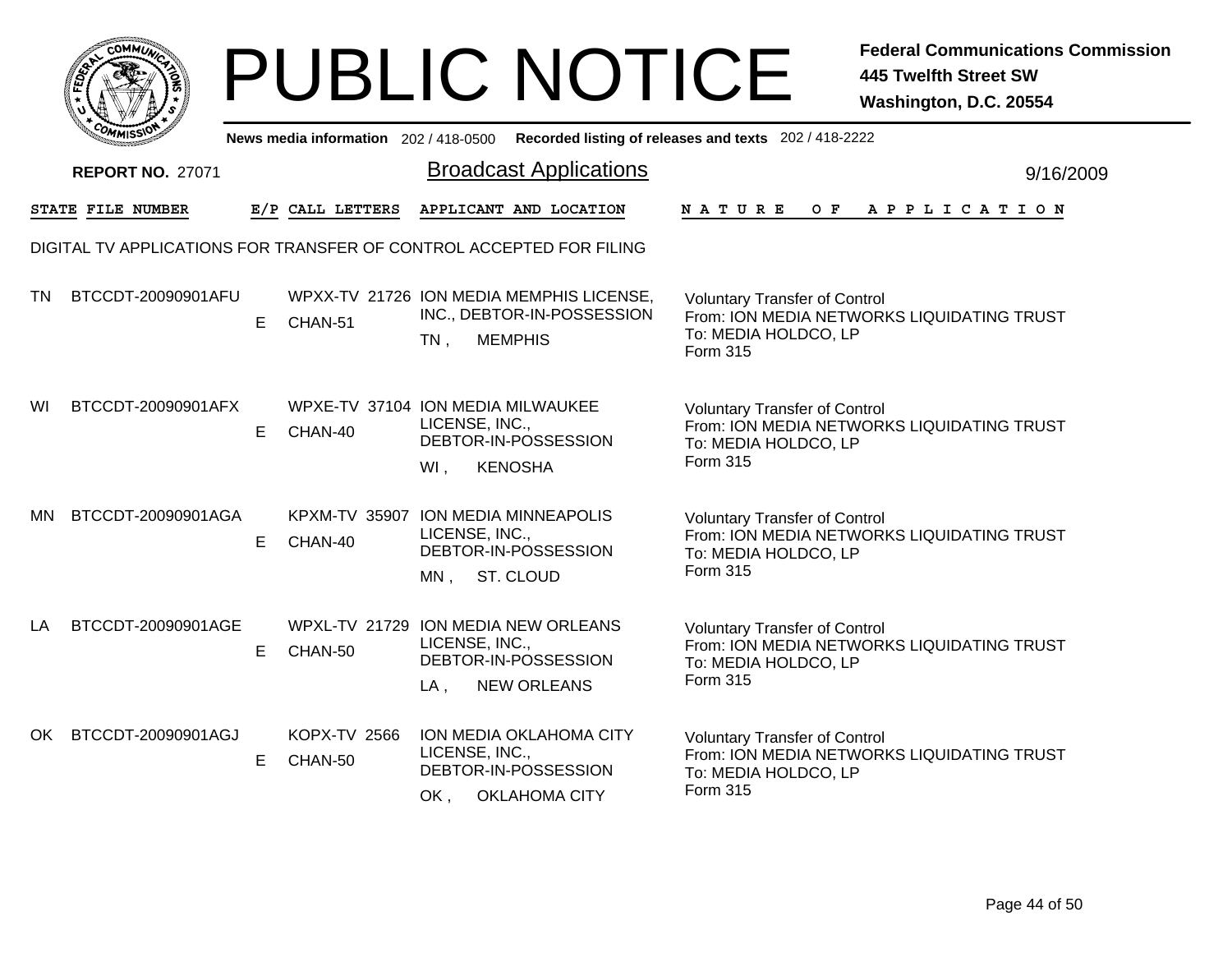|      | <b>COMMUNT</b>               |   |
|------|------------------------------|---|
| ឆ្នំ |                              | ્ |
|      |                              |   |
|      | c <sub>o/</sub><br>MISS<br>M |   |

|           | COMMISSION                                                          |    | News media information 202 / 418-0500 |                          |                                                                                              | Recorded listing of releases and texts 202 / 418-2222                                                                         |           |
|-----------|---------------------------------------------------------------------|----|---------------------------------------|--------------------------|----------------------------------------------------------------------------------------------|-------------------------------------------------------------------------------------------------------------------------------|-----------|
|           | <b>REPORT NO. 27071</b>                                             |    |                                       |                          | <b>Broadcast Applications</b>                                                                |                                                                                                                               | 9/16/2009 |
|           | STATE FILE NUMBER                                                   |    | E/P CALL LETTERS                      |                          | APPLICANT AND LOCATION                                                                       | <b>NATURE</b><br>OF APPLICATION                                                                                               |           |
|           | DIGITAL TV APPLICATIONS FOR TRANSFER OF CONTROL ACCEPTED FOR FILING |    |                                       |                          |                                                                                              |                                                                                                                               |           |
| <b>FL</b> | BTCCDT-20090901AGO                                                  | E. | CHAN-48                               | FL,                      | WOPX-TV 67602 ION MEDIA ORLANDO LICENSE,<br>INC., DEBTOR-IN-POSSESSION<br><b>MELBOURNE</b>   | <b>Voluntary Transfer of Control</b><br>From: ION MEDIA NETWORKS LIQUIDATING TRUST<br>To: MEDIA HOLDCO, LP<br><b>Form 315</b> |           |
| <b>DE</b> | BTCCDT-20090901AGP                                                  | E. | CHAN-31                               | LICENSE, INC.,<br>$DE$ , | WPPX-TV 51984 ION MEDIA PHILADELPHIA<br>DEBTOR-IN-POSSESSION<br><b>WILMINGTON</b>            | <b>Voluntary Transfer of Control</b><br>From: ION MEDIA NETWORKS LIQUIDATING TRUST<br>To: MEDIA HOLDCO, LP<br>Form 315        |           |
| OR.       | BTCCDT-20090901AHH                                                  | E. | <b>KPXG-TV 5801</b><br>CHAN-22        | OR ,                     | ION MEDIA PORTLAND LICENSE,<br>INC., DEBTOR-IN-POSSESSION<br>SALEM                           | <b>Voluntary Transfer of Control</b><br>From: ION MEDIA NETWORKS LIQUIDATING TRUST<br>To: MEDIA HOLDCO, LP<br>Form 315        |           |
| <b>NC</b> | BTCCDT-20090901AHK                                                  | E. | CHAN-15                               | NC,                      | WRPX-TV 20590 ION MEDIA RALEIGH LICENSE,<br>INC., DEBTOR-IN-POSSESSION<br><b>ROCKY MOUNT</b> | <b>Voluntary Transfer of Control</b><br>From: ION MEDIA NETWORKS LIQUIDATING TRUST<br>To: MEDIA HOLDCO, LP<br><b>Form 315</b> |           |
| VA        | BTCCDT-20090901AHQ                                                  | E  | WPXW-TV<br>74091<br>CHAN-34           | LICENSE, INC.,<br>VA,    | ION MEDIA WASHINGTON<br>DEBTOR-IN-POSSESSION<br><b>MANASSAS</b>                              | <b>Voluntary Transfer of Control</b><br>From: ION MEDIA NETWORKS LIQUIDATING TRUST<br>To: MEDIA HOLDCO, LP<br><b>Form 315</b> |           |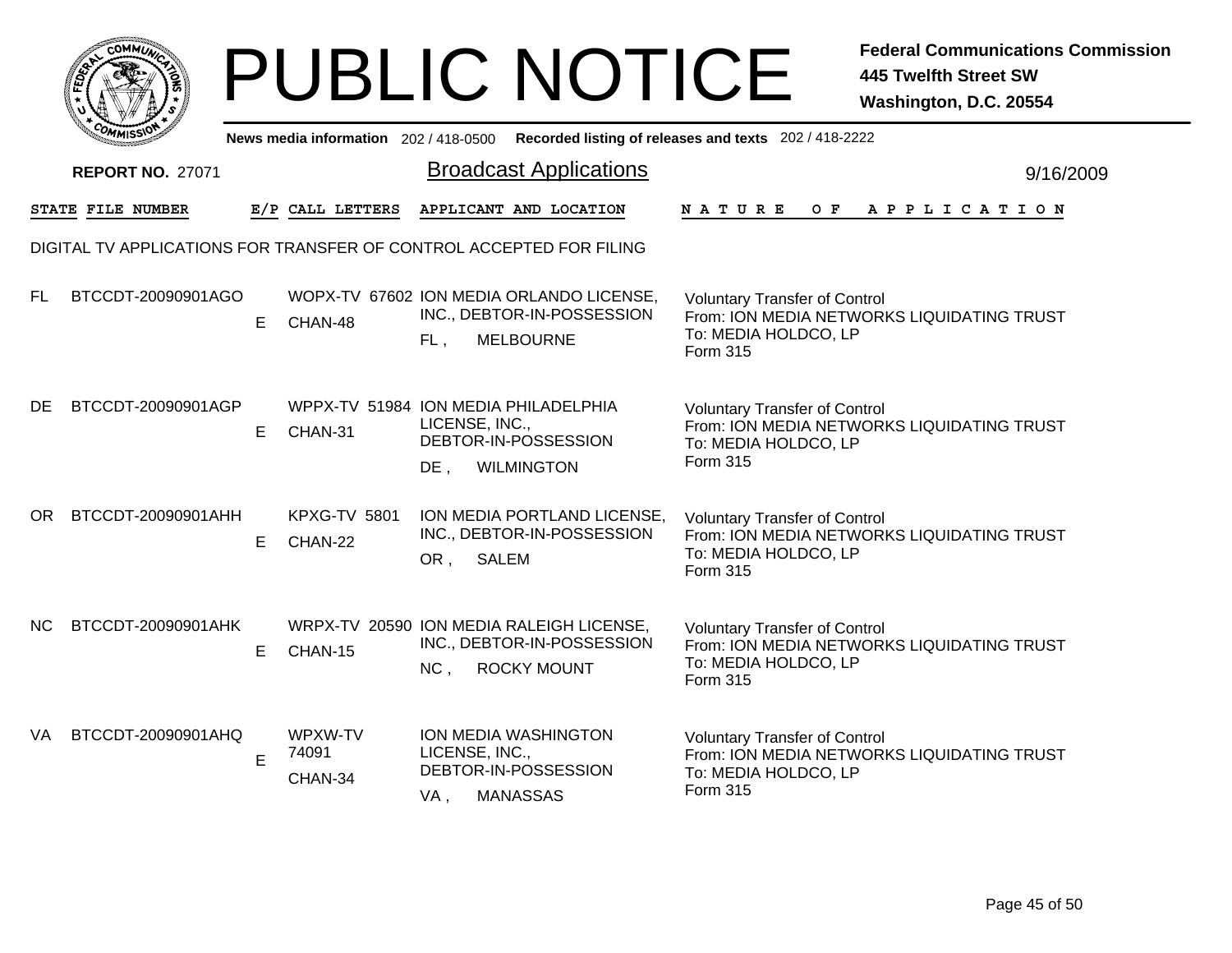|              | MMUNICT<br><b>CO</b> |  |
|--------------|----------------------|--|
| <b>FEDET</b> |                      |  |
|              |                      |  |
|              | COMI<br>MISS         |  |

|           | <b>COMMISSION</b>                                                   |    | News media information 202 / 418-0500          |                       |                                                                                            | Recorded listing of releases and texts 202 / 418-2222                                                                         |           |
|-----------|---------------------------------------------------------------------|----|------------------------------------------------|-----------------------|--------------------------------------------------------------------------------------------|-------------------------------------------------------------------------------------------------------------------------------|-----------|
|           | <b>REPORT NO. 27071</b>                                             |    |                                                |                       | <b>Broadcast Applications</b>                                                              |                                                                                                                               | 9/16/2009 |
|           | STATE FILE NUMBER                                                   |    | E/P CALL LETTERS                               |                       | APPLICANT AND LOCATION                                                                     | <b>NATURE</b><br>OF APPLICATION                                                                                               |           |
|           | DIGITAL TV APPLICATIONS FOR TRANSFER OF CONTROL ACCEPTED FOR FILING |    |                                                |                       |                                                                                            |                                                                                                                               |           |
| UT        | BTCCDT-20090901AHY                                                  | E. | CHAN-29                                        | LICENSE, INC.,<br>UT, | KUPX-TV 57884 ION MEDIA SALT LAKE CITY<br>DEBTOR-IN-POSSESSION<br>PROVO                    | <b>Voluntary Transfer of Control</b><br>From: ION MEDIA NETWORKS LIQUIDATING TRUST<br>To: MEDIA HOLDCO, LP<br>Form 315        |           |
| TX        | BTCCDT-20090901AHZ                                                  | Е  | KPXL-TV 61173 ION MEDIA SAN ANTONIO<br>CHAN-26 | LICENSE, INC.,<br>TX, | DEBTOR-IN-POSSESSION<br><b>UVALDE</b>                                                      | <b>Voluntary Transfer of Control</b><br>From: ION MEDIA NETWORKS LIQUIDATING TRUST<br>To: MEDIA HOLDCO, LP<br>Form 315        |           |
| CA        | BTCCDT-20090901AIA                                                  | E  | CHAN-41                                        | $CA$ ,                | KKPX-TV 22644 ION MEDIA SAN JOSE LICENSE,<br>INC. DEBTOR-IN-POSSESSION<br><b>SAN JOSE</b>  | <b>Voluntary Transfer of Control</b><br>From: ION MEDIA NETWORKS LIQUIDATING TRUST<br>To: MEDIA HOLDCO, LP<br>Form 315        |           |
| <b>PA</b> | BTCCDT-20090901AIB                                                  | Е  | CHAN-32                                        | PA,                   | WQPX-TV 64690 ION MEDIA SCRANTON LICENSE,<br>INC., DEBTOR-IN-POSSESSION<br><b>SCRANTON</b> | <b>Voluntary Transfer of Control</b><br>From: ION MEDIA NETWORKS LIQUIDATING TRUST<br>To: MEDIA HOLDCO, LP<br><b>Form 315</b> |           |
| WA.       | BTCCDT-20090901AIC                                                  | Е  | CHAN-34                                        | WA,                   | KGPX-TV 81694 ION MEDIA SPOKANE LICENSE,<br>INC., DEBTOR-IN-POSSESSION<br><b>SPOKANE</b>   | <b>Voluntary Transfer of Control</b><br>From: ION MEDIA NETWORKS LIQUIDATING TRUST<br>To: MEDIA HOLDCO, LP<br>Form 315        |           |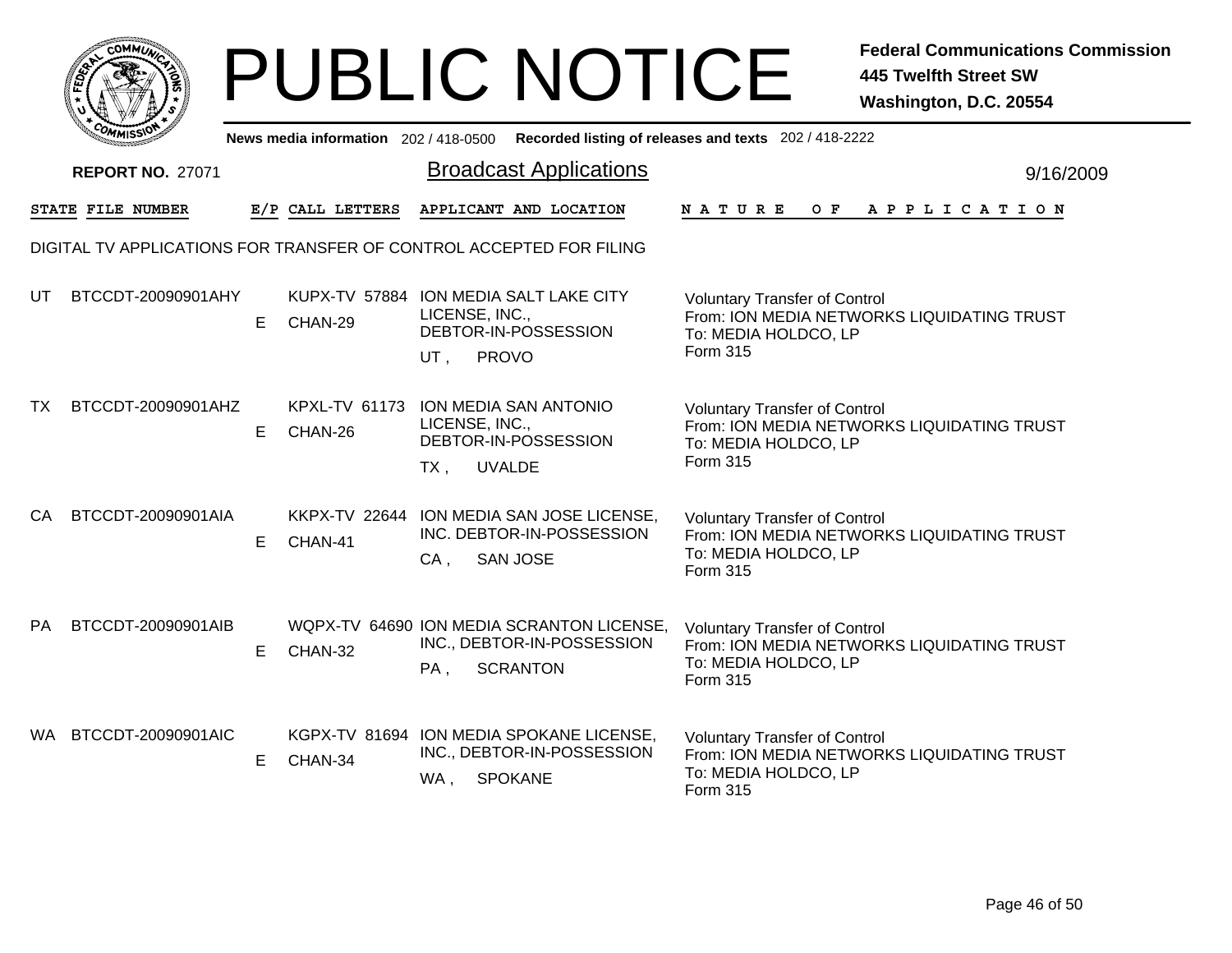|                |                                                                     |    |                                       |                          | <b>PUBLIC NOTICE</b>                                                                       |                                                                          | <b>Federal Communications Commission</b><br><b>445 Twelfth Street SW</b><br>Washington, D.C. 20554 |
|----------------|---------------------------------------------------------------------|----|---------------------------------------|--------------------------|--------------------------------------------------------------------------------------------|--------------------------------------------------------------------------|----------------------------------------------------------------------------------------------------|
|                |                                                                     |    | News media information 202 / 418-0500 |                          |                                                                                            | Recorded listing of releases and texts 202 / 418-2222                    |                                                                                                    |
|                | <b>REPORT NO. 27071</b>                                             |    |                                       |                          | <b>Broadcast Applications</b>                                                              |                                                                          | 9/16/2009                                                                                          |
|                | <b>STATE FILE NUMBER</b>                                            |    | E/P CALL LETTERS                      |                          | APPLICANT AND LOCATION                                                                     | N A T U R E<br>O F                                                       | A P P L I C A T I O N                                                                              |
|                | DIGITAL TV APPLICATIONS FOR TRANSFER OF CONTROL ACCEPTED FOR FILING |    |                                       |                          |                                                                                            |                                                                          |                                                                                                    |
| NY.            | BTCCDT-20090901AIG                                                  | E. | CHAN-15                               | $NY$ ,                   | WSPX-TV 64352 ION MEDIA SYRACUSE LICENSE,<br>INC., DEBTOR-IN-POSSESSION<br><b>SYRACUSE</b> | <b>Voluntary Transfer of Control</b><br>To: MEDIA HOLDCO, LP<br>Form 315 | From: ION MEDIA NETWORKS LIQUIDATING TRUST                                                         |
| OK.            | BTCCDT-20090901AIJ                                                  | E. | <b>KTPX-TV 7078</b><br>CHAN-28        | OK.                      | ION MEDIA TULSA LICENSE, INC.,<br>DEBTOR-IN-POSSESSION<br><b>OKMULGEE</b>                  | <b>Voluntary Transfer of Control</b><br>To: MEDIA HOLDCO, LP<br>Form 315 | From: ION MEDIA NETWORKS LIQUIDATING TRUST                                                         |
| WI             | BTCCDT-20090901AIM                                                  | E. | CHAN-46                               | $WI$ ,                   | WTPX-TV 86496 ION MEDIA WAUSAU LICENSE,<br>INC., DEBTOR-IN-POSSESSION<br><b>ANTIGO</b>     | <b>Voluntary Transfer of Control</b><br>To: MEDIA HOLDCO, LP<br>Form 315 | From: ION MEDIA NETWORKS LIQUIDATING TRUST                                                         |
| <b>FL</b>      | BTCCDT-20090901AIQ                                                  | E. | CHAN-36                               | LICENSE, INC.,<br>$FL$ , | WPXP-TV 27290 ION MEDIA WEST PALM BEACH<br>DEBTOR-IN-POSSESSIO<br><b>LAKE WORTH</b>        | <b>Voluntary Transfer of Control</b><br>To: MEDIA HOLDCO, LP<br>Form 315 | From: ION MEDIA NETWORKS LIQUIDATING TRUST                                                         |
| R <sub>l</sub> | BTCCDT-20090901AIT                                                  | E. | CHAN-17                               | $R1$ ,                   | WPXQ-TV 50063 OCEAN STATE TELEVSION, LLC,<br>DEBTOR-IN-POSSESSION<br><b>BLOCK ISLAND</b>   | <b>Voluntary Transfer of Control</b><br>To: MEDIA HOLDCO, LP<br>Form 315 | From: ION MEDIA NETWORKS LIQUIDATING TRUST                                                         |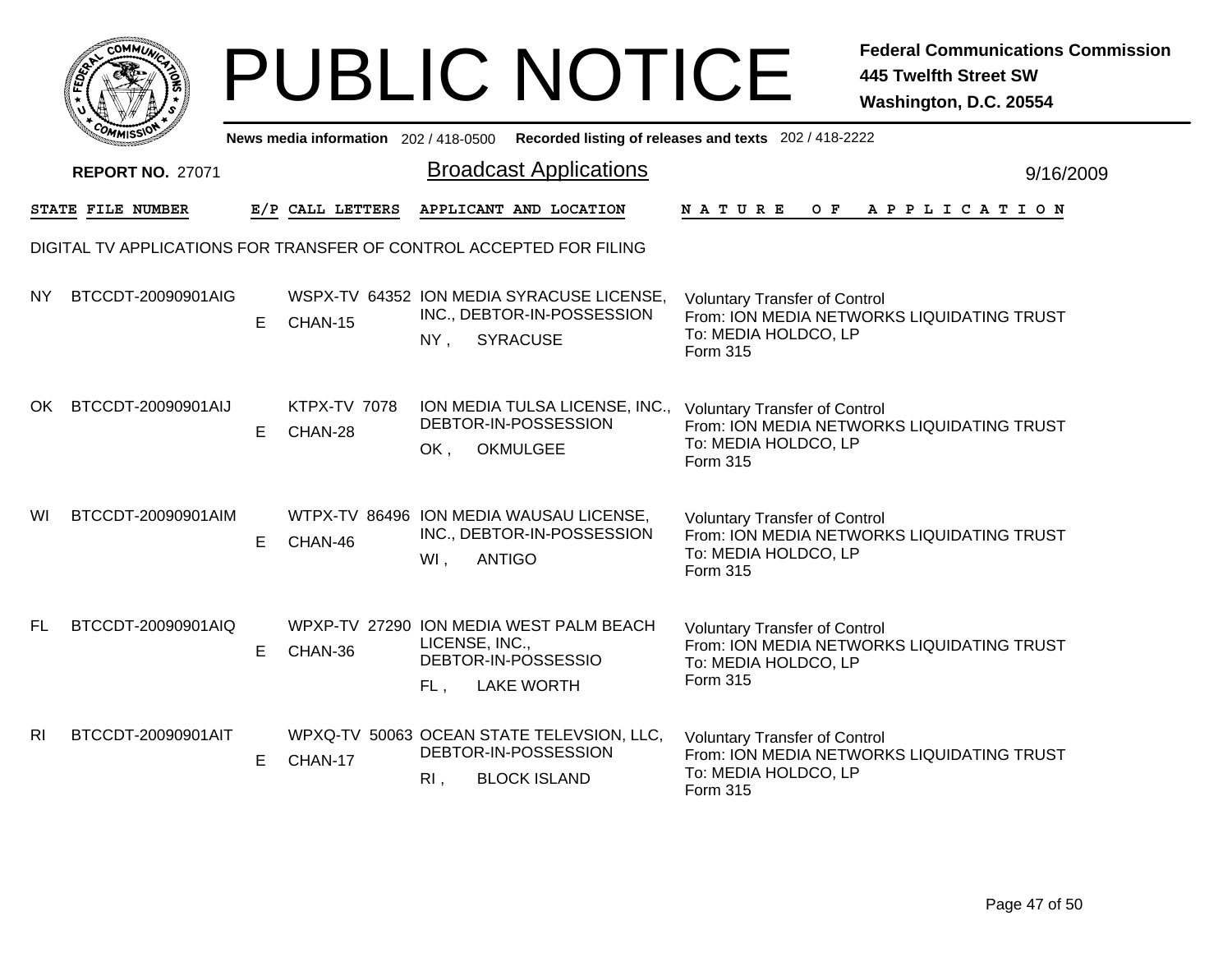

|           | ัพพเรวท                                                                                |    |                                                 |                                   |                                                                     | News media information 202 / 418-0500 Recorded listing of releases and texts 202 / 418-2222                                   |           |
|-----------|----------------------------------------------------------------------------------------|----|-------------------------------------------------|-----------------------------------|---------------------------------------------------------------------|-------------------------------------------------------------------------------------------------------------------------------|-----------|
|           | <b>REPORT NO. 27071</b>                                                                |    |                                                 |                                   | <b>Broadcast Applications</b>                                       |                                                                                                                               | 9/16/2009 |
|           | STATE FILE NUMBER                                                                      |    | E/P CALL LETTERS                                |                                   | APPLICANT AND LOCATION                                              | OF APPLICATION<br><b>NATURE</b>                                                                                               |           |
|           | DIGITAL TV APPLICATIONS FOR TRANSFER OF CONTROL ACCEPTED FOR FILING                    |    |                                                 |                                   |                                                                     |                                                                                                                               |           |
| NC.       | BTCCDT-20090901AIV                                                                     | E. | WPXU-TV 37971 ION MEDIA JACKSONVILLE<br>CHAN-34 | LICENSE, INC.,<br>NC <sub>1</sub> | DEBTOR-IN-POSSESSION<br><b>JACKSONVILLE</b>                         | <b>Voluntary Transfer of Control</b><br>From: ION MEDIA NETWORKS LIQUIDATING TRUST<br>To: MEDIA HOLDCO, LP<br>Form 315        |           |
| <b>WV</b> | BTCCDT-20090901AIZ                                                                     | E  | WWPX-TV<br>23264<br>CHAN-12                     | LICENSE, INC.,<br>WV,             | ION MEDIA MARTINSBURG<br>DEBTOR-IN-POSSESSION<br><b>MARTINSBURG</b> | <b>Voluntary Transfer of Control</b><br>From: ION MEDIA NETWORKS LIQUIDATING TRUST<br>To: MEDIA HOLDCO, LP<br>Form 315        |           |
| WV.       | BTCCDT-20090901AJT                                                                     | E. | WLPX-TV 73189 ION MEDIA CHARLESON<br>CHAN-39    | LICENSE, INC.,<br>WV, CHARLESTON  | DEBTOR-IN-POSSESSION                                                | <b>Voluntary Transfer of Control</b><br>From: ION MEDIA NETWORKS LIQUIDATING TRUST<br>To: MEDIA HOLDCO, LP<br>Form 315        |           |
| CA        | BTCCDT-20090902ABC                                                                     | E. | KSPX-TV 52953 ION MEDIA SACRAMENTO<br>CHAN-48   | LICENSE, INC.,<br>CA,             | DEBTOR-IN-POSSESSION<br>SACRAMENTO                                  | <b>Voluntary Transfer of Control</b><br>From: ION MEDIA NETWORKS LIQUIDATING TRUST<br>To: MEDIA HOLDCO, LP<br><b>Form 315</b> |           |
|           | TV TRANSLATOR OR LPTV STATION APPLICATIONS FOR TRANSFER OF CONTROL ACCEPTED FOR FILING |    |                                                 |                                   |                                                                     |                                                                                                                               |           |
|           | OR BTCTTL-20090901ACE                                                                  |    |                                                 |                                   | KPXG-LP 69792 ION MEDIA LICENSE COMPANY,                            | <b>Voluntary Transfer of Control</b>                                                                                          |           |

LLC, DEBTOR-IN-POSSESSION OR , PORTLAND E CHAN-54 Voluntary Transfer of Control From: ION MEDIA NETWORKS LIQUIDATING TRUST To: MEDIA HOLDCO, LP Form 315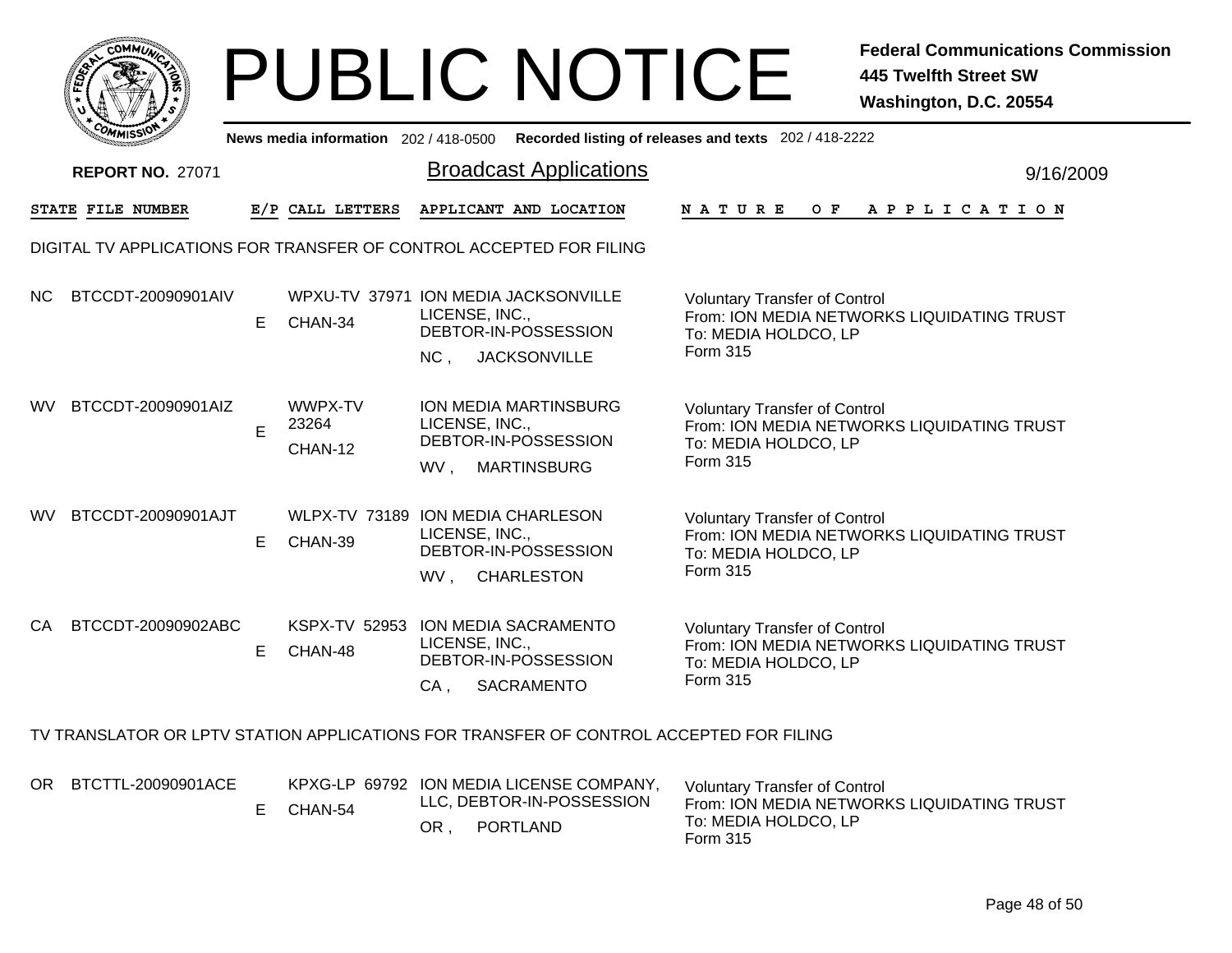|     |                                                                                        |    |                                                |                      | <b>PUBLIC NOTICE</b>                                                                         |                                                                          | <b>Federal Communications Commission</b><br><b>445 Twelfth Street SW</b><br>Washington, D.C. 20554 |
|-----|----------------------------------------------------------------------------------------|----|------------------------------------------------|----------------------|----------------------------------------------------------------------------------------------|--------------------------------------------------------------------------|----------------------------------------------------------------------------------------------------|
|     |                                                                                        |    | News media information 202/418-0500            |                      |                                                                                              | Recorded listing of releases and texts 202 / 418-2222                    |                                                                                                    |
|     | <b>REPORT NO. 27071</b>                                                                |    |                                                |                      | <b>Broadcast Applications</b>                                                                |                                                                          | 9/16/2009                                                                                          |
|     | STATE FILE NUMBER                                                                      |    | E/P CALL LETTERS                               |                      | APPLICANT AND LOCATION                                                                       | <b>NATURE</b><br>O F                                                     | APPLICATION                                                                                        |
|     | TV TRANSLATOR OR LPTV STATION APPLICATIONS FOR TRANSFER OF CONTROL ACCEPTED FOR FILING |    |                                                |                      |                                                                                              |                                                                          |                                                                                                    |
| IN  | BTCTT-20090901ACF                                                                      | E  | <b>WIPX-LP 65121</b><br>CHAN-51                | IN,                  | ION MEDIA LICENSE COMPANY,<br>LLC, DEBTOR-IN-POSSESSION<br><b>INDIANAPOLIS</b>               | <b>Voluntary Transfer of Control</b><br>To: MEDIA HOLDCO, LP<br>Form 315 | From: ION MEDIA NETWORKS LIQUIDATING TRUST                                                         |
| FL  | BTCTTL-20090901ACG                                                                     | E. | CHAN-41                                        | FL,                  | WPXJ-LP 29716 ION MEDIA LICENSE COMPANY,<br>LLC, DEBTOR-IN-POSSESSION<br><b>JACKSONVILLE</b> | <b>Voluntary Transfer of Control</b><br>To: MEDIA HOLDCO, LP<br>Form 315 | From: ION MEDIA NETWORKS LIQUIDATING TRUST                                                         |
| MI  | BTCTT-20090901ACH                                                                      | E. | W48AV 68544<br>CHAN-48                         | $MI$ ,               | ION MEDIA LICENSE COMPANY,<br>LLC, DEBTOR-IN-POSSESSION<br><b>DETROIT</b>                    | <b>Voluntary Transfer of Control</b><br>To: MEDIA HOLDCO, LP<br>Form 315 | From: ION MEDIA NETWORKS LIQUIDATING TRUST                                                         |
| MA. | BTCTTL-20090901ADA                                                                     | E. | WMPX-LP 6477<br>CHAN-33                        | <b>DENNIS</b><br>MA, | ION MEDIA BOSTON LICENSE,<br>INC., DEBTOR-IN-POSSESSION                                      | <b>Voluntary Transfer of Control</b><br>To: MEDIA HOLDCO, LP<br>Form 315 | From: ION MEDIA NETWORKS LIQUIDATING TRUST                                                         |
| CO. | BTCTT-20090901AGX                                                                      | E. | KPXH-LP 18509 ION MEDIA LPTV, INC.,<br>CHAN-52 | CO <sub>1</sub>      | DEBTOR-IN-POSSESSION<br><b>FORT COLLINS</b>                                                  | <b>Voluntary Transfer of Control</b><br>To: MEDIA HOLDCO, LP<br>Form 345 | From: ION MEDIA NETWORKS LIQUIDATING TRUST                                                         |